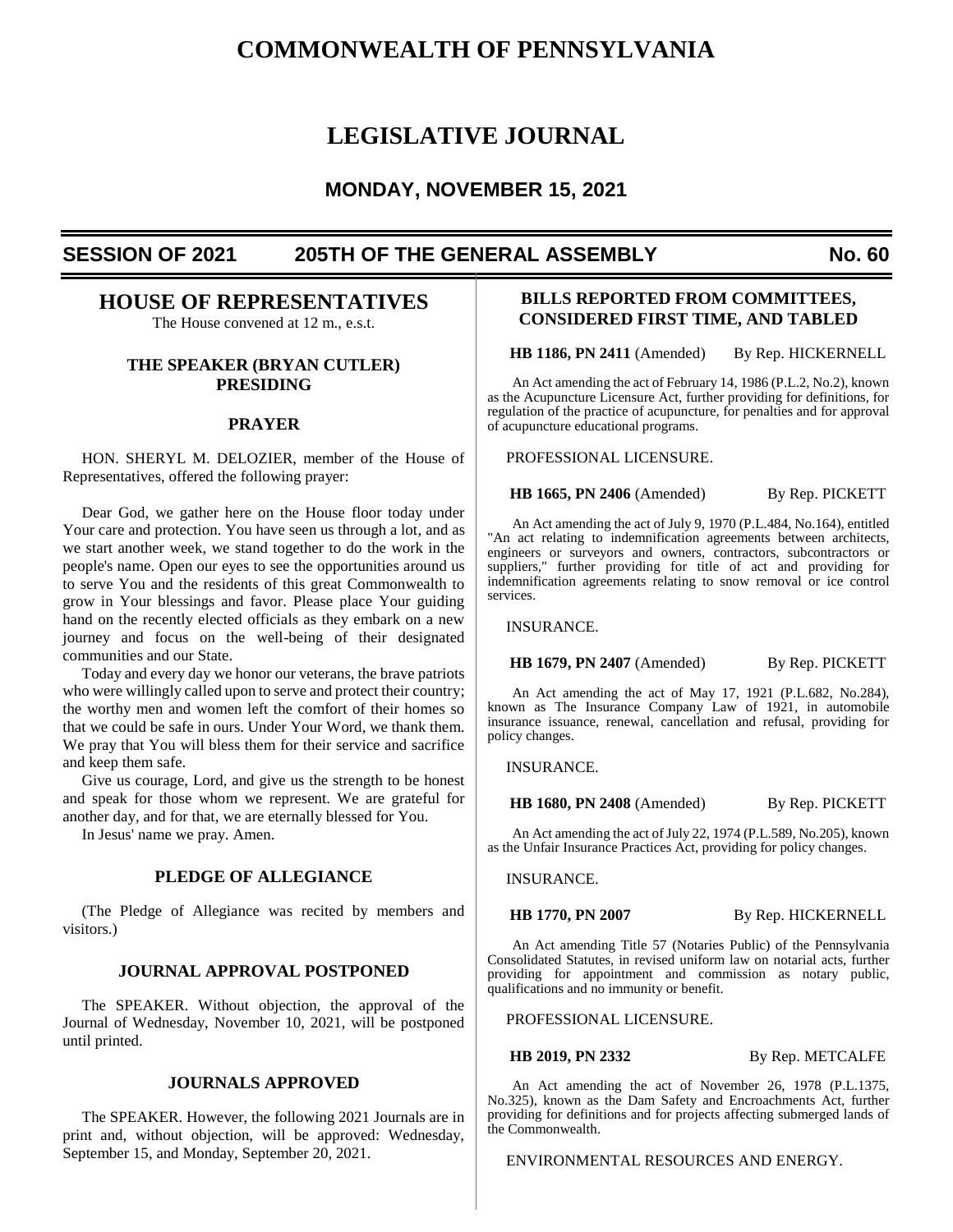**HB 2045, PN 2410** (Amended) By Rep. SONNEY

An Act amending the act of March 10, 1949 (P.L.30, No.14), known as the Public School Code of 1949, in certification of teachers, providing for teacher support in the Science of Reading Program.

EDUCATION.

**HB 2072, PN 2409** (Amended) By Rep. PICKETT

An Act providing for payment of delinquent Children's Health Insurance Program premium balances.

INSURANCE.

**HB 2075, PN 2398** By Rep. METCALFE

An Act providing for the abrogation of regulations relating to the Pennsylvania Heavy-Duty Diesel Emissions Control Program and for the applicability of Federal standards.

ENVIRONMENTAL RESOURCES AND ENERGY.

**SB 247, PN 215** By Rep. SONNEY

An Act amending the act of March 10, 1949 (P.L.30, No.14), known as the Public School Code of 1949, in professional employees, repealing provisions relating to religious garb, insignia, etc., prohibited and penalty.

EDUCATION.

**SB 324, PN 850** By Rep. SONNEY

An Act amending the act of March 10, 1949 (P.L.30, No.14), known as the Public School Code of 1949, in pupils and attendance, providing for assisting students experiencing education instability.

EDUCATION.

**SB 786, PN 1230** (Amended) By Rep. SONNEY

An Act amending the act of March 10, 1949 (P.L.30, No.14), known as the Public School Code of 1949, in open campus initiatives, further providing for legislative intent, for definitions, for open campus initiatives, for cooperative agreements, for reimbursements by the Commonwealth and for parental and public information.

EDUCATION.

**SB 869, PN 1074** By Rep. HICKERNELL

An Act amending Title 63 (Professions and Occupations (State Licensed)) of the Pennsylvania Consolidated Statutes, in powers and duties, further providing for definitions and providing for virtual operation.

PROFESSIONAL LICENSURE.

### **RESOLUTION REPORTED FROM COMMITTEE**

**HR 149, PN 2298** By Rep. METCALFE

A Resolution directing the Legislative Budget and Finance Committee to study the costs and methods for permit holders to comply with the proposed revisions to General Permit PAG-07, General Permit PAG-08 and General Permit PAG-09 called for under Pennsylvania's Phase 3 Chesapeake Bay Watershed Implementation Plan and to provide

for a moratorium on revisions to General Permit PAG-07, General Permit PAG-08 and General Permit PAG-09 until the Legislative Budget and Finance Committee reports its findings and conclusions to the House of Representatives.

ENVIRONMENTAL RESOURCES AND ENERGY.

# **HOUSE BILLS INTRODUCED AND REFERRED**

No. 2076 By Representatives R. MACKENZIE, BERNSTINE, DeLUCA, HAMM, JOZWIAK, KAUFFMAN, KEEFER, M. MACKENZIE, MENTZER, ROWE, RYAN, SAYLOR, SMITH and ZIMMERMAN

An Act amending the act of July 5, 2012 (P.L.1086, No.127), known as the Public Works Employment Verification Act, further providing for title of act, for short title, for definitions, for duty of public works contractors and subcontractors, for verification form, for violations, for enforcement and sanctions, for protection from retaliation, for good faith immunity and for public works contractor and subcontractor liability.

Referred to Committee on LABOR AND INDUSTRY, November 12, 2021.

**No. 2077** By Representative SCHEMEL

An Act providing for exemption to COVID-19 vaccine requirement.

Referred to Committee on HEALTH, November 12, 2021.

**No. 2078** By Representatives B. MILLER, HANBIDGE, BOROWICZ, STAMBAUGH, ZABEL, BERNSTINE, ZIMMERMAN, COOK, GILLEN, JONES, RYAN, MULLINS, SHUSTERMAN, GREINER, KAUFER, ROAE, SCHMITT, LAWRENCE, R. BROWN, GAYDOS and HERRIN

An Act amending the act of September 30, 1983 (P.L.160, No.39), known as the Public Official Compensation Law, providing for limitations on certain additional expenses of the General Assembly; and abrogating rules and regulations.

Referred to Committee on STATE GOVERNMENT, November 12, 2021.

**No. 2079** By Representatives DELOZIER, JAMES and MILLARD

An Act amending the act of November 10, 1999 (P.L.491, No.45), known as the Pennsylvania Construction Code Act, in exemptions, applicability and penalties, further providing for exemptions.

Referred to Committee on LABOR AND INDUSTRY, November 12, 2021.

**No. 2080** By Representatives GUZMAN, McNEILL, ZABEL, DELLOSO, KINSEY, KINKEAD, ROZZI, SANCHEZ, CEPHAS, SHUSTERMAN, CIRESI, MADDEN, HANBIDGE, HOHENSTEIN and PISCIOTTANO

An Act amending Title 74 (Transportation) of the Pennsylvania Consolidated Statutes, in turnpike, further providing for commission powers and duties.

Referred to Committee on TRANSPORTATION, November 12, 2021.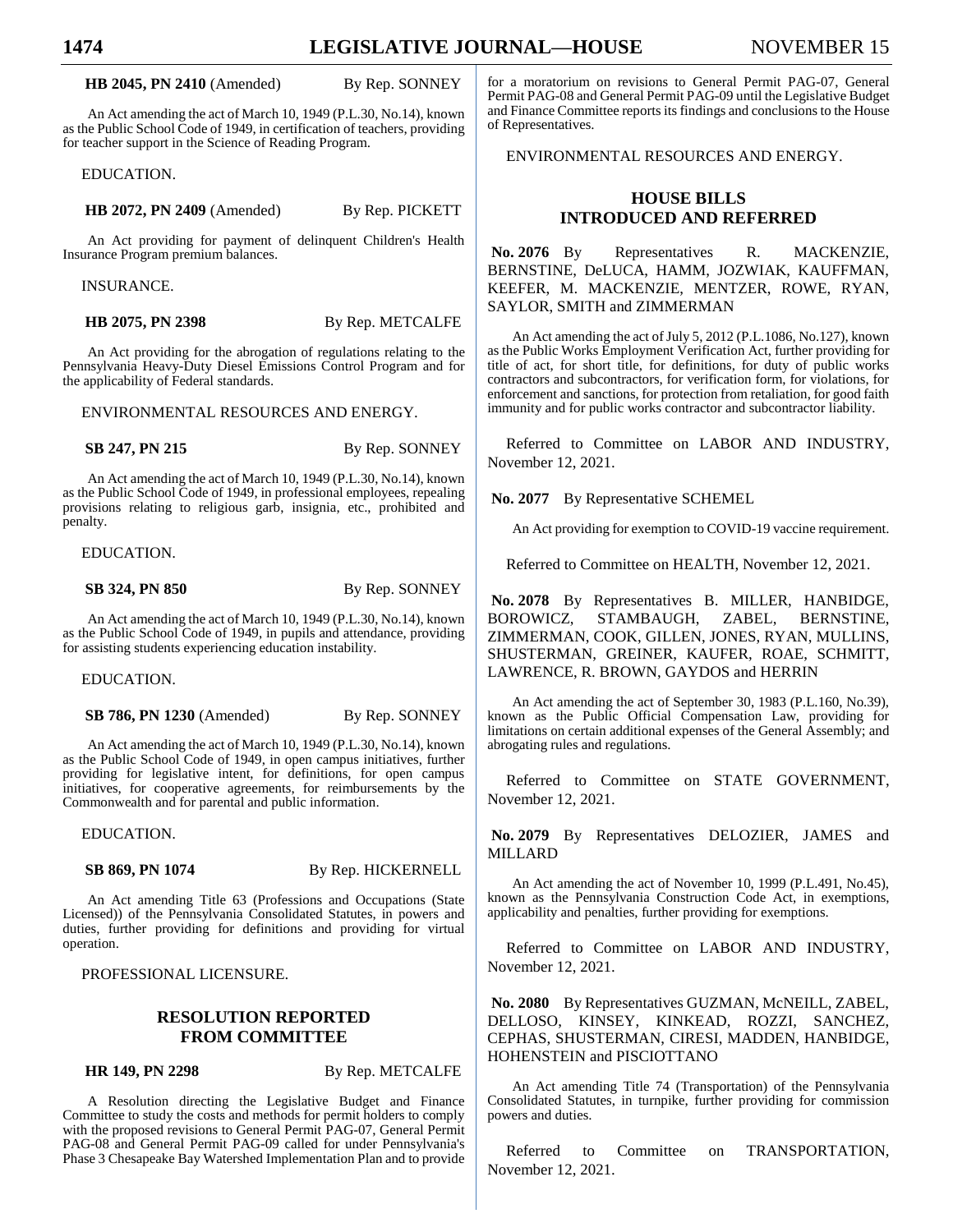No. 2081 By Representatives SHUSTERMAN, GALLOWAY, SANCHEZ, A. DAVIS, WARNER, ISAACSON, SNYDER, STURLA, MADDEN, WEBSTER, CONKLIN, DALEY, KINSEY, McNEILL and N. NELSON

An Act amending Title 75 (Vehicles) of the Pennsylvania Consolidated Statutes, in miscellaneous provisions relating to operation of vehicles, further providing for the offense of depositing waste and other material on highway, property or waters.

Referred to Committee on TRANSPORTATION, November 12, 2021.

**No. 2082** By Representatives SHUSTERMAN, HILL-EVANS, MADDEN, SANCHEZ, SCHLOSSBERG, SCHWEYER, FREEMAN, LEE, WEBSTER, KINSEY, CIRESI, N. NELSON, ROZZI, KENYATTA, D. WILLIAMS, T. DAVIS, McNEILL, KIM, SCHLEGEL CULVER, GUENST and WARREN

An Act amending the act of March 10, 1949 (P.L.30, No.14), known as the Public School Code of 1949, establishing a pilot program for homeless youth in higher education.

Referred to Committee on EDUCATION, November 12, 2021.

#### **SENATE BILLS FOR CONCURRENCE**

The clerk of the Senate, being introduced, presented the following bills for concurrence:

#### **SB 140, PN 117**

Referred to Committee on STATE GOVERNMENT, November 12, 2021.

#### **SB 470, PN 1226**

Referred to Committee on TRANSPORTATION, November 12, 2021.

#### **SB 755, PN 943**

Referred to Committee on LOCAL GOVERNMENT, November 12, 2021.

#### **SB 830, PN 1221**

Referred to Committee on COMMERCE, November 12, 2021.

#### **SB 915, PN 1225**

Referred to Committee on APPROPRIATIONS, November 12, 2021.

### **LEAVES OF ABSENCE**

The SPEAKER. Turning to leaves of absence.

The Chair recognizes the gentlewoman, the majority whip, who indicates that the gentleman, Representative Kurt MASSER, from Northumberland has asked to be placed on leave for the day, and the gentleman, Representative Matt DOWLING, from Fayette for the week. Without objection, the leaves of absence are so granted. The Chair thanks the lady.

The Chair recognizes the gentleman, the Democratic whip, who indicates that there are no leaves. The Chair thanks the gentleman.

#### **MASTER ROLL CALL**

The SPEAKER. The Chair is about to take the master roll. Members will proceed to vote.

The following roll call was recorded:

#### PRESENT–199

| Armanini        | Fritz       | Longietti     | Roae          |
|-----------------|-------------|---------------|---------------|
| Benham          | Gainey      | Mackenzie, M. | Rossi         |
| Benninghoff     | Galloway    | Mackenzie, R. | Rothman       |
| Bernstine       | Gaydos      | Madden        | Rowe          |
| <b>Bizzarro</b> | Gillen      | Major         | Rozzi         |
| Boback          | Gillespie   | Mako          | Ryan          |
| Bonner          | Gleim       | Malagari      | Sainato       |
| Borowicz        | Gregory     | Maloney       | Samuelson     |
| Boyle           | Greiner     | Markosek      | Sanchez       |
| <b>Bradford</b> | Grove       | Marshall      | Sankey        |
| <b>Briggs</b>   | Guenst      | Matzie        | Sappey        |
| <b>Brooks</b>   | Guzman      | McClinton     | Saylor        |
| Brown, A.       | Hamm        | McNeill       | Schemel       |
| Brown, R.       | Hanbidge    | Mehaffie      | Schlossberg   |
| Bullock         | Harkins     | Mentzer       | Schmitt       |
| <b>Burgos</b>   | Harris      | Mercuri       | Schroeder     |
| Burns           | Heffley     | Merski        | Schweyer      |
| Carroll         | Helm        | Metcalfe      | Shusterman    |
| Causer          | Hennessey   | Metzgar       | <b>Silvis</b> |
| Cephas          | Herrin      | Mihalek       | Sims          |
| Ciresi          | Hershey     | Millard       | Smith         |
| Conklin         | Hickernell  | Miller, B.    | Snyder        |
| Cook            | Hohenstein  | Miller, D.    | Solomon       |
| Cox             | Howard      | Mizgorski     | Sonney        |
| Cruz            | Innamorato  | Moul          | <b>Staats</b> |
| Culver          | Irvin       | Mullery       | Stambaugh     |
| Daley           | Isaacson    | Mullins       | Stephens      |
| Davanzo         | James       | Mustello      | Struzzi       |
| Davis, A.       | Jones       | Neilson       | Sturla        |
| Davis, T.       | Jozwiak     | Nelson, E.    | Thomas        |
| Dawkins         | Kail        | Nelson, N.    | Tomlinson     |
| Day             | Kaufer      | O'Mara        | Toohil        |
| Deasy           | Kauffman    | O'Neal        | Topper        |
| DeLissio        | Keefer      | Oberlander    | Twardzik      |
| Delloso         | Kenyatta    | Ortitay       | Vitali        |
| Delozier        | Kerwin      | Otten         | Warner        |
| DelRosso        | Kim         | Owlett        | Warren        |
| DeLuca          | Kinkead     | Parker        | Webster       |
| Diamond         | Kinsey      | Pashinski     | Wentling      |
| Driscoll        | Kirkland    | Peifer        | Wheatley      |
| Dunbar          | Klunk       | Pennycuick    | Wheeland      |
| Ecker           | Knowles     | Pickett       | White         |
| Emrick          | Kosierowski | Pisciottano   | Williams, C.  |
| Evans           | Krajewski   | Polinchock    | Williams, D.  |
| Farry           | Krueger     | Puskaric      | Young         |
| Fee             | Kulik       | Quinn         | Zabel         |
| Fiedler         | Labs        | Rabb          | Zimmerman     |
| Fitzgerald      | Lawrence    | Rader         |               |
| Flood           | Lee         | Rapp          | Cutler,       |
| Frankel         | Lewis       | Rigby         | Speaker       |
| Freeman         |             |               |               |
|                 |             |               |               |

#### ADDITIONS–0

#### NOT VOTING–0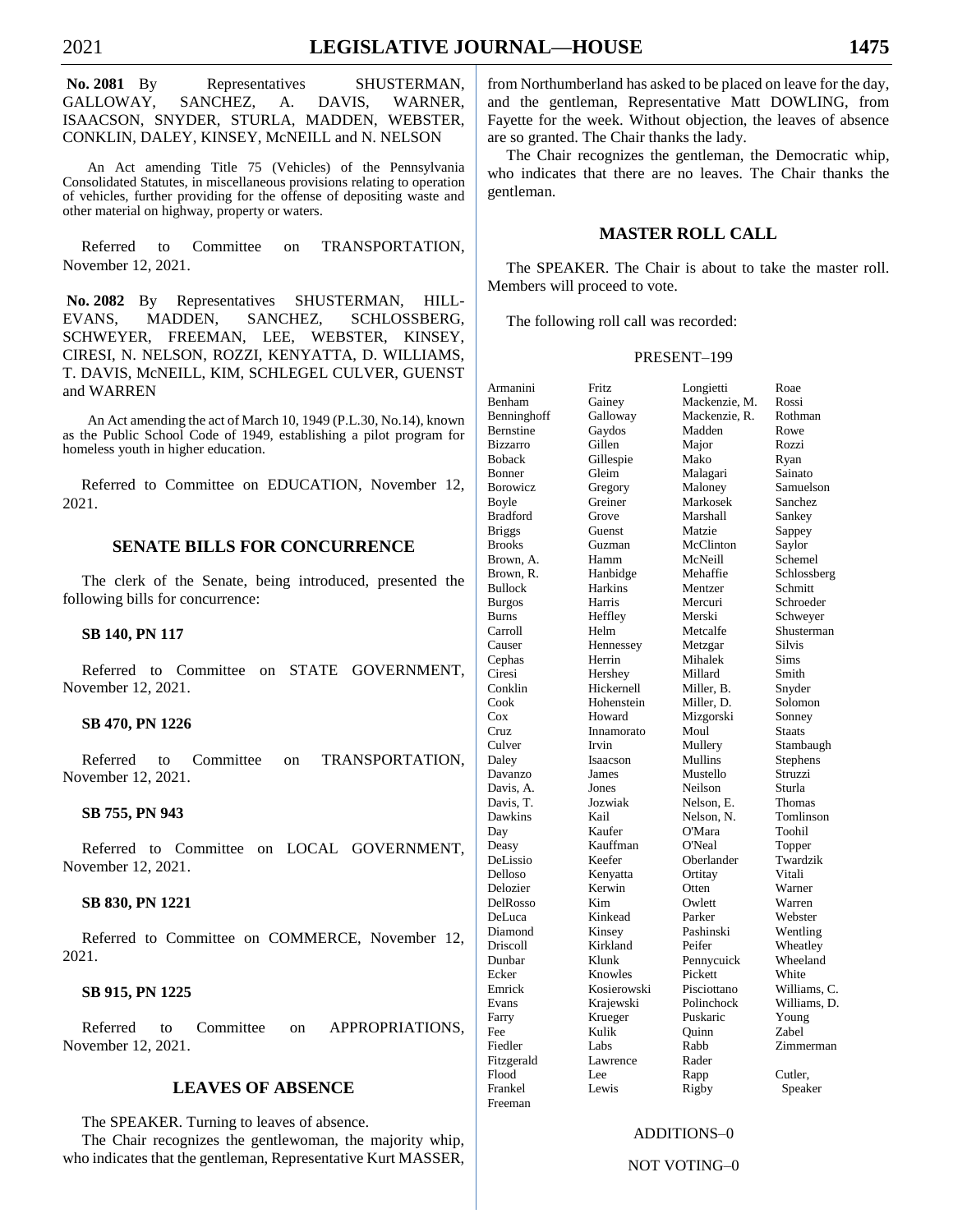#### EXCUSED-2

Dowling Masser

The SPEAKER. One hundred and ninety-nine members having voted on the master roll, a quorum is present.

### **GUESTS INTRODUCED**

The SPEAKER. Turning to guests.

Located in the gallery, the Chair is pleased to welcome Gettysburg College public policy students and the chair of the program, Dr. Anne Douds. They are the guests of Representative O'Mara and Representative Moul. Welcome.

Also located in the gallery, the Chair is pleased to welcome a friend of Representative Lawrence, Sean Spurdle. Welcome.

Located in the gallery, the Chair is pleased to welcome a very special guest of Representative Stan Saylor, Josh Golembiowski, and his parents, Cheryl and Christopher. Josh is quite an extraordinary young man. He was born with Down syndrome, and when he turned 3 years old, he received a wish from the Make-A-Wish Foundation. It had such an impact on him that he wanted to make sure that other children would have the same opportunity, so the following year Josh decided to raise enough money to pay his wish forward to another child. That was in 2002. Each year since then, Josh and his parents have continued to do fundraisers for nonprofit organizations, and he has raised \$32,000 to benefit the Arc of Jefferson County, and more recently, the Laurel Fire Company in York County, which is where he met Representative Saylor. Through the years – and this is quite an astounding amount – Josh has raised over \$60,000 to benefit various nonprofits. Josh, you are quite an amazing young man with an extraordinary heart for giving. We are honored to have you and your family here today. I personally would like the opportunity to meet you at the break. If you have a couple minutes when we recess, perhaps we can have you down on the floor of the House, and we will do a picture with you if your schedule would allow it. Thank you again for all of your hard work.

Located in the gallery, the Chair is honored to welcome members of the Pennsylvania Wing of the Civil Air Patrol, led by Col. Kevin Berry, the wing commander. The group is here for their annual legislative day, where the members of the squadron and cadets meet with their legislators. Earlier today this group was recognized by Chairwoman Karen Boback and Chairman Chris Sainato and the Veterans Affairs and Emergency Preparedness Committee with a citation recognizing their 80th anniversary. On behalf of the House, I thank you for your service and extend best wishes on this milestone anniversary.

Located in the well of the House, the Chair welcomes guest page J.T. Esposito. He is here with his mother, who is seated in the gallery. They are the guests of Representative Brooks. Welcome.

Also located in the well of the House, the Chair welcomes guest pages Marissa Burns and Lauren LaBruto. They both attend Twin Valley High School, and they are the guests of Representative Mark Gillen.

And lastly, the Chair would like to welcome the individuals whom I met earlier with Representative Guzman who are up in the gallery, the "Guns Down, Gloves Up" boxing organization.

These fine individuals were here earlier telling me about the programs that they are in and their commitment to that program. Please rise and be welcomed. It was great meeting all of you. They are off to the right over there. Thanks so much for coming up today to visit.

Turning to committee and caucus announcements.

#### **APPROPRIATIONS COMMITTEE MEETING**

The SPEAKER. The Chair recognizes the gentleman, Representative Stan Saylor, for an Appropriations Committee announcement.

Mr. SAYLOR. Thank you, Mr. Speaker.

The Appropriations Committee will meet in the majority caucus room at 12:40, Mr. Speaker.

The SPEAKER. The Chair thanks the gentleman.

The Appropriations Committee will meet in the majority caucus room at 12:40.

## **REPUBLICAN CAUCUS**

The SPEAKER. The Chair recognizes the gentleman, Representative Dunbar, for a caucus announcement.

Mr. DUNBAR. Thank you, Mr. Speaker.

Republicans will caucus at 1 o'clock in the majority caucus room. We would be prepared to be back on the floor at 2 o'clock; that is 1 o'clock in the majority caucus room.

Thank you, Mr. Speaker.

The SPEAKER. The Chair thanks the gentleman.

### **DEMOCRATIC CAUCUS**

The SPEAKER. The Chair recognizes the gentleman, Representative Bob Freeman, for a caucus announcement.

Mr. FREEMAN. Thank you, Mr. Speaker.

On behalf of Chairman Dan Miller, the Democrats will caucus at 1 o'clock, both in person and virtually, and we anticipate coming back to the floor at 2.

The SPEAKER. The Chair thanks the gentleman.

#### **RECESS**

The SPEAKER. This House will stand in recess until 2 p.m., unless sooner recalled by the Speaker.

## **RECESS EXTENDED**

The time of recess was extended until 2:30 p.m.; further extended until 3 p.m.; further extended until 3:30 p.m.; further extended until 4:02 p.m.; further extended until 4:32 p.m.

#### **AFTER RECESS**

The time of recess having expired, the House was called to order.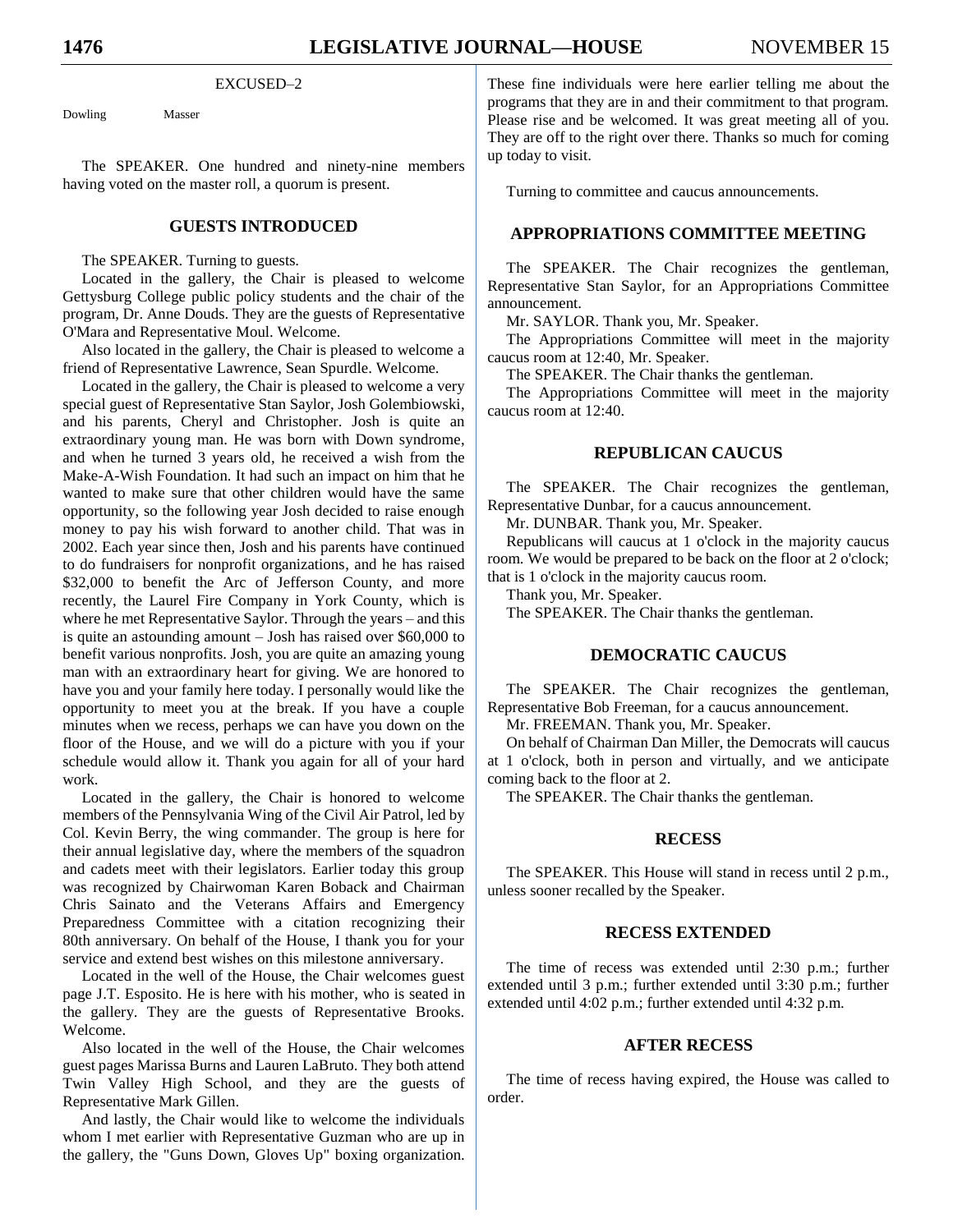#### **BILLS REREPORTED FROM COMMITTEE**

**HB 122, PN 90** By Rep. SAYLOR

An Act amending Title 75 (Vehicles) of the Pennsylvania Consolidated Statutes, in registration of vehicles, further providing for vehicles exempt from registration; and, in licensing of drivers, further providing for persons exempt from licensing.

APPROPRIATIONS.

**HB 1307, PN 1399** By Rep. SAYLOR

An Act amending Title 75 (Vehicles) of the Pennsylvania Consolidated Statutes, in registration of vehicles, further providing for vehicles exempt from registration.

APPROPRIATIONS.

#### **SUPPLEMENTAL CALENDAR A**

#### **BILLS ON THIRD CONSIDERATION**

The House proceeded to third consideration of **HB 122, PN 90,** entitled:

An Act amending Title 75 (Vehicles) of the Pennsylvania Consolidated Statutes, in registration of vehicles, further providing for vehicles exempt from registration; and, in licensing of drivers, further providing for persons exempt from licensing.

On the question,

Will the House agree to the bill on third consideration? Bill was agreed to.

(Bill analysis was read.)

The SPEAKER. This bill has been considered on three different days and agreed to and is now on final passage.

The question is, shall the bill pass finally?

And on that question, the Chair recognizes the gentleman, Representative Hershey.

Mr. HERSHEY. Thank you, Mr. Speaker.

Mr. Speaker, the idea for this bill predates my service in the legislature but it did affect my district. Students at James Buchanan High School in Mercersburg, some of whom are my constituents, wanted to host a "Drive Your Tractor to School Day" as part of National FFA (Future Farmers of America) Week about 10 years ago, only to find out from the State Police that they were unable to do so. As a result, the good Senator from Chambersburg at the time, along with my colleague from Lancaster County, introduced legislation to fix this issue.

The effect of this bill will continue to have beneficial purposes. What better to use in an ag mechanics class than to work on the real thing, and what better to engender a sense of rural pride and pride of our agricultural heritage than to give students this privilege.

Mr. Speaker, this is a minor fix in our Vehicle Code with a very positive, wide-ranging impact. Our students have already proven that they can operate farm equipment safely because many of them have been doing it their whole lives. I remind my colleagues that this bill is very limited in scope. The distance driven cannot exceed 25 miles, and the implement driven cannot exceed 11 feet in width. Mr. Speaker, we currently allow much wider equipment on the road currently. This bill would also not take away a parent's discretion to allow their child to operate farm equipment in such a manner, nor would it take away power from any school districts to not allow this type of transportation.

In short, this is a minor tweak with very positive impacts for our students with an agricultural background, and I urge my colleagues to support HB 122.

Thank you, Mr. Speaker.

The SPEAKER. The Chair thanks the gentleman and recognizes the gentleman, Representative Carroll, on the bill on final passage.

Mr. CARROLL. Thank you, Mr. Speaker.

Mr. Speaker, a minor tweak. So a minor tweak, Mr. Speaker, is a 14-year-old that can drive a tractor-trailer to school. That is a minor tweak. And a minor tweak is a 14-year-old being able to drive an oversize, overwidth vehicle 25 miles.

Mr. Speaker, these are not minor tweaks. The number of words changed in the Vehicle Code may be small but the impact of this is real. And I am all for making sure we can have agricultural days in rural school districts, but I am not sure it is a really good idea to have a 14-year-old drive a tractor-trailer to school 25 miles. I just cannot think that is a good idea, especially on some of our rural roads. Some of our rural roads are narrow and windy with sight distances that are not great, and this bill will open the door to 14-year-olds driving vehicles on these roads; driving vehicles that are overweight, overwidth, and potentially up to 80,000 pounds.

So this is not complicated – we will have a lot more complex bills on the calendar today and tomorrow – but, Mr. Speaker, this one is opposed by the Pennsylvania State Police for safety reasons. It is opposed by PennDOT for safety reasons. We prefer not to have an accident on a rural road resulting from a 14-year-old driving an implement of husbandry or a tractor-trailer or some other foreign piece of equipment 25 miles. Just think about this for a minute. I understand the desire to make sure that the gentleman gets a bill sent over to the Senate, but there are other things that we can do that do not result in rural Pennsylvanians' health and safety being put in jeopardy. This bill will result in the jeopardy of drivers, young and old, because we have 14-year-olds that are unlicensed and uninsured driving 25 miles.

Mr. Speaker, this bill is not a good idea. We should oppose this bill in the interest of safety. And if you think having 14-year-olds driving a tractor-trailer in McKean County 25 miles is a good idea, then you should vote for this. I do not think that is a good idea.

Thank you, Mr. Speaker.

The SPEAKER. The Chair thanks the gentleman and recognizes the gentleman, Representative Metzgar, on final passage.

Mr. METZGAR. The good gentleman got my attention. He is concerned that the 14-year-olds are driving tractors on the road. Guess what? They already are. This bill just allows them to have a little bit of fun. And I know sometimes the other side does not like it whenever the kids get to have fun, but in this case, the same kids that are driving those tractors at 14, feeding you, want to have a little fun. Let them have the fun.

The SPEAKER. The Chair thanks the gentleman.

Seeing no one else, the Chair will return to the good gentleman, Representative Carroll, for the second time. You are in order and may proceed, sir.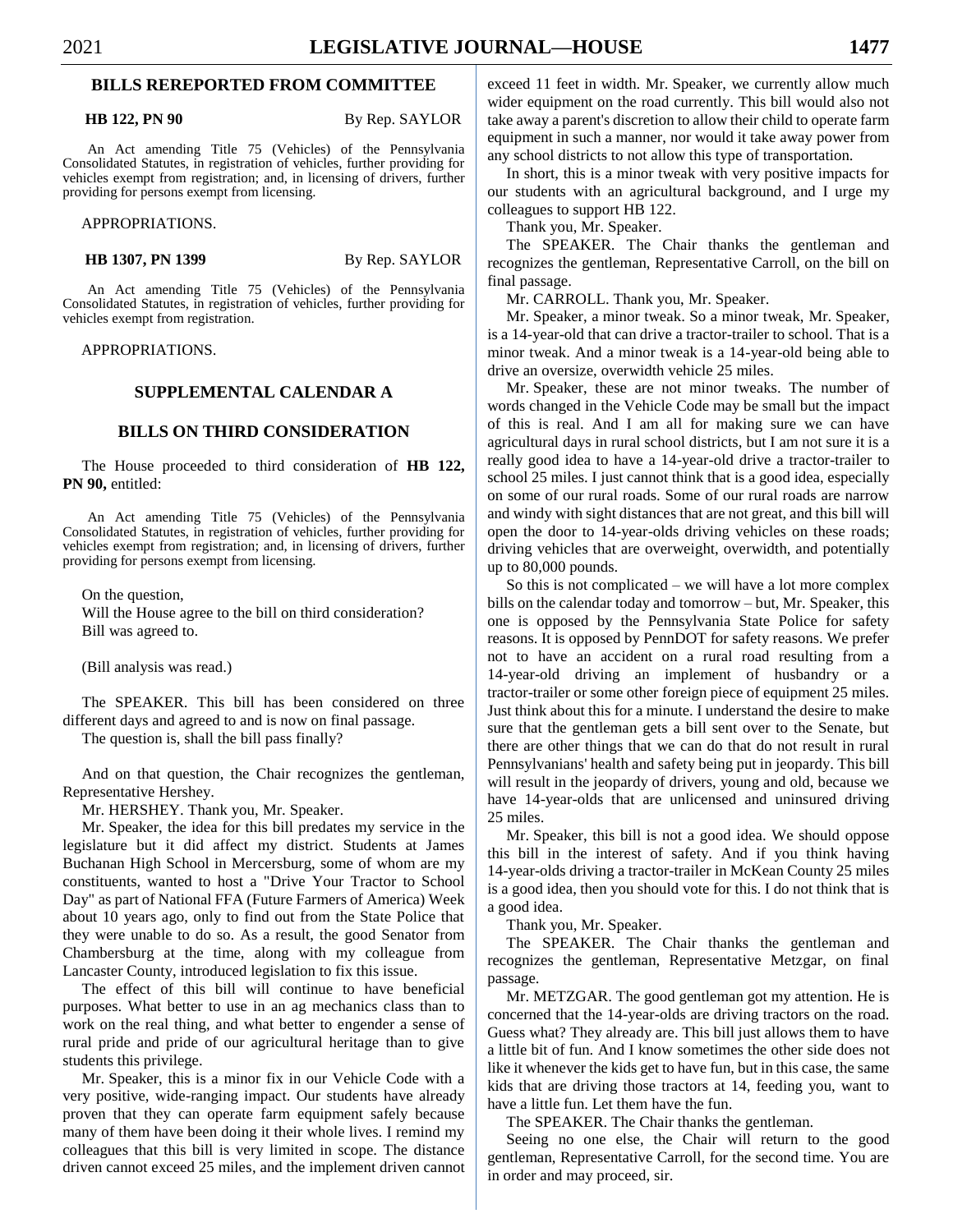Mr. CARROLL. So maybe the gentleman from Somerset did not hear me. I am really not that concerned about the tractors. It is the trailer part – tractor-trailer, 80,000-pound semis. I am all for driving the John Deere to the school for the Ag Progress Days or the ag days or show off your tractor, whatever it happens to be, but I am not a big fan of a tractor-trailer. So it is the trailer part that matters, not the tractor.

Thank you, Mr. Speaker.

The SPEAKER. The Chair thanks the gentleman and recognizes the gentlewoman, Representative Kinkead, on final passage.

Ms. KINKEAD. Thank you, Mr. Speaker.

As perhaps the only person in this room who actually has been driving since I was 14 years old – because in North Dakota you can get your license at  $14$  – let me just tell you that this is an incredibly dangerous proposition that we are putting forward to not require that these kids be licensed and have extensive training in this field. If you are putting a child behind a tractor-trailer, they should have to have a license and they should have to be well trained. I drove a car at 14, and I will tell you that most of my peers should not have been behind the wheel of their vehicles. There was an increase in accidents, and this is a very, very dangerous proposition. So while it is all well and good to say let them have their fun, let us talk about the fact that this increases the danger to both these children and the other people on the road. Thank you.

The SPEAKER. The Chair thanks the lady.

The Chair recognizes the gentlewoman, Representative McNeill, on final passage.

Mrs. McNEILL. Thank you, Mr. Speaker.

All I want to say is, fun is all fun and games until someone is hurt and killed; 14-year-olds are not old enough to be able to drive semi-truck trailers on rural roads. Let us have the kids have fun elsewhere.

Thank you, Mr. Speaker. The SPEAKER. The Chair thanks the lady.

On the question recurring,

Shall the bill pass finally?

The SPEAKER. Agreeable to the provisions of the Constitution, the yeas and nays will now be taken.

(Members proceeded to vote.)

The SPEAKER. On that question, the Chair recognizes the gentleman, Representative Harris.

Mr. HARRIS. Thank you, Mr. Speaker.

The electronic board is accurate.

The SPEAKER. The Chair thanks the gentleman and recognizes the gentlewoman, Representative Oberlander.

Ms. OBERLANDER. Thank you, Mr. Speaker.

The electronic board is accurate.

The SPEAKER. The Chair thanks the lady.

The following roll call was recorded:

#### YEAS–115

| Armanini    | Greiner | Mehaffie | Ryan    |
|-------------|---------|----------|---------|
| Benninghoff | Grove   | Mentzer  | Sainato |
| Bernstine   | Hamm    | Mercuri  | Sankey  |
| Boback      | Heffley | Metcalfe | Savlor  |

Mehaffie Ryan

| UKNAL—HOUSE    |               |              | NOVEMB.       |
|----------------|---------------|--------------|---------------|
| Bonner         | Helm          | Metzgar      | Schemel       |
| Borowicz       | Hennessey     | Mihalek      | Schmitt       |
| Brown, R.      | Hershey       | Millard      | Schroeder     |
| <b>Burgos</b>  | Hickernell    | Miller, B.   | <b>Silvis</b> |
| <b>Burns</b>   | Irvin         | Mizgorski    | Smith         |
| Causer         | James         | Moul         | Snyder        |
| Cook           | Jones         | Mustello     | Sonney        |
| $\cos$         | Jozwiak       | Nelson. E.   | <b>Staats</b> |
| Culver         | Kail          | O'Neal       | Stambaugh     |
| Davanzo        | Kaufer        | Oberlander   | Stephens      |
| Day            | Kauffman      | Ortitay      | Struzzi       |
| Delozier       | Keefer        | Owlett       | Thomas        |
| DelRosso       | Kerwin        | Peifer       | Tomlinson     |
| Diamond        | Klunk         | Pennycuick   | Toohil        |
| Dunbar         | Knowles       | Pickett      | Topper        |
| Ecker          | Labs          | Polinchock   | Twardzik      |
| Emrick         | Lawrence      | Puskaric     | Warner        |
| Farry          | Lewis         | Ouinn        | Wentling      |
| Fee            | Longietti     | Rader        | Wheeland      |
| Flood          | Mackenzie, M. | Rapp         | White         |
| Fritz          | Mackenzie, R. | Rigby        | Williams, C.  |
| Gaydos         | Major         | Roae         | Zimmerman     |
| Gillen         | Mako          | Rossi        |               |
| Gillespie      | Maloney       | Rothman      | Cutler,       |
| Gleim          | Marshall      | Rowe         | Speaker       |
| Gregory        |               |              |               |
|                |               | NAYS-84      |               |
|                |               |              |               |
| Benham         | Driscoll      | Kinsey       | Parker        |
| Bizzarro       | Evans         | Kirkland     | Pashinski     |
| Boyle          | Fiedler       | Kosierowski  | Pisciottano   |
| Bradford       | Fitzgerald    | Krajewski    | Rabb          |
| <b>Briggs</b>  | Frankel       | Krueger      | Rozzi         |
| <b>Brooks</b>  | Freeman       | Kulik        | Samuelson     |
| Brown, A.      | Gainey        | Lee          | Sanchez       |
| <b>Bullock</b> | Galloway      | Madden       | Sappey        |
| Carroll        | Guenst        | Malagari     | Schlossberg   |
| Cephas         | Guzman        | Markosek     | Schweyer      |
| Ciresi         | Hanbidge      | Matzie       | Shusterman    |
| Conklin        | Harkins       | McClinton    | <b>Sims</b>   |
| Cruz           | Harris        | McNeill      | Solomon       |
| Daley          | Herrin        | Merski       | Sturla        |
| Davis, A.      | Hohenstein    | Miller, D.   | Vitali        |
| Davis. T.      | Howard        | Mullery      | Warren        |
| Dawkins        | Innamorato    | Mullins      | Webster       |
| Deasy          | Isaacson      | Neilson      | Wheatley      |
| DeLissio       | Kenyatta      | Nelson, N.   | Williams, D.  |
| Delloso        | Kim           | O'Mara       | Young         |
| DeLuca         | Kinkead       | Otten        | Zabel         |
|                |               | NOT VOTING-0 |               |

#### EXCUSED–2

Dowling Masser

The majority required by the Constitution having voted in the affirmative, the question was determined in the affirmative and the bill passed finally.

Ordered, That the clerk present the same to the Senate for concurrence.

\* \* \*

The House proceeded to third consideration of **HB 1307, PN 1399,** entitled:

An Act amending Title 75 (Vehicles) of the Pennsylvania Consolidated Statutes, in registration of vehicles, further providing for vehicles exempt from registration.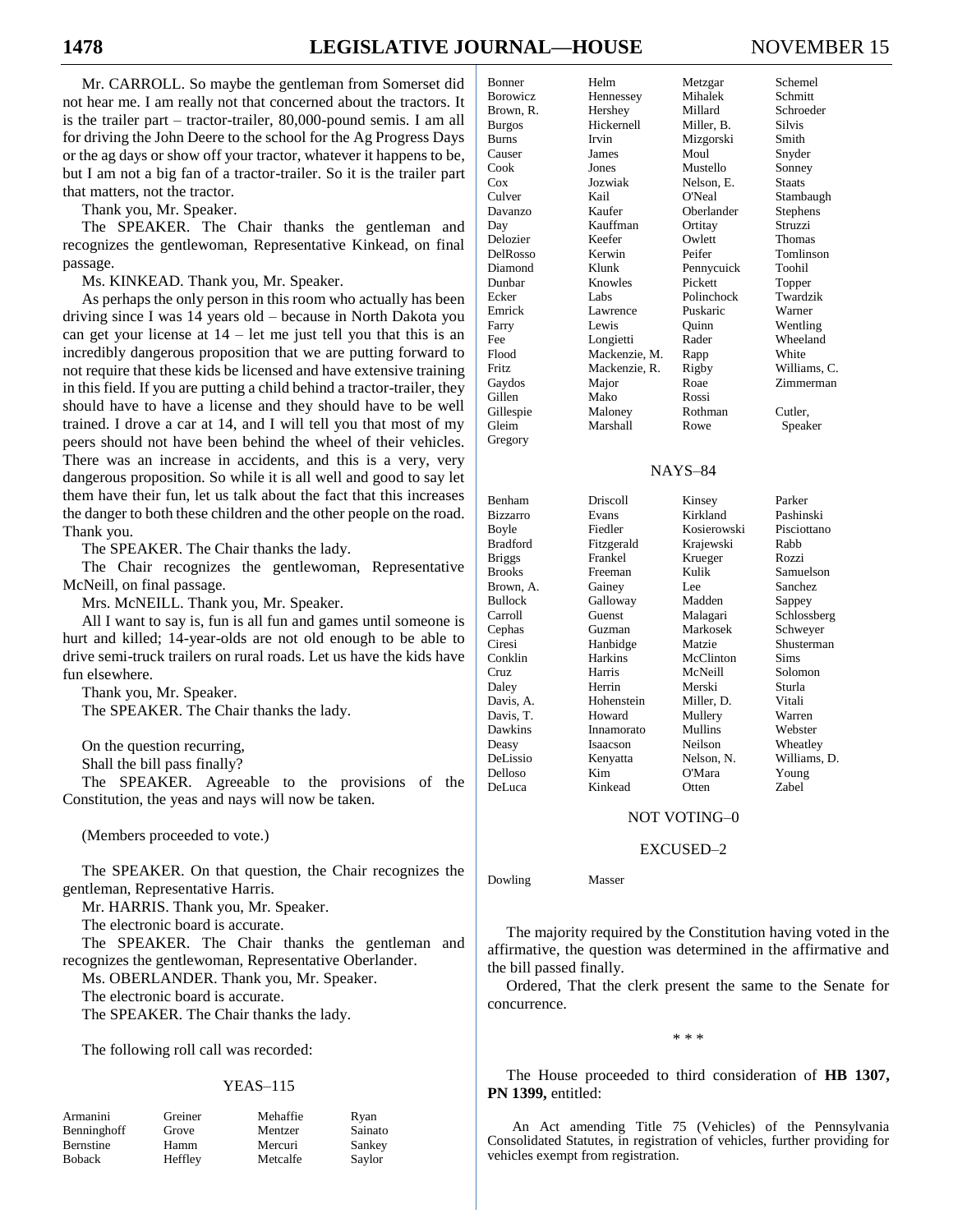On the question, Will the House agree to the bill on third consideration? Bill was agreed to.

(Bill analysis was read.)

The SPEAKER. This bill has been considered on three different days and agreed to and is now on final passage.

The question is, shall the bill pass finally?

And on that question, the Chair recognizes the gentlewoman, Representative Borowicz.

Mrs. BOROWICZ. Thank you, Mr. Speaker.

My legislation, HB 1307, amends Title 75 to allow side-bysides, ATVs (all-terrain vehicles), to travel up to 10 miles on highways between farms and fields for the purpose of performing agricultural activities. I am asking my colleagues for an affirmative vote.

Thank you, Mr. Speaker.

The SPEAKER. The Chair thanks the lady and recognizes the gentleman, Representative Carroll, on final passage.

Mr. CARROLL. Thank you, Mr. Speaker.

Mr. Speaker, another expansion of the Vehicle Code. And so in this instance, we checked with the AOPC (Administrative Office of Pennsylvania Courts) to see how many people have been cited for this violation over the last 20 years. The answer? None. Not a single one. So we have a change in the law to solve a problem that has not exhibited in 20 years.

Five miles today currently allowed. The bill offers 10 miles. Why stop there? Why not 15 or 20? Maybe no limit at all. Just drive the ATV wherever you want. Then you should vote against the bill because it does not allow that.

Mr. Speaker, again, in the grand scheme of things, is this going to change the earth and the world? No. But, Mr. Speaker, no violations, no citations, no nothing. This has not been a problem. It is not a problem. I would like to see the local police officer in Clinton County write this citation in the first place. Guess what? They are not. And so as a result, Mr. Speaker, I do not think we need to change the law to fix a problem that does not exist.

Thank you, Mr. Speaker.

The SPEAKER. The Chair thanks the gentleman.

On the question recurring, Shall the bill pass finally?

The SPEAKER. Agreeable to the provisions of the Constitution, the yeas and nays will now be taken.

(Members proceeded to vote.)

The SPEAKER. On that question, the Chair recognizes the gentlewoman, Representative Oberlander.

Ms. OBERLANDER. Thank you, Mr. Speaker.

The electronic board is accurate.

The SPEAKER. The Chair thanks the lady and recognizes the gentleman, Representative Harris.

Mr. HARRIS. Thank you, Mr. Speaker.

The electronic board is accurate.

The SPEAKER. The Chair thanks the gentleman.

#### YEAS–120

| Armanini        | Gregory       | Matzie            | Ryan         |
|-----------------|---------------|-------------------|--------------|
| Benninghoff     | Greiner       | Mehaffie          | Sainato      |
| Bernstine       | Grove         | Mentzer           | Sankey       |
| <b>Boback</b>   | Hamm          | Mercuri           | Saylor       |
| Bonner          | Heffley       | Metcalfe          | Schemel      |
| <b>Borowicz</b> | Helm          | Metzgar           | Schmitt      |
| <b>Brooks</b>   | Hennessey     | Mihalek           | Schroeder    |
| Brown, R.       | Hershey       | Millard           | Silvis       |
| <b>Burns</b>    | Hickernell    | Miller, B.        | Smith        |
| Causer          | Irvin         | Mizgorski         | Snyder       |
| Conklin         | James         | Moul              | Sonney       |
| Cook            | Jones         | Mustello          | Staats       |
| $\cos$          | Jozwiak       | Nelson, E.        | Stambaugh    |
| Culver          | Kail          | O'Neal            | Stephens     |
| Davanzo         | Kaufer        | Oberlander        | Struzzi      |
|                 | Kauffman      |                   | Thomas       |
| Day<br>Delozier | Keefer        | Ortitay<br>Owlett |              |
|                 |               |                   | Tomlinson    |
| DelRosso        | Kerwin        | Peifer            | Toohil       |
| DeLuca          | Klunk         | Pennycuick        | Topper       |
| Diamond         | Knowles       | Pickett           | Twardzik     |
| Dunbar          | Kulik         | Polinchock        | Vitali       |
| Ecker           | Labs          | Puskaric          | Warner       |
| Emrick          | Lawrence      | Ouinn             | Wentling     |
| Farry           | Lewis         | Rader             | Wheeland     |
| Fee             | Longietti     | Rapp              | White        |
| Flood           | Mackenzie, M. | Rigby             | Williams, C. |
| Fritz           | Mackenzie, R. | Roae              | Zimmerman    |
| Gaydos          | Major         | Rossi             |              |
| Gillen          | Mako          | Rothman           | Cutler,      |
| Gillespie       | Maloney       | Rowe              | Speaker      |
| Gleim           | Marshall      |                   |              |
|                 |               |                   |              |
|                 |               | <b>NAYS-79</b>    |              |
|                 |               |                   |              |
| Benham          | Evans         | Kinsey            | Pashinski    |
| <b>Bizzarro</b> | Fiedler       | Kirkland          | Pisciottano  |
| Boyle           | Fitzgerald    | Kosierowski       | Rabb         |
| <b>Bradford</b> | Frankel       | Krajewski         | Rozzi        |
| <b>Briggs</b>   | Freeman       | Krueger           | Samuelson    |
| Brown, A.       | Gainey        | Lee               | Sanchez      |
| <b>Bullock</b>  | Galloway      | Madden            | Sappey       |
| <b>Burgos</b>   | Guenst        | Malagari          | Schlossberg  |
| Carroll         |               | Markosek          |              |
|                 | Guzman        |                   | Schweyer     |
| Cephas          | Hanbidge      | McClinton         | Shusterman   |
| Ciresi          | Harkins       | McNeill           | Sims         |
| Cruz            | Harris        | Merski            | Solomon      |
| Daley           | Herrin        | Miller, D.        | Sturla       |
| Davis, A.       | Hohenstein    | Mullery           | Warren       |
| Davis, T.       | Howard        | Mullins           | Webster      |
| Dawkins         | Innamorato    | Neilson           | Wheatley     |
| Deasy           | Isaacson      | Nelson, N.        | Williams, D. |
| DeLissio        | Kenyatta      | O'Mara            | Young        |
| Delloso         | Kim           | Otten             | Zabel        |
| Driscoll        | Kinkead       | Parker            |              |

#### NAYS–79

| Benham        | Evans      | Kinsey      | Pashinski    |
|---------------|------------|-------------|--------------|
| Bizzarro      | Fiedler    | Kirkland    | Pisciottano  |
| Boyle         | Fitzgerald | Kosierowski | Rabb         |
| Bradford      | Frankel    | Krajewski   | Rozzi        |
| <b>Briggs</b> | Freeman    | Krueger     | Samuelson    |
| Brown, A.     | Gainey     | Lee.        | Sanchez      |
| Bullock       | Galloway   | Madden      | Sappey       |
| Burgos        | Guenst     | Malagari    | Schlossberg  |
| Carroll       | Guzman     | Markosek    | Schweyer     |
| Cephas        | Hanbidge   | McClinton   | Shusterman   |
| Ciresi        | Harkins    | McNeill     | Sims         |
| Cruz          | Harris     | Merski      | Solomon      |
| Daley         | Herrin     | Miller, D.  | Sturla       |
| Davis, A.     | Hohenstein | Mullery     | Warren       |
| Davis, T.     | Howard     | Mullins     | Webster      |
| Dawkins       | Innamorato | Neilson     | Wheatley     |
| Deasy         | Isaacson   | Nelson, N.  | Williams, D. |
| DeLissio      | Kenyatta   | O'Mara      | Young        |
| Delloso       | Kim        | Otten       | Zabel        |
| Driscoll      | Kinkead    | Parker      |              |

#### NOT VOTING–0

#### EXCUSED–2

Dowling Masser

The majority required by the Constitution having voted in the affirmative, the question was determined in the affirmative and the bill passed finally.

Ordered, That the clerk present the same to the Senate for concurrence.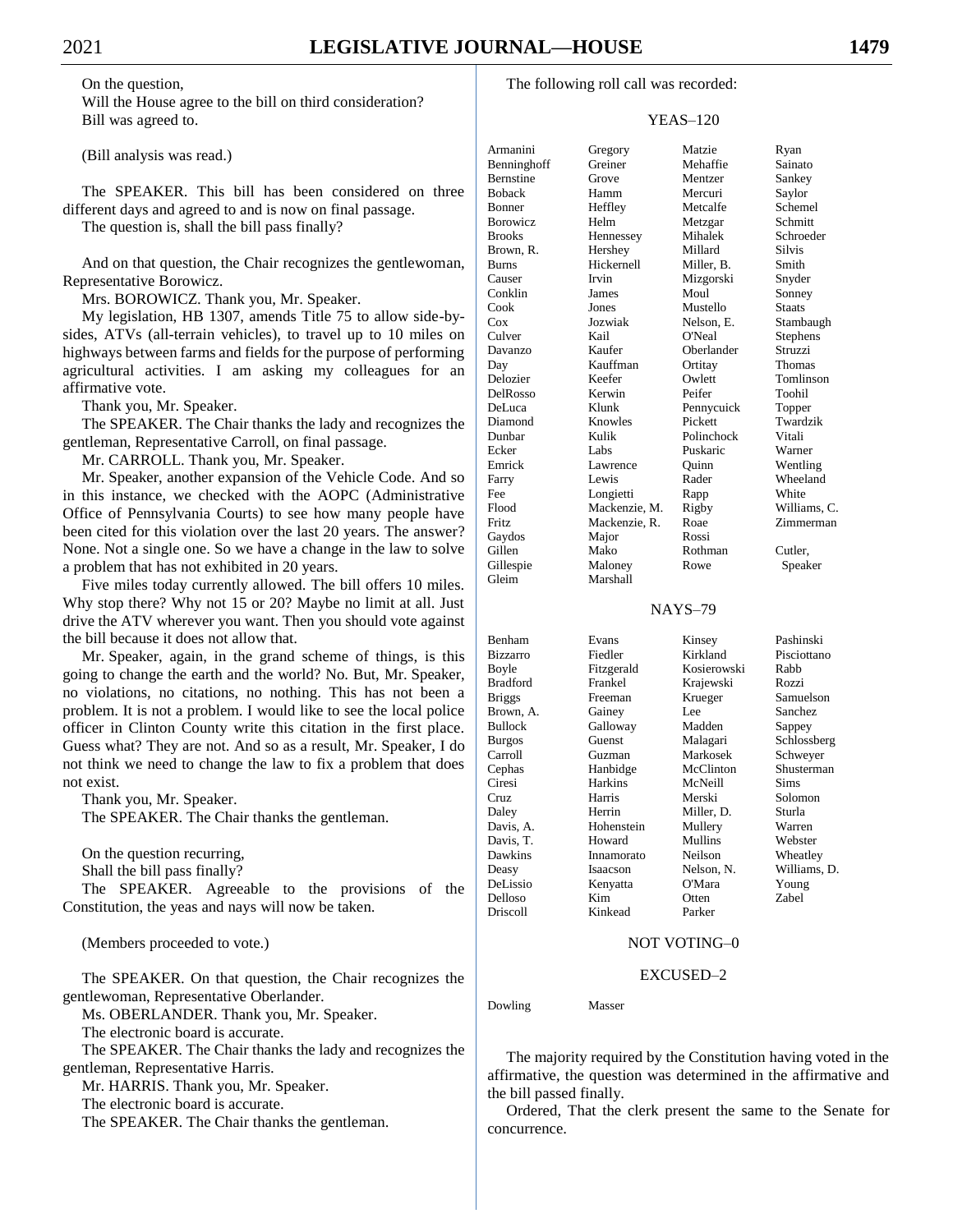#### **CALENDAR**

#### **BILLS ON SECOND CONSIDERATION**

The House proceeded to second consideration of **HB 1366, PN 2383,** entitled:

An Act amending Title 42 (Judiciary and Judicial Procedure) of the Pennsylvania Consolidated Statutes, adopting the Uniform Family Law Arbitration Act.

On the question,

Will the House agree to the bill on second consideration?

Ms. **HANBIDGE** offered the following amendment No. **A02944:**

Amend Bill, page 8, line 17, by inserting after "obligation.-The arbitrator shall disclose, and provide in writing to the parties, the amount of initial fee, any hourly rate to be charged, the process for invoices and payment for services and information on the arbitration process, specifically including how to terminate the arbitration.

On the question, Will the House agree to the amendment?

The SPEAKER. It is the Chair's understanding that Chairman Briggs will be debating the amendment, and you are recognized, sir, and may speak on the amendment.

Mr. BRIGGS. Thank you, Mr. Speaker.

And I do want to thank the prime sponsor of this. I believe this is after a lot of hard work between the two subcommittee chairs of the Subcommittee on Family Law who have come up with an agreed-to amendment. And I am just offering it on behalf of Representative Hanbidge, and I hope to encourage everyone to vote in favor.

The SPEAKER. The Chair thanks the gentleman and recognizes the prime sponsor of the bill, Representative Klunk.

Ms. KLUNK. Thank you, Mr. Speaker.

This is an agreed-to amendment. Thank you.

The SPEAKER. The Chair thanks the lady.

On the question recurring, Will the House agree to the amendment?

(Members proceeded to vote.)

The SPEAKER. On that question, the Chair recognizes the gentlewoman, Representative Oberlander.

Ms. OBERLANDER. Thank you, Mr. Speaker.

The electronic board is accurate.

The SPEAKER. The Chair thanks the lady and recognizes the gentleman, Representative Harris.

Mr. HARRIS. Thank you, Mr. Speaker.

The electronic board is accurate.

The SPEAKER. The Chair thanks the gentleman.

The following roll call was recorded:

#### YEAS–199

| Armanini        | Fritz       | Longi        |
|-----------------|-------------|--------------|
| Benham          | Gainey      | Mack         |
| Benninghoff     | Galloway    | Mack         |
| Bernstine       | Gaydos      | Madd         |
| <b>Bizzarro</b> | Gillen      | Major        |
| <b>Boback</b>   | Gillespie   | Mako         |
| Bonner          | Gleim       | Malag        |
| <b>Borowicz</b> | Gregory     | Malor        |
| Boyle           | Greiner     | Marko        |
| <b>Bradford</b> | Grove       | Marsh        |
| <b>Briggs</b>   | Guenst      | Matzi        |
| <b>Brooks</b>   | Guzman      | McCli        |
| Brown, A.       | Hamm        | McNe         |
| Brown, R.       | Hanbidge    | Mehai        |
| <b>Bullock</b>  | Harkins     | Mentz        |
| <b>Burgos</b>   | Harris      | Mercu        |
| <b>Burns</b>    | Heffley     | Mersk        |
| Carroll         | Helm        | Metca        |
| Causer          | Hennessey   | Metzg        |
| Cephas          | Herrin      | Mihal        |
| Ciresi          | Hershey     | Millar       |
| Conklin         | Hickernell  | Miller       |
| Cook            | Hohenstein  | Miller       |
| Cox             | Howard      | Mizgo        |
| Cruz            | Innamorato  | Moul         |
| Culver          | Irvin       | Mulle        |
| Daley           | Isaacson    | Mullii       |
| Davanzo         | James       | Muste        |
| Davis, A.       | Jones       | Neilsc       |
| Davis, T.       | Jozwiak     | <b>Nelso</b> |
| Dawkins         | Kail        | <b>Nelso</b> |
| Day             | Kaufer      | O'Mai        |
| Deasy           | Kauffman    | O'Nea        |
| DeLissio        | Keefer      | Oberla       |
| Delloso         | Kenyatta    | Ortita       |
| Delozier        | Kerwin      | Otten        |
| DelRosso        | Kim         | Owlet        |
| DeLuca          | Kinkead     | Parker       |
| Diamond         | Kinsey      | Pashir       |
| Driscoll        | Kirkland    | Peifer       |
| Dunbar          | Klunk       | Penny        |
| Ecker           | Knowles     | Picket       |
| Emrick          | Kosierowski | Piscio       |
| Evans           | Krajewski   | Polinc       |
| Farry           | Krueger     | Puska        |
| Fee             | Kulik       | Ouinn        |
| Fiedler         | Labs        | Rabb         |
| Fitzgerald      | Lawrence    | Rader        |
| Flood           | Lee         | Rapp         |
| Frankel         | Lewis       | Rigby        |
| Freeman         |             |              |

Armanini Fritz Longietti Roae Benham Gainey Mackenzie, M. Rossi Benninghoff Galloway Mackenzie, R. Rothman Bernstine Gaydos Madden Rowe Bizzarro Gillen Major Rozzi Boback Gillespie Mako Ryan Bonner Gleim Malagari Sainato Borowicz Gregory Maloney Samuelson Boyle Greiner Markosek Sanchez Bradford Grove Marshall Sankey Briggs Guenst Matzie Sappey Brooks Guzman McClinton Saylor Brown, A. Hamm McNeill Schemel Brown, R. Hanbidge Mehaffie Schlossberg Bullock Harkins Mentzer Schmitt Burgos Harris Mercuri Schroeder<br>Burns Heffley Merski Schweyer Burns Heffley Merski Schweyer Carroll Helm Metcalfe Shusterman Causer Hennessey Metzgar Silvis Cephas Herrin Mihalek Sims Ciresi Hershey Millard Smith Conklin Hickernell Miller, B. Snyder Cook Hohenstein Miller, D. Solomon Cox Howard Mizgorski Sonney Cruz Innamorato Moul Staats Culver Irvin Mullery Stambaugh<br>
Daley Isaacson Mullins Stephens Daley Isaacson Mullins Stephens Davanzo James Mustello Struzzi Davis, A. Jones Neilson Sturla Davis, T. Jozwiak Nelson, E. Thomas<br>
Dawkins Kail Nelson, N. Tomlinson Nelson, N. Day Kaufer O'Mara Toohil Deasy Kauffman O'Neal Topper DeLissio Keefer Oberlander Twardzik Delloso Kenyatta Ortitay Vitali Delozier Kerwin Otten Warner DelRosso Kim Owlett Warren DeLuca Kinkead Parker Webster<br>Diamond Kinsey Pashinski Wentling Diamond Kinsey Pashinski Wentling Driscoll Kirkland Peifer Wheatley Dunbar Klunk Pennycuick Wheeland Ecker Knowles Pickett White Emrick Kosierowski Pisciottano Williams, C. Evans Krajewski Polinchock Williams, D. Farry Krueger Puskaric Young<br>
Fee Kulik Ouinn Zabel Fee Kulik Quinn Zabel Fiedler Labs Rabb Zimmerman Flood Lee Rapp Cutler, Frankel Lewis Rigby Speaker

#### NAYS–0

#### NOT VOTING–0

#### EXCUSED–2

Dowling Masser

The majority having voted in the affirmative, the question was determined in the affirmative and the amendment was agreed to.

#### On the question,

Will the House agree to the bill on second consideration as amended?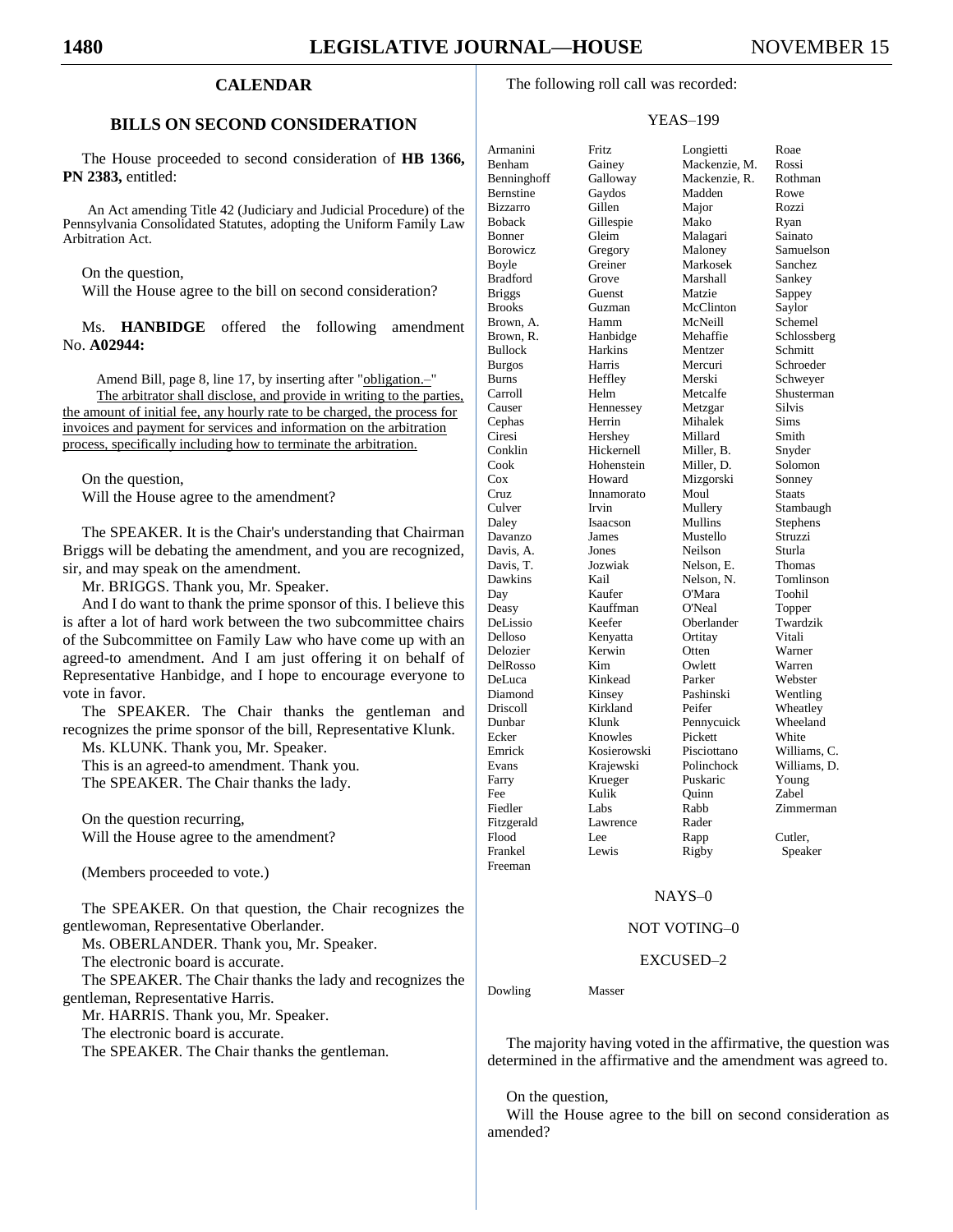The SPEAKER. It is the Speaker's understanding that amendments 2945, 2946, 2947, 2948, and 2996 have all been withdrawn. The Chair thanks the chairman.

On the question recurring,

Will the House agree to the bill on second consideration as amended?

Bill as amended was agreed to.

The SPEAKER. The bill as amended will be reprinted.

\* \* \*

#### BILL PASSED OVER TEMPORARILY

The SPEAKER. The Speaker recognizes the gentleman, Representative Amen Brown, who calls up HB 1587, PN 1761, on page 4.

The Speaker rescinds that. We will temporarily go over that bill.

\* \* \*

The House proceeded to second consideration of **HB 1590, PN 1747,** entitled:

An Act amending Title 42 (Judiciary and Judicial Procedure) of the Pennsylvania Consolidated Statutes, in sentencing, further providing for sentencing generally.

On the question,

Will the House agree to the bill on second consideration?

#### Mr. **BRIGGS** offered the following amendment No. **A02965:**

Amend Bill, page 3, line 4, by striking out "possessed" and inserting

used

Amend Bill, page 3, line 12, by striking out "possessed" and inserting

used

Amend Bill, page 4, line 6, by striking out "possessed" and inserting

used

On the question, Will the House agree to the amendment?

The SPEAKER. And on that question, the Chair recognizes the gentleman, Representative Briggs.

Mr. BRIGGS. Thank you, Mr. Speaker.

Amendment 2965 is a pretty simple amendment, in my opinion. It makes the bill clearer by changing the word "possessed" to "used." Mr. Speaker, I believe if a person is to be sentenced under this new mandatory minimum scheme, the person should have used the firearm during the commission of the offense and not merely possessed the firearm. This amendment makes sense, and I ask for a "yes" vote.

Thank you, Mr. Speaker.

The SPEAKER. The Chair thanks the gentleman and recognizes the gentleman, Representative Stephens, on the amendment.

Mr. STEPHENS. Thank you, Mr. Speaker.

Mr. Speaker, unfortunately I rise to oppose this amendment offered by my good friend from Montgomery County. In this case, the simple fact is, whether you show up— We are talking about drug dealers, we are talking about people who are committing violent crimes, and we are talking about people who are felons who are illegally possessing guns, and in each of those instances, in my mind, if you show up and you have a firearm in your hand – whether or not you have pointed it at someone else or whether you have another way used it I think is immaterial – the fact that you showed up for a drug deal with a firearm or you showed up to rob a bank with a firearm or you showed up to rape somebody with a firearm ought to be enough to warrant these sentencing guidelines to be presumptive, as the underlying bill would call for. And I would urge the members to vote "no" on the amendment.

Thank you, Mr. Speaker. The SPEAKER. The Chair thanks the gentleman.

On the question recurring, Will the House agree to the amendment?

(Members proceeded to vote.)

The SPEAKER. On that question, the Chair recognizes the gentlewoman, Representative Oberlander.

Ms. OBERLANDER. Thank you, Mr. Speaker.

The electronic board is accurate.

The SPEAKER. The Chair thanks the lady and recognizes the gentleman, Representative Harris. The gentleman is in order and you may verify the board.

Mr. HARRIS. Thank you, Mr. Speaker.

The electronic board is accurate.

The SPEAKER. The Chair thanks the gentleman.

The following roll call was recorded:

#### YEAS–77

| Benham          | Fiedler        | Kinsey          | Pashinski    |
|-----------------|----------------|-----------------|--------------|
| <b>Bizzarro</b> | Fitzgerald     | Kirkland        | Pisciottano  |
| Boyle           | Frankel        | Krajewski       | Rabb         |
| Bradford        | Freeman        | Krueger         | Rozzi        |
| <b>Briggs</b>   | Gainey         | Kulik           | Samuelson    |
| Brown, A.       | Galloway       | Lee             | Sanchez      |
| Bullock         | Guenst         | Madden          | Schlossberg  |
| <b>Burgos</b>   | Guzman         | Markosek        | Schweyer     |
| Cephas          | Hanbidge       | Matzie          | Shusterman   |
| Conklin         | <b>Harkins</b> | McClinton       | Sims         |
| Cruz            | Harris         | McNeill         | Solomon      |
| Daley           | Herrin         | Merski          | Sturla       |
| Davis, A.       | Hohenstein     | Metzgar         | Vitali       |
| Davis, T.       | Howard         | Miller, D.      | Warren       |
| Dawkins         | Innamorato     | Mullery         | Webster      |
| Deasy           | Isaacson       | Neilson         | Wheatley     |
| DeLissio        | Kenyatta       | Nelson, N.      | Williams, D. |
| Delloso         | Kim            | Otten           | Young        |
| Driscoll        | Kinkead        | Parker          | Zabel        |
| Evans           |                |                 |              |
|                 |                | <b>NAYS-122</b> |              |

| off |   |
|-----|---|
|     | Ï |
|     | Ï |

Armanini Gleim Maloney Rowe Benninghoff Gregory Marshall Ryan Bernstine Greiner Mehaffie Sainato Boback Grove Mentzer Sankey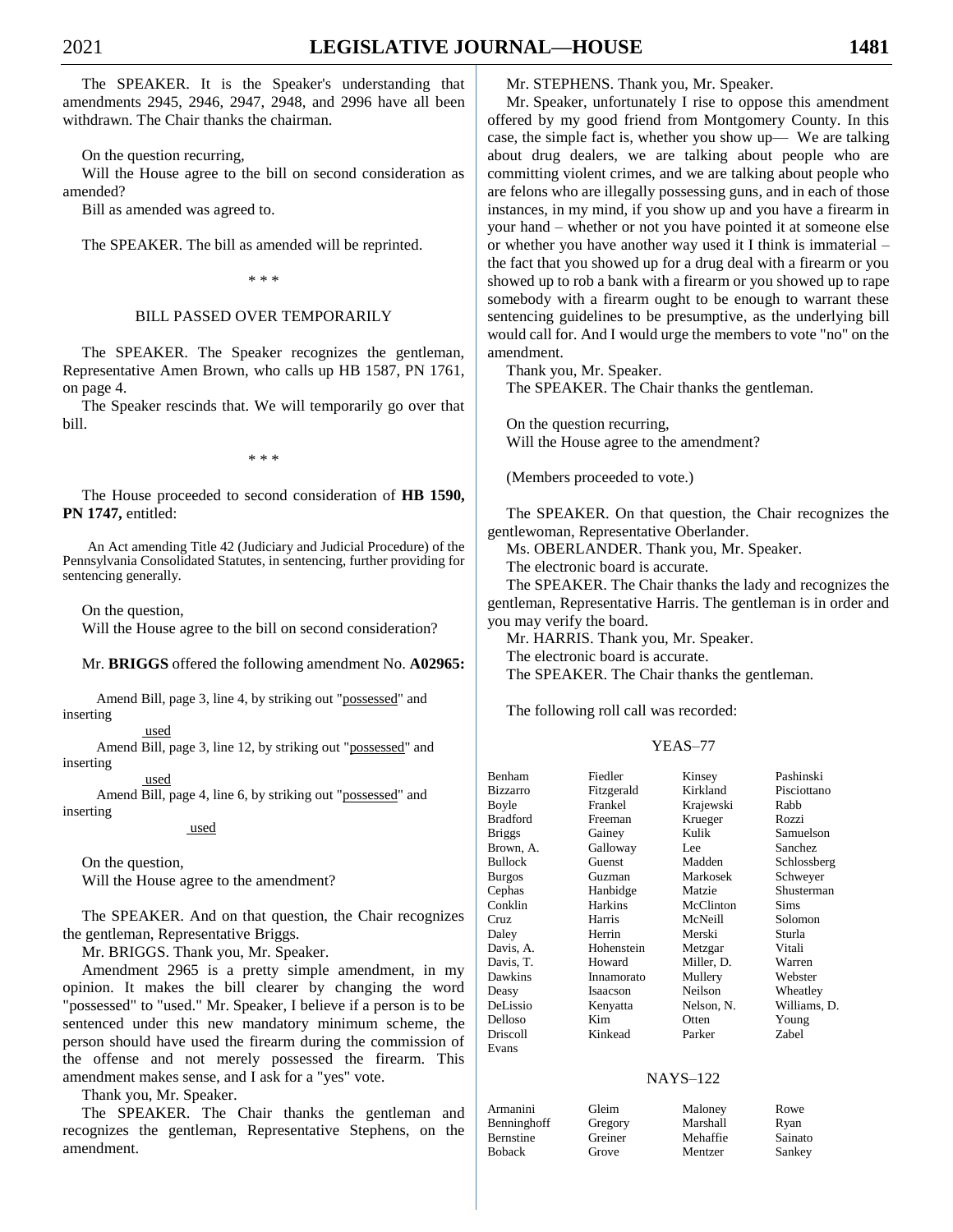# **1482 LEGISLATIVE JOURNAL—HOUSE** NOVEMBER 15

| Bonner        |
|---------------|
| Borowicz      |
| <b>Brooks</b> |
| Brown, R.     |
| <b>Burns</b>  |
| Carroll       |
| Causer        |
| Ciresi        |
| Cook          |
| Cox           |
| Culver        |
| Davanzo       |
| Day           |
| Delozier      |
| DelRosso      |
| DeLuca        |
| Diamond       |
| Dunbar        |
| Ecker         |
| Emrick        |
| Farry         |
| Fee           |
| Flood         |
| Fritz         |
| Gaydos        |
| Gillen        |
| Gillespie     |
|               |

Bonner Hamm Mercuri Sappey Heffley Metcalfe Saylor Helm Mihalek Schemel Hennessey Millard Schmitt Hershey Miller, B. Schroeder<br>Hickernell Mizzorski Silvis Causer Irvin Moul Smith Ciresi James Mullins Snyder Jones Mustello Sonney Jozwiak Nelson, E. Staats Kail O'Mara Stambaugh Kaufer O'Neal Stephens<br>
Kauffman Oberlander Struzzi Kauffman Oberlander<br>Keefer Ortitay Kerwin Owlett Tomlinson DeLuca Klunk Peifer Toohil Knowles Pennycuick Topper Kosierowski Pickett Twardzik Ecker Labs Polinchock Warner Lawrence Puskaric Wentling Lewis Quinn Wheeland Longietti Rader White Mackenzie, M. Rapp Williams, C. Mackenzie, R. Rigby Zimmerman Major Roae Gillen Mako Rossi Cutler, Malagari Rothman Speaker

# Mizgorski Silvis Ortitay Thomas

#### NOT VOTING–0

#### EXCUSED–2

Dowling Masser

Less than the majority having voted in the affirmative, the question was determined in the negative and the amendment was not agreed to.

On the question recurring,

Will the House agree to the bill on second consideration? Bill was agreed to.

\* \* \*

The House proceeded to second consideration of **HB 2039, PN 2385,** entitled:

An Act amending the act of November 24, 1998 (P.L.882, No.111), known as the Crime Victims Act, in crime victims, further providing for rights.

On the question, Will the House agree to the bill on second consideration?

Mr. **BRIGGS** offered the following amendment No. **A02956:**

Amend Bill, page 2, lines 6 through 8, by striking out all of lines 6 and 7 and "arraignment" in line 8 and inserting

prosecutor

Amend Bill, page 2, lines 12 through 21, by striking out all of lines 12 through 20 and " $(C)$ " in line 21 and inserting

 $(B)$ 

Amend Bill, page 2, line 23, by inserting after "PROSECUTOR" or arresting officer

Amend Bill, page 3, line 10, by inserting after "comment" or testimony

On the question,

Will the House agree to the amendment?

The SPEAKER. And on that question, the Chair recognizes the gentleman, Representative Briggs.

Mr. BRIGGS. Thank you, Mr. Speaker.

Amendment 2956 requires the arresting officer to give the victim's contact information to the prosecutor so the prosecutor can be the one to provide the victim with prior notice of proceedings where bail may be modified. Mr. Speaker, I think the prosecutors are in a better position to give the victim notice. Plus, I expand the right in this amendment of the victim to give testimony at bail modification hearings, if they so choose. Moreover, Mr. Speaker, my amendment takes out the requirement that the victim's contact information be included in the court transcript. I believe this is an important step for victim safety and privacy.

Mr. Speaker, for these reasons I ask for a "yes" vote. Thank you.

The SPEAKER. The Chair thanks the gentleman and recognizes the gentlewoman, Representative Pennycuick, on the amendment.

Mrs. PENNYCUICK. Thank you, Mr. Speaker.

I would ask my colleagues to be a "no" vote on the Briggs amendment. We are trying to give power back to the victims of violent crime.

The SPEAKER. The Chair thanks the lady.

On the question recurring, Will the House agree to the amendment?

(Members proceeded to vote.)

The SPEAKER. On that question, the Chair recognizes the gentlewoman, Representative Oberlander.

Ms. OBERLANDER. Thank you, Mr. Speaker.

The electronic board is accurate.

The SPEAKER. The Chair thanks the lady and recognizes the gentleman, Representative Harris.

Mr. HARRIS. Thank you, Mr. Speaker.

The electronic board is accurate.

The SPEAKER. The Chair thanks the gentleman.

The following roll call was recorded:

#### YEAS–82

| Benham          | Evans      | Kirkland       | Pashinski   |
|-----------------|------------|----------------|-------------|
| <b>Bizzarro</b> | Fiedler    | Kosierowski    | Pisciottano |
| Boyle           | Fitzgerald | Krajewski      | Rabb        |
| <b>Bradford</b> | Frankel    | Krueger        | Rozzi       |
| <b>Briggs</b>   | Freeman    | Lee.           | Samuelson   |
| Brown, A.       | Gainey     | Madden         | Sanchez     |
| <b>Bullock</b>  | Galloway   | Malagari       | Sappey      |
| <b>Burgos</b>   | Guenst     | Markosek       | Schlossberg |
| Carroll         | Guzman     | Matzie         | Schwever    |
| Cephas          | Hanbidge   | McClinton      | Shusterman  |
| Ciresi          | Harkins    | McNeill        | Sims        |
| Conklin         | Harris     | Merski         | Solomon     |
| Cruz            | Herrin     | Miller, D.     | Sturla      |
| Daley           | Hohenstein | Mullery        | Vitali      |
| Davis, A.       | Howard     | <b>Mullins</b> | Warren      |
| Davis, T.       | Innamorato | Neilson        | Webster     |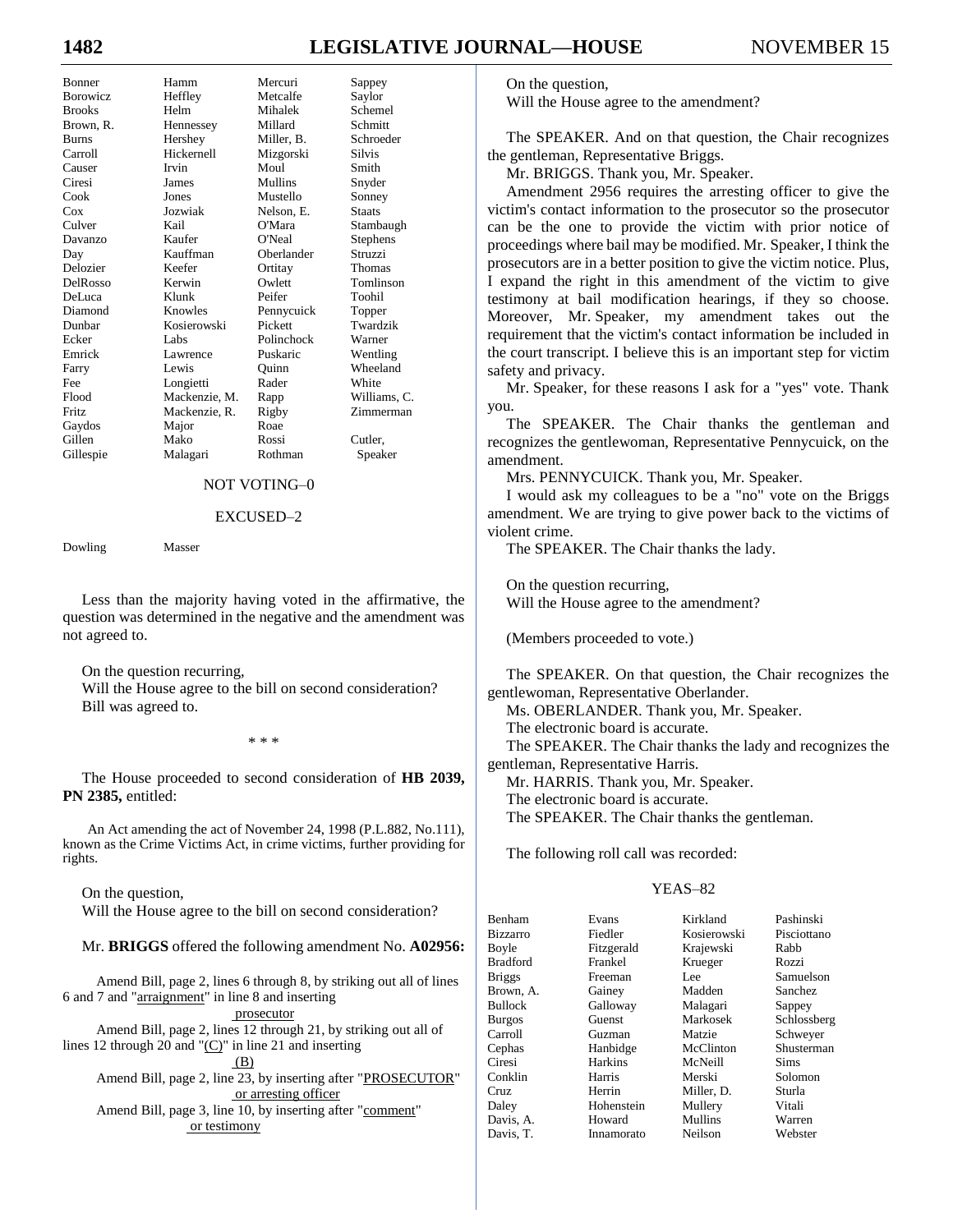# 2021 **LEGISLATIVE JOURNAL—HOUSE 1483**

| Dawkins          | Isaacson      | Nelson, N.      | Wheatley      |
|------------------|---------------|-----------------|---------------|
| Deasy            | Kenyatta      | O'Mara          | Williams, D.  |
| DeLissio         | Kim           | Otten           | Young         |
| Delloso          | Kinkead       | Parker          | Zabel         |
| Driscoll         | Kinsey        |                 |               |
|                  |               |                 |               |
|                  |               | <b>NAYS-117</b> |               |
| Armanini         | Gregory       | Marshall        | Ryan          |
| Benninghoff      | Greiner       | Mehaffie        | Sainato       |
| <b>Bernstine</b> | Grove         | Mentzer         | Sankey        |
| <b>Boback</b>    | Hamm          | Mercuri         | Saylor        |
| Bonner           | Heffley       | Metcalfe        | Schemel       |
| <b>Borowicz</b>  | Helm          | Metzgar         | Schmitt       |
| <b>Brooks</b>    | Hennessey     | Mihalek         | Schroeder     |
| Brown, R.        | Hershey       | Millard         | <b>Silvis</b> |
| <b>Burns</b>     | Hickernell    | Miller, B.      | Smith         |
| Causer           | Irvin         | Mizgorski       | Snyder        |
| Cook             | James         | Moul            | Sonney        |
| $\cos$           | Jones         | Mustello        | <b>Staats</b> |
| Culver           | Jozwiak       | Nelson. E.      | Stambaugh     |
| Davanzo          | Kail          | O'Neal          | Stephens      |
| Day              | Kaufer        | Oberlander      | Struzzi       |
| Delozier         | Kauffman      | Ortitay         | Thomas        |
| DelRosso         | Keefer        | Owlett          | Tomlinson     |
| DeLuca           | Kerwin        | Peifer          | Toohil        |
| Diamond          | Klunk         | Pennycuick      | Topper        |
| Dunbar           | Knowles       | Pickett         | Twardzik      |
| Ecker            | Kulik         | Polinchock      | Warner        |
| Emrick           | Labs          | Puskaric        | Wentling      |
| Farry            | Lawrence      | Ouinn           | Wheeland      |
| Fee              | Lewis         | Rader           | White         |
| Flood            | Longietti     | Rapp            | Williams, C.  |
| Fritz            | Mackenzie, M. | Rigby           | Zimmerman     |
| Gaydos           | Mackenzie, R. | Roae            |               |
| Gillen           | Major         | Rossi           | Cutler,       |
| Gillespie        | Mako          | Rothman         | Speaker       |
| Gleim            | Malonev       | Rowe            |               |

#### NOT VOTING–0

#### EXCUSED–2

Dowling Masser

Less than the majority having voted in the affirmative, the question was determined in the negative and the amendment was not agreed to.

On the question recurring,

Will the House agree to the bill on second consideration?

Mr. **ZABEL** offered the following amendment No. **A02964:**

Amend Bill, page 3, lines 10 through 12, by striking out "the" in line 10, all of line 11 and "subsequent" in line 12 and inserting any

On the question, Will the House agree to the amendment?

The SPEAKER. And on that question, the Chair recognizes the gentleman, Representative Zabel.

Mr. ZABEL. Thank you, Mr. Speaker.

Mr. Speaker, this amendment is actually meant to protect this bill, protect it from constitutional challenges and ensure that both victims have the opportunity to be heard, that this statute will not be invalidated based on constitutional challenges, and makes sure that someone who is guilty of committing a crime is not allowed to go free because of delays in a preliminary arraignment.

What this bill would do is simply remove those notice requirements from the preliminary arraignment. For those of you who are not familiar with that as a term, the preliminary arraignment is when someone who has been arrested first appears before a court, before a tribunal. It typically happens within the first 6 hours after an arrest, and it does that for good reason. First of all, there are evidentiary rules to consider and constitutional protections of the accused to occur. Once we get past that 6 hours, and certainly as it goes on past 1 day or another day, constitutional protections of the accused come into play.

If a preliminary arraignment is delayed in order to comply with the mandates of this bill, it would likely violate the constitutional protections of the accused and would cause this entire statute to be thrown out on a constitutional challenge. I do not believe that is what the maker of this bill intended. I will also say that this bill, if we do not exempt preliminary arraignments, will present an extraordinary challenge to prosecutors, to law enforcement, and to the courts themselves. It is simply not realistic, pragmatic, or practical to expect that we can have the victim of an alleged crime in court within 6 hours or to comply with the timely requirements for a preliminary arraignment.

Again, this is not an amendment that is meant to mitigate or weaken this bill in any way; it is meant to strengthen it by ensuring that it complies with our constitutional mandates and allows our law enforcement and prosecutors to do their job. For that reason, if you want to make this bill better, safer, and more constitutional, I ask you to vote "yes" on this amendment. Thank you.

The SPEAKER. The Chair thanks the gentleman and recognizes the gentlewoman, Representative Pennycuick, on the amendment.

Mrs. PENNYCUICK. I would ask my colleagues to be a "no" vote on the Zabel amendment. The intent of this bill is to give the victim a voice, a voice when bail is being set so that we do not have an offender coming back next to the victim in the same community without the victim having notification. The victim has a right – whether it is 2 in the morning, whether it is 7 in the morning, or 10 at night – to be heard. Thank you.

The SPEAKER. The Chair thanks the lady.

On the question recurring, Will the House agree to the amendment?

(Members proceeded to vote.)

The SPEAKER. On that question, the Chair recognizes the gentleman, Representative Harris.

Mr. HARRIS. Thank you, Mr. Speaker.

The electronic board is accurate.

The SPEAKER. The Chair thanks the gentleman and recognizes the gentlewoman, Representative Oberlander.

Ms. OBERLANDER. Thank you, Mr. Speaker.

The electronic board is accurate.

The SPEAKER. The Chair thanks the lady.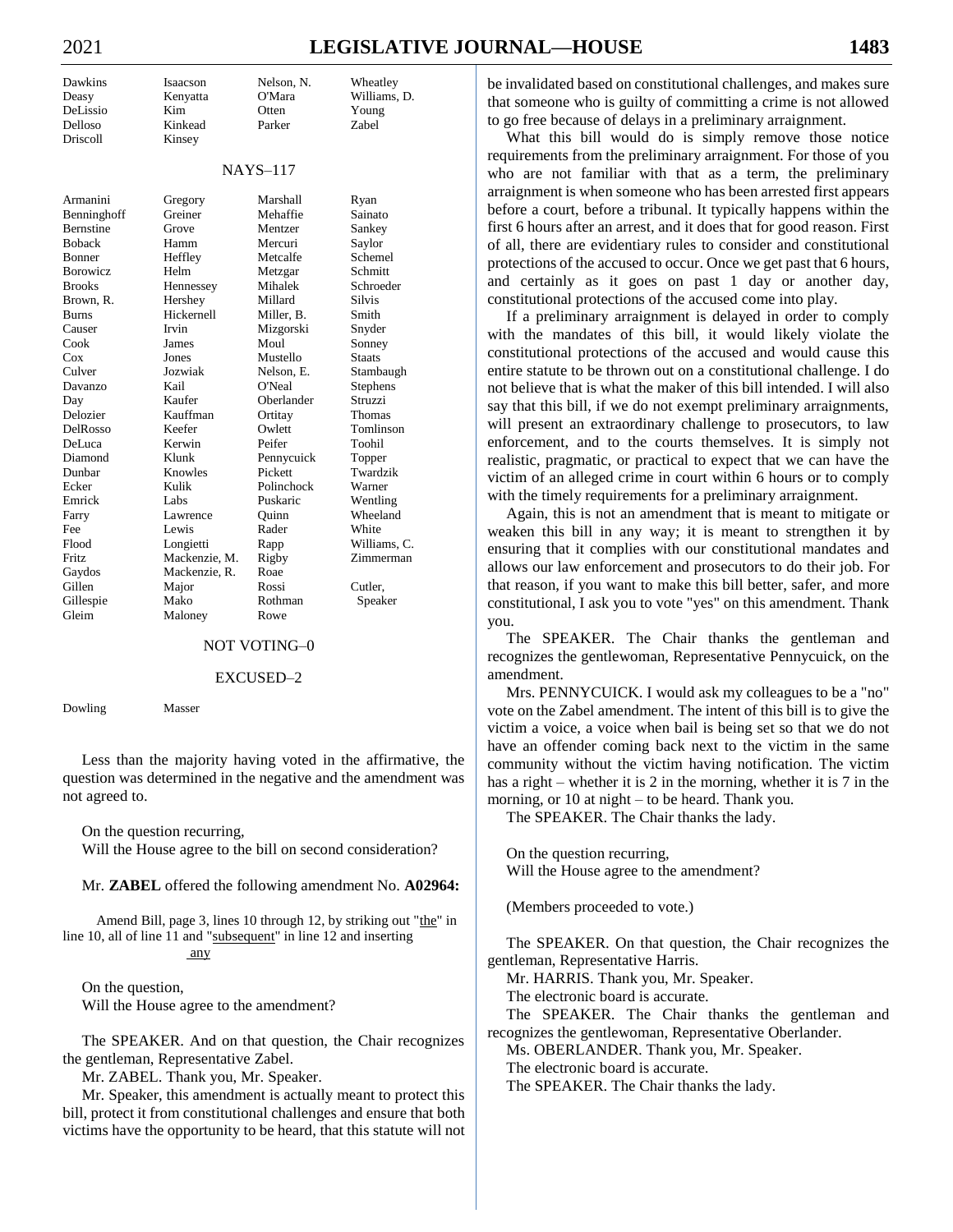The following roll call was recorded:

#### YEAS–83

| Benham              | Driscoll        | Kinke         |
|---------------------|-----------------|---------------|
| <b>Bizzarro</b>     | Evans           | Kinse         |
| Bonner              | Fiedler         | Kirkl         |
| Boyle               | Fitzgerald      | Kosie         |
| <b>Bradford</b>     | Frankel         | Kraje         |
| <b>Briggs</b>       | Freeman         | Krueg         |
| Brown, A.           | Gainey          | Lee           |
| <b>Bullock</b>      | Galloway        | Madd          |
| <b>Burgos</b>       | Guenst          | Mala          |
| Carroll             | Guzman          | Mark          |
| Cephas              | Hanbidge        | Matzi         |
| Ciresi              | Harkins         | McCl          |
| Conklin             | Harris          | McN           |
| Cruz                | Herrin          | Mersl         |
| Daley               | Hohenstein      | Mille         |
|                     | Howard          | Mulle         |
| Davis, A.           |                 |               |
| Davis, T.           | Innamorato      | Mulli         |
| Dawkins             | Isaacson        | Neils         |
| Deasy               | Jones           | Nelso         |
| DeLissio            | Kenyatta        | O'Ma          |
| Delloso             | Kim             | Otten         |
|                     | $NAYS-11$       |               |
| Armanini            | Greiner         | Ment          |
| Benninghoff         | Grove           | Merc          |
| Bernstine           | Hamm            | Metca         |
| <b>Boback</b>       | Heffley         | Metz;         |
| <b>Borowicz</b>     | Helm            | Miha          |
| <b>Brooks</b>       | Hennessey       | Milla         |
| Brown, R.           | Hershey         | Mille         |
| <b>Burns</b>        | Hickernell      | Mizg          |
| Causer              |                 |               |
|                     |                 |               |
|                     | Irvin           | Moul          |
| Cook                | James           | Must          |
| $\cos$              | Jozwiak         | Nelso         |
| Culver              | Kail            | O'Ne:         |
| Davanzo             | Kaufer          | Oberl         |
| Day                 | Kauffman        | Ortita        |
| Delozier            | Keefer          | Owle          |
| DelRosso            | Kerwin          | Peifer        |
| DeLuca              | Klunk           | Penny         |
| Diamond             | Knowles         | Picke         |
| Dunbar              | Kulik           | Polin         |
| Ecker               | Labs            | Puska         |
| Emrick              | Lawrence        | Quini         |
| Farry               | Lewis           | Rader         |
| Fee                 | Longietti       | Rapp          |
| Flood               | Mackenzie, M.   | <b>Rigby</b>  |
| Fritz               | Mackenzie, R.   | Roae          |
| Gaydos              | Major           | Rossi         |
| Gillen<br>Gillespie | Mako<br>Maloney | Rothi<br>Rowe |

Benham Driscoll Kinkead Parker Evans Kinsey Pashinski Fiedler Kirkland Pisciottano Fitzgerald Kosierowski Rabb Frankel Krajewski Rozzi Freeman Krueger Sanchez Gainey Lee Sappey<br>Galloway Madden Schloss Galloway Madden Schlossberg Guenst Malagari Schwever Carroll Guzman Markosek Shusterman Hanbidge Matzie Sims Harkins McClinton Solomon Harris McNeill Sturla Herrin Merski Vitali Hohenstein Miller, D. Warren Howard Mullery Webster Innamorato Mullins Wheatley Isaacson Neilson Williams, D. Jones Nelson, N. Young

Kenyatta O'Mara Zabel

#### NAYS–116

| Armanini         | Greiner       | Mentzer    | Sainato       |
|------------------|---------------|------------|---------------|
| Benninghoff      | Grove         | Mercuri    | Samuelsc      |
| <b>Bernstine</b> | Hamm          | Metcalfe   | Sankey        |
| <b>Boback</b>    | Heffley       | Metzgar    | Saylor        |
| <b>Borowicz</b>  | Helm          | Mihalek    | Schemel       |
| <b>Brooks</b>    | Hennessey     | Millard    | Schmitt       |
| Brown, R.        | Hershey       | Miller, B. | Schroede      |
| <b>Burns</b>     | Hickernell    | Mizgorski  | Silvis        |
| Causer           | Irvin         | Moul       | Smith         |
| Cook             | James         | Mustello   | Snyder        |
| Cox              | Jozwiak       | Nelson, E. | Sonney        |
| Culver           | Kail          | O'Neal     | <b>Staats</b> |
| Davanzo          | Kaufer        | Oberlander | Stambaug      |
| Day              | Kauffman      | Ortitay    | Stephens      |
| Delozier         | Keefer        | Owlett     | Struzzi       |
| DelRosso         | Kerwin        | Peifer     | Thomas        |
| DeLuca           | Klunk         | Pennycuick | Tomlinso      |
| Diamond          | Knowles       | Pickett    | Toohil        |
| Dunbar           | Kulik         | Polinchock | Topper        |
| Ecker            | Labs          | Puskaric   | Twardzik      |
| Emrick           | Lawrence      | Quinn      | Warner        |
| Farry            | Lewis         | Rader      | Wentling      |
| Fee              | Longietti     | Rapp       | Wheeland      |
| Flood            | Mackenzie, M. | Rigby      | White         |
| Fritz.           | Mackenzie, R. | Roae       | Williams.     |
| Gaydos           | Major         | Rossi      | Zimmern       |
| Gillen           | Mako          | Rothman    |               |
| Gillespie        | Maloney       | Rowe       | Cutler,       |
| Gleim            | Marshall      | Ryan       | Speaker       |
| Gregory          | Mehaffie      |            |               |

entzer Sainato ercuri Samuelson etcalfe Sankey etzgar Saylor halek Schemel ller, B. Schroeder zgorski Silvis erlander Stambaugh titay Stephens nnycuick Tomlinson linchock Topper skaric Twardzik inn Warner der Wentling pp Wheeland ae Williams, C.<br>ssi Zimmerman Zimmerman

#### NOT VOTING–0

#### EXCUSED–2

Dowling Masser

Less than the majority having voted in the affirmative, the question was determined in the negative and the amendment was not agreed to.

On the question recurring,

Will the House agree to the bill on second consideration? Bill was agreed to.

\* \* \*

The House proceeded to second consideration of **HB 2046, PN 2355,** entitled:

An Act amending Title 42 (Judiciary and Judicial Procedure) of the Pennsylvania Consolidated Statutes, in bonds and recognizances, further providing for definitions.

On the question,

Will the House agree to the bill on second consideration?

Mr. **SOLOMON** offered the following amendment No. **A02951:**

Amend Bill, page 2, line 23, by striking out "60" and inserting 180

On the question, Will the House agree to the amendment?

The SPEAKER. And on that question, the Chair recognizes the gentleman, Representative Solomon.

Mr. SOLOMON. Thank you, Mr. Speaker.

This amendment would change the effective date of the underlying legislation from 60 to 180 days. I would encourage an affirmative vote.

Thank you, Mr. Speaker.

The SPEAKER. The Chair thanks the gentleman and recognizes the gentlewoman, Representative Klunk, on the amendment.

Ms. KLUNK. Thank you, Mr. Speaker.

As my good friend from Philadelphia County said, this amendment would change the effective date to 180 days. In talking with him, I do believe this adds to the bill; it makes the bill better. It will give these organizations who must come in compliance with this bill some additional time that might be necessary, and I thank him for putting this forward. I ask my members for a positive vote. Thank you.

The SPEAKER. The Chair thanks the lady.

On the question recurring, Will the House agree to the amendment?

(Members proceeded to vote.)

The SPEAKER. On that question, the Chair recognizes the gentlewoman, Representative Oberlander.

Ms. OBERLANDER. Thank you, Mr. Speaker.

The electronic board is accurate.

The SPEAKER. The Chair thanks the lady and recognizes the gentleman, Representative Harris.

Mr. HARRIS. Thank you, Mr. Speaker.

The electronic board is accurate.

The SPEAKER. The Chair thanks the gentleman.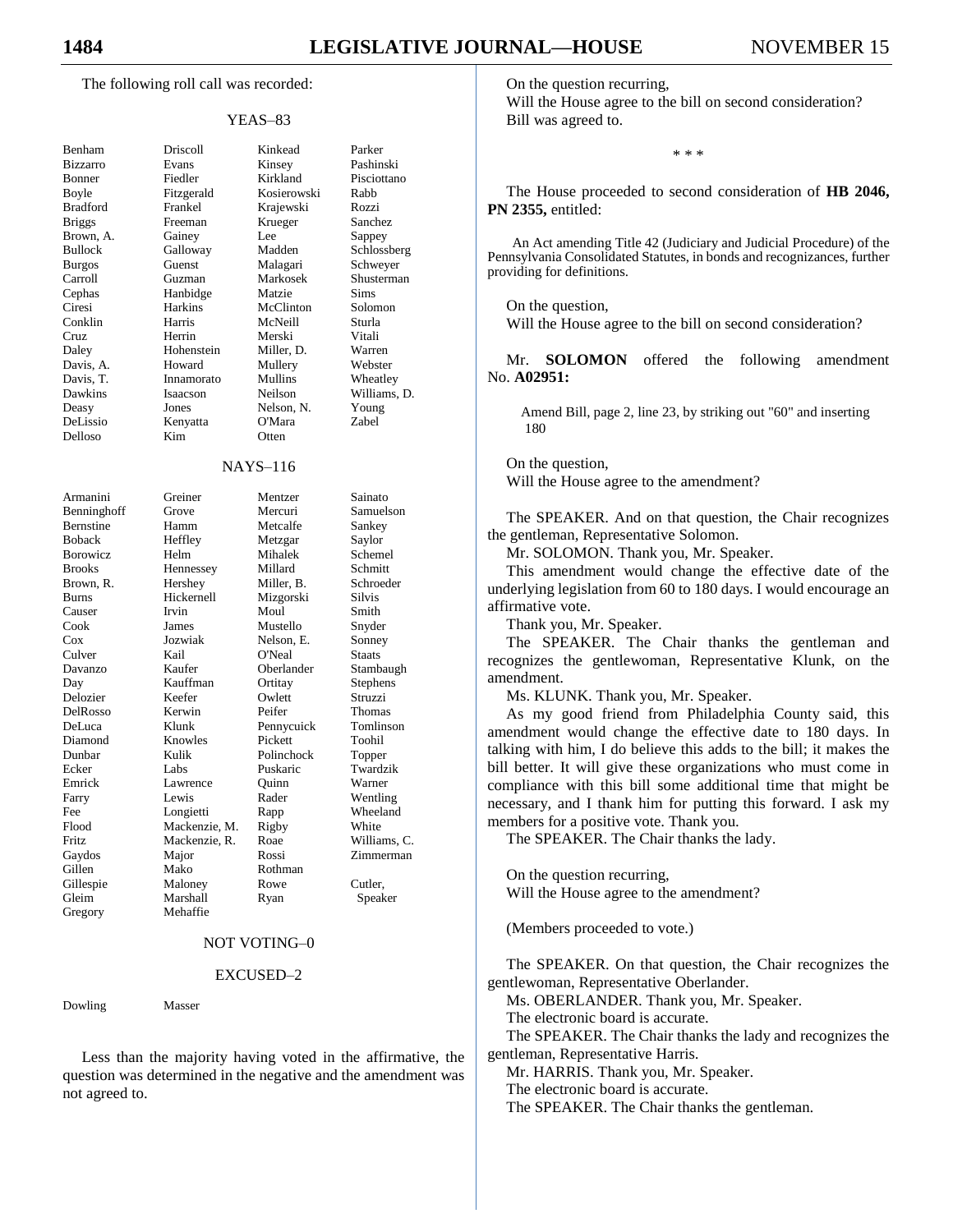The following roll call was recorded:

#### YEAS–199

| Armanini            |
|---------------------|
| Benham              |
| Benninghoff         |
| Bernstine           |
| Bizzarro            |
| Boback              |
|                     |
| Bonner              |
| <b>Borowicz</b>     |
| Boyle               |
| <b>Bradford</b>     |
| <b>Briggs</b>       |
| <b>Brooks</b>       |
| Brown,<br>A.        |
| Brown, R.           |
| <b>Bullock</b>      |
| <b>Burgos</b>       |
| <b>Burns</b>        |
|                     |
| Carroll<br>Causer   |
| Cephas              |
|                     |
| Ciresi              |
| Conklin             |
|                     |
| Cook<br>Cox         |
|                     |
| Cruz<br>Culver      |
| Daley               |
| Davanzo             |
| Davis, A.           |
| Davis, T.           |
| Dawkins             |
| Day                 |
|                     |
| Deasy               |
| DeLissio<br>Delloso |
|                     |
| Delozier            |
| DelRosso            |
| DeLuca              |
| Diamond             |
| Driscoll            |
| Dunbar              |
| Ecker               |
| Emrick              |
|                     |
| Evans               |
| Farry               |
| Fee                 |
| Fiedler             |
| Fitzgerald          |
| Flood               |
| Frankel             |
| Freeman             |
|                     |

Fritz Longietti Roae Gainey Mackenzie, M. Rossi Galloway Mackenzie, R. Rothman Gaydos Madden Rowe Bizzarro Gillen Major Rozzi Gillespie Mako Ryan Gleim Malagari Sainato Gregory Maloney Samuelson Greiner Markosek Sanchez Grove Marshall Sankey Guenst Matzie Sappey Guzman McClinton Saylor Hamm McNeill Schemel Hanbidge Mehaffie Schlossberg Bullock Harkins Mentzer Schmitt Burgos Harris Mercuri Schroeder Heffley Merski Schweyer Helm Metcalfe Shusterman Hennessey Metzgar Silvis Herrin Mihalek Sims Hershey Millard Smith Hickernell Miller, B. Snyder Hohenstein Miller, D. Solomon Howard Mizgorski Sonney Innamorato Moul Staats Irvin Mullery Stambaugh<br>
Isaacson Mullins Stephens Isaacson Mullins Stephens James Mustello Struzzi Jones Neilson Sturla Van Jozwiak Nelson, E. Thomas<br>
Kail Nelson, N. Tomlins Tomlinson Kaufer O'Mara Toohil Kauffman O'Neal Topper Keefer Oberlander Twardzik Kenyatta Ortitay Vitali Kerwin Otten Warner DelRosso Kim Owlett Warren Kinkead Parker Webster Kinsey Pashinski Wentling Kirkland Peifer Wheatley Klunk Pennycuick Wheeland Knowles Pickett White Kosierowski Pisciottano Williams, C. Krajewski Polinchock Williams, D. Krueger Puskaric Young<br>Kulik Ouinn Zabel Fee Kulik Quinn Zabel Labs Rabb Zimmerman Lawrence Rader Flood Lee Rapp Cutler, Frankel Lewis Rigby Speaker

#### NAYS–0

#### NOT VOTING–0

#### EXCUSED–2

Dowling Masser

The majority having voted in the affirmative, the question was determined in the affirmative and the amendment was agreed to.

On the question,

Will the House agree to the bill on second consideration as amended?

#### Mr. **BRIGGS** offered the following amendment No. **A02960:**

Amend Bill, page 2, line 20, by striking out "three" and inserting 75

On the question,

Will the House agree to the amendment?

The SPEAKER. And on that question, the Chair recognizes the gentleman, Representative Briggs.

Mr. BRIGGS. Thank you, Mr. Speaker.

As the description was, it is pretty simple. There are great bail, community bail funds throughout our Commonwealth that provide these services to community members and do great work. With the language that is limiting it to three or more have to be regulated, these would prohibit these bail funds from participating in this process. So I am raising the number to 75 in a 30-day period so hopefully they will be able to continue doing the great work in their communities, and I ask for an affirmative vote.

Thank you, Mr. Speaker.

The SPEAKER. The Chair thanks the gentleman and recognizes the gentlewoman, Representative Klunk, on the amendment.

Ms. KLUNK. Thank you, Mr. Speaker.

Unfortunately, this amendment goes against the spirit of the bill and what we are trying to achieve here, and I would ask my members to oppose the amendment. Thank you.

The SPEAKER. The Chair thanks the lady.

#### **POINT OF ORDER**

The SPEAKER. The Chair recognizes the gentleman, Representative Vitali, on the amendment.

Mr. VITALI. No; I rise to a point of order. I do not think the amendment, the last couple, the last two amendments are coming up on our screen. Just wondering if that could be checked into.

The SPEAKER. The Chair thanks the gentleman for raising that point of order. We have the clerk checking into it.

The clerk informs me that it is now available, if you would like to review it.

On the question recurring, Will the House agree to the amendment?

(Members proceeded to vote.)

The SPEAKER. On that question, the Chair recognizes the gentlewoman, Representative Oberlander.

Ms. OBERLANDER. Thank you, Mr. Speaker.

The electronic board is accurate.

The SPEAKER. The Chair thanks the lady and recognizes the gentleman, Representative Harris.

Mr. HARRIS. Thank you, Mr. Speaker.

The electronic board is accurate.

The SPEAKER. The Chair thanks the gentleman.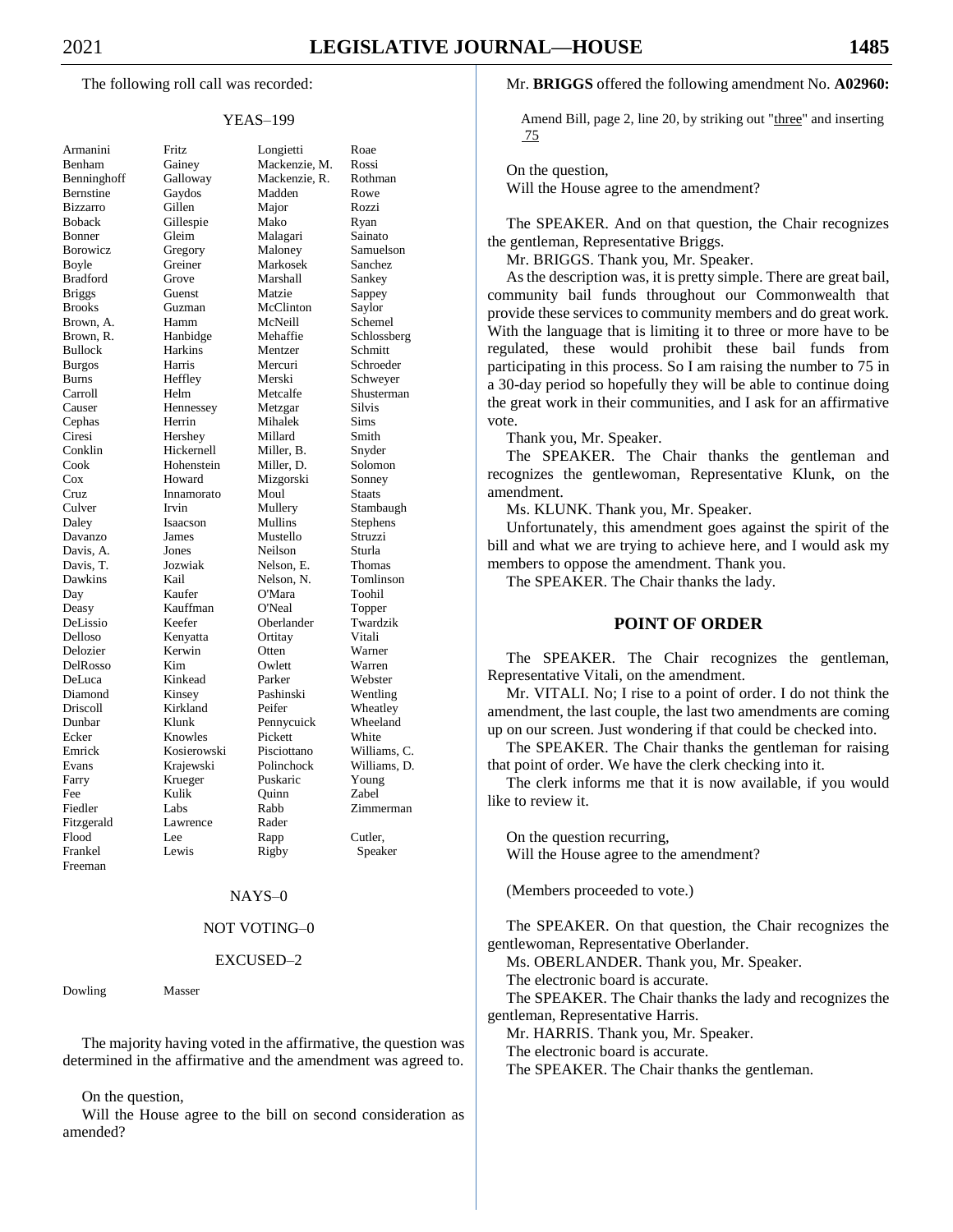The following roll call was recorded:

#### YEAS–88

| Benham<br>Bizzarro<br>Boyle<br><b>Bradford</b><br>Briggs<br>A.<br>Brown,<br><b>Bullock</b><br><b>Burgos</b><br>Burns<br>Carroll<br>Cephas<br>Ciresi<br>Conklin<br>Cruz<br>Daley<br>Davis, A<br>Davis, 7.<br>Davis, T.<br>Dawkins<br>Deasy |
|-------------------------------------------------------------------------------------------------------------------------------------------------------------------------------------------------------------------------------------------|
|                                                                                                                                                                                                                                           |
| DeLissio                                                                                                                                                                                                                                  |
| Delloso                                                                                                                                                                                                                                   |
| DeLuca                                                                                                                                                                                                                                    |
| Armanini<br>Benninghoff                                                                                                                                                                                                                   |
| Bernstine                                                                                                                                                                                                                                 |
| Boback<br>Bonner                                                                                                                                                                                                                          |
| Borowicz                                                                                                                                                                                                                                  |
| <b>Brooks</b>                                                                                                                                                                                                                             |
| Brown, R.                                                                                                                                                                                                                                 |
|                                                                                                                                                                                                                                           |
| Causer<br>Cook                                                                                                                                                                                                                            |
| Cool.<br>Cox<br>Culver                                                                                                                                                                                                                    |
|                                                                                                                                                                                                                                           |
| Davanzo                                                                                                                                                                                                                                   |
| Day<br>Delozier                                                                                                                                                                                                                           |
|                                                                                                                                                                                                                                           |
| DelRosso<br>Diamond                                                                                                                                                                                                                       |
| Dunbar                                                                                                                                                                                                                                    |
| Ecker                                                                                                                                                                                                                                     |
| Emrick                                                                                                                                                                                                                                    |
| Farry<br>Fee                                                                                                                                                                                                                              |
| Flood                                                                                                                                                                                                                                     |
|                                                                                                                                                                                                                                           |
| Fritz<br>Gaydos<br>Gillen                                                                                                                                                                                                                 |
|                                                                                                                                                                                                                                           |
| Gillespie<br>Gleim                                                                                                                                                                                                                        |
|                                                                                                                                                                                                                                           |
|                                                                                                                                                                                                                                           |
| Gregory                                                                                                                                                                                                                                   |

Benham Driscoll Kirkland Pashinski Evans Kosierowski Pisciottano Fiedler Krajewski Rabb Fitzgerald Krueger Rozzi Briggs Frankel Kulik Sainato Freeman Lee Samuelson Gainey Longietti Sanchez<br>Galloway Madden Sappey Galloway Madden Sappey Guenst Malagari Schlossberg Guzman Markosek Schweyer Hanbidge Matzie Shusterman Harkins McClinton Sims Harris McNeill Snyder Herrin Merski Solomon Daley Hohenstein Miller, D. Sturla Howard Mullery Vitali Innamorato Mullins Warren Isaacson Neilson Webster Kenyatta Nelson, N. Wheatley Kim O'Mara Williams, D. Kinkead Otten Young

Kinsey Parker Zabel

#### NAYS–111

| Armanini    | Greiner       | Mehaffie   | Rowe          |
|-------------|---------------|------------|---------------|
| Benninghoff | Grove         | Mentzer    | Ryan          |
| Bernstine   | Hamm          | Mercuri    | Sankey        |
| Boback      | Heffley       | Metcalfe   | Saylor        |
| Bonner      | Helm          | Metzgar    | Schemel       |
| Borowicz    | Hennessey     | Mihalek    | Schmitt       |
| Brooks      | Hershey       | Millard    | Schroede      |
| Brown, R.   | Hickernell    | Miller, B. | <b>Silvis</b> |
| Causer      | Irvin         | Mizgorski  | Smith         |
| Cook        | James         | Moul       | Sonney        |
| Cox         | Jones         | Mustello   | <b>Staats</b> |
| Culver      | Jozwiak       | Nelson, E. | Stambaug      |
| Davanzo     | Kail          | O'Neal     | Stephens      |
| Day         | Kaufer        | Oberlander | Struzzi       |
| Delozier    | Kauffman      | Ortitay    | Thomas        |
| DelRosso    | Keefer        | Owlett     | Tomlinso      |
| Diamond     | Kerwin        | Peifer     | Toohil        |
| Dunbar      | Klunk         | Pennycuick | Topper        |
| Ecker       | Knowles       | Pickett    | Twardzik      |
| Emrick      | Labs          | Polinchock | Warner        |
| Farry       | Lawrence      | Puskaric   | Wentling      |
| Fee         | Lewis         | Ouinn      | Wheeland      |
| Flood       | Mackenzie, M. | Rader      | White         |
| Fritz       | Mackenzie, R. | Rapp       | Williams,     |
| Gaydos      | Major         | Rigby      | Zimmern       |
| Gillen      | Mako          | Roae       |               |
| Gillespie   | Maloney       | Rossi      | Cutler,       |
| Gleim       | Marshall      | Rothman    | Speaker       |
| Gregory     |               |            |               |

Armanini Greiner Mehaffie Rowe Brove Mentzer Ryan amm Mercuri Sankey leffley Metcalfe Saylor Elm Metzgar Schemel<br>Elmessey Mihalek Schmitt Iennessey Mihalek lershey Millard Schroeder lickernell Miller, B. Silvis vin Mizgorski Smith Cook James Moul Sonney ones Mustello Staats ozwiak Nelson, E. Stambaugh<br>Lail C'Neal Stephens Lail O'Neal Stephens aufer Oberlander Struzzi Delozier Kauffman Ortitay Thomas Eefer Owlett Tomlinson<br>Example Top Peifer Toohil Diamond Kerwin Peifer Toohil Iunk Pennycuick Topper Ecker Knowles Pickett Twardzik abs Polinchock Warner awrence Puskaric Wentling ewis Quinn Wheeland Flood Mackenzie, M. Rader White Fritz Mackenzie, R. Rapp Williams, C. lajor Rigby Zimmerman lako Roae

### NOT VOTING–0

#### EXCUSED–2

Dowling Masser

Less than the majority having voted in the affirmative, the question was determined in the negative and the amendment was not agreed to.

On the question recurring,

Will the House agree to the bill on second consideration as amended?

The SPEAKER. It is the Chair's understanding that the gentleman, Representative Briggs, is withdrawing amendments 2958 and 2959. The Chair thanks the gentleman.

On the question recurring,

Will the House agree to the bill on second consideration as amended?

Bill as amended was agreed to.

The SPEAKER. The bill as amended will be reprinted.

\* \* \*

The House proceeded to second consideration of **HB 773, PN 1022,** entitled:

An Act amending Title 75 (Vehicles) of the Pennsylvania Consolidated Statutes, in driving after imbibing alcohol or utilizing drugs, further providing for grading and for penalties.

On the question,

Will the House agree to the bill on second consideration?

Mr. **CARROLL** offered the following amendment No. **A00607:**

Amend Bill, page 1, line 2, by inserting after "Statutes,"

in licensing of drivers, further providing for suspension of operating privilege; and,

Amend Bill, page 1, lines 7 and 8, by striking out all of said lines and inserting

Section 1. Section 1532(d) of Title 75 of the Pennsylvania Consolidated Statutes is amended and subsection (b) is amended by adding a paragraph to read:

§ 1532. Suspension of operating privilege.

\* \* \*

(b) Suspension.– \* \* \*

(6) Beginning as soon as practicable, but no later than 10 months after the effective date of this paragraph, the department shall update driver records as follows:

> (i) If a driver record shows on the effective date of this paragraph an active sanction imposed by the department for a conviction of any offense under a Federal, State or other state's controlled substance laws, except for an offense under section 1532(a), the driver record will be changed to indicate the active departmental sanction has ended. The following shall apply:

> > (A) If the ending of the active departmental sanction means a driver's operating privilege is eligible for restoration, no points will be placed on the driver record as required by section 1545 (relating to restoration of operating privilege) and no restoration fee shall be imposed as required by section 1960 (relating to reinstatement of operating privilege or vehicle registration).

> > (B) If a driver record shows a pending departmental sanction after the active sanction imposed by the department for a conviction of any offense under a Federal, State or other state's controlled substance laws, except for an offense under section 1532(a), the effective dates of the pending departmental sanction will be adjusted as if the active sanction ended under this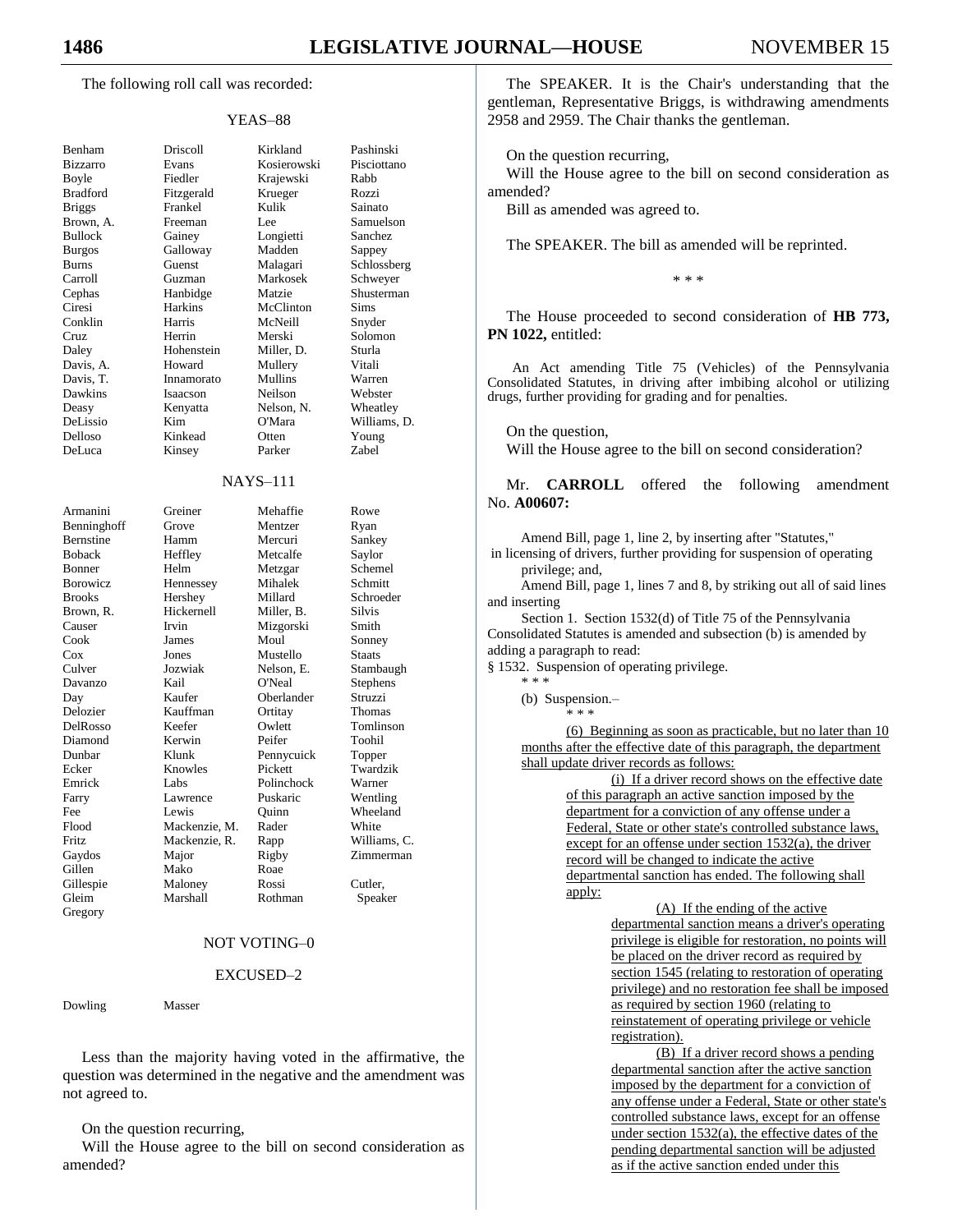subsection had been rescinded from the record. (ii) If a driver record shows on the effective date of this paragraph a pending sanction imposed by the department for a conviction of any offense under a Federal, State or other state's controlled substance laws, except for an offense under section 1532(a), the driver record will be changed to indicate that the pending sanction will not be imposed. The effective dates for a departmental sanction to be imposed after a conviction of any offense under a Federal, State or other state's controlled substance laws will be adjusted as if the controlled substance-related departmental sanction had been rescinded from the record.

(iii) If a driver record shows on the effective date of this paragraph an active suspension imposed under former subsection (d), the driver record will be changed to indicate the suspension has ended. The following shall apply:

> (A) If the ending of the suspension means the driver's operating privilege is eligible for restoration, no restoration fee shall be imposed as required by section 1960.

(B) If the driver record shows any pending departmental sanction after the suspension imposed under former subsection (d), the effective dates of any such pending departmental sanction will be adjusted as if the suspension ended under this section had been rescinded from the record.

(iv) If the driver record shows on the effective date of this paragraph a pending suspension imposed under former subsection (d), the driver record will be changed to indicate the suspension will not be imposed. The effective dates for any departmental sanctions to be imposed after the pending suspension under former subsection (d) will be adjusted as if the pending suspension had been rescinded from the record.

\* \* \*

[(d) Additional suspension.–The department shall suspend the operating privilege of any person upon receiving a certified record of the driver's conviction, adjudication of delinquency or admission into a preadjudication program for a violation under 18 Pa.C.S. § 6307 (relating to misrepresentation of age to secure liquor or malt or brewed beverages), 6308 (relating to purchase, consumption, possession or transportation of liquor or malt or brewed beverages) or 6310.3 (relating to carrying a false identification card). The duration of the suspension shall be as follows:

(1) For a first offense, the department shall impose a suspension for a period of 90 days.

(2) For a second offense, the department shall impose a suspension for a period of one year.

(3) For a third and subsequent offense, the department shall impose a suspension for a period of two years. Any multiple suspensions imposed shall be served consecutively.

Courts may certify the conviction, adjudication of delinquency or admission into the preadjudication program on the same form used to submit the order of suspension required under the provisions of 18 Pa.C.S. § 6310.4 (relating to restriction of operating privileges). Wherever practicable, the suspension imposed under this section shall be made concurrent with the suspension imposed under the provisions of 18 Pa.C.S. § 6310.4. All offenses committed on or after May 23, 1988, shall be included in considering whether an offense is a first, second, third or subsequent offense.]

Section 2. Section 3803(b)(4.1) of Title 75 is amended to read: Amend Bill, page 2, line 7, by striking out "2" where it occurs the first time and inserting

3

Amend Bill, page 3, line 8, by striking out "3" and inserting 4

Amend Bill, page 3, line 8, by striking out "in 120 days." and inserting

as follows:

(1) This section shall take effect immediately.

(2) The amendment of 75 Pa.C.S. section 1532 shall take effect in 60 days.

(3) The remainder of this act shall take effect in 120 days.

On the question,

Will the House agree to the amendment?

#### AMENDMENT WITHDRAWN

The SPEAKER. The gentleman, Representative Carroll, indicates he will withdraw the amendment, 607. The Chair thanks the gentleman.

On the question recurring,

Will the House agree to the bill on second consideration?

Mr. **WHEATLEY** offered the following amendment No. **A00608:**

Amend Bill, page 1, line 2, by inserting after "Statutes,"

in licensing of drivers, providing for Relief from Administrative Suspension Program; and,

Amend Bill, page 1, lines 7 and 8, by striking out all of said lines and inserting

Section 1. Chapter 15 of Title 75 of the Pennsylvania

Consolidated Statutes is amended by adding a subchapter to read: SUBCHAPTER E

# RELIEF FROM ADMINISTRATIVE SUSPENSION PROGRAM

Sec. 1591. Definitions.

1592. Relief from Administrative Suspension Program.

1593. Program requirements.

1594. Use of revenue.

1595. Proceedings relating to violations barred.

§ 1591. Definitions.

The following words and phrases when used in this subchapter shall have the meanings given to them in this section unless the context clearly indicates otherwise:

"Court." The issuing authority or court of competent jurisdiction which notified the department of an individual's failure to respond that resulted in the indefinite suspension of that individual's operating privilege under section 1533 (relating to suspension of operating privilege for failure to respond to citation).

"Program." The Relief from Administrative Suspension Program established under section 1592 (relating to Relief from Administrative Suspension Program).

§ 1592. Relief from Administrative Suspension Program.

(a) Establishment.–The department, in consultation with the Administrative Office of Pennsylvania Courts, shall establish the Relief from Administrative Suspension Program that shall begin on the effective date of this section and end 12 months after the effective date of this section.

(b) Purposes.–The program shall permit the department to restore the operating privileges of eligible individuals from suspensions imposed under sections 1533(a), (b) or (d) (relating to suspension of operating privilege for failure to respond to citation), 1543(a) (relating to driving while operating privilege is suspended or revoked) and 1544(a) (relating to additional period of revocation or suspension).

(c) Duties.–The department, in consultation with the Administrative Office of Pennsylvania Courts, shall: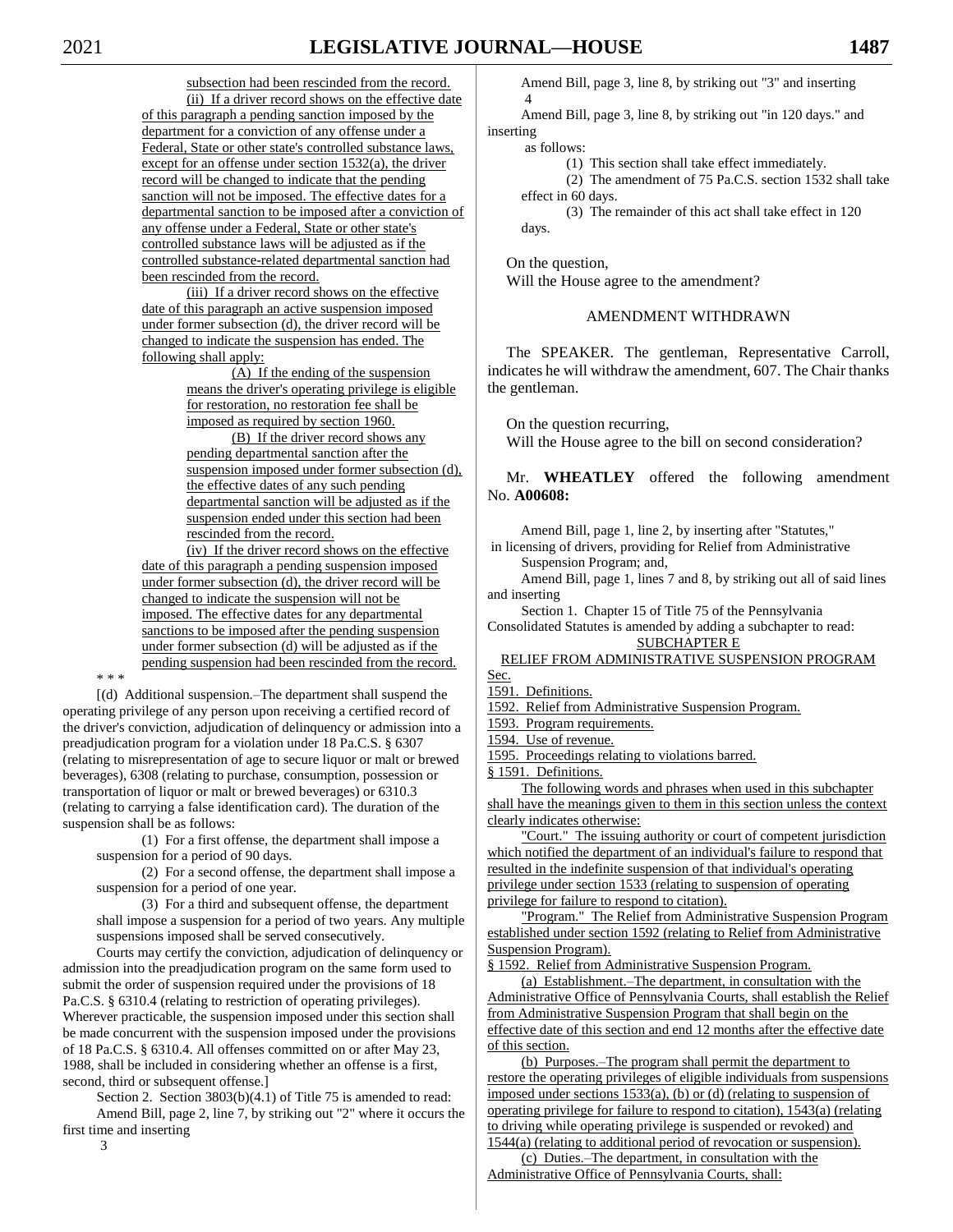(1) Review the applications filed for relief under the program and make a determination as to the applicant's eligibility for relief within 30 days of receipt of the application and all other required items.

(2) Determine if an applicant has satisfied all courtordered obligations which resulted in a suspension of the applicant's operating privilege under section 1533(a), (b) or (d).

(3) Determine if an applicant was convicted of one or more violations under section 1543(a) that occurred only as the result of a suspension imposed under the authority of section 1533 or 6146 (relating to enforcement agreements) and is currently serving or will serve an operating privilege suspension for a section 1543(a) conviction.

(4) Determine whether the granting of relief under the program would result in immediate restoration of the applicant's operating privilege.

(5) Prioritize the processing of applications for which the granting of relief will result in an immediate restoration of the applicant's operating privilege.

(6) Update eligible applicants' driver's records and restore the operating privilege of applicants as permitted under this title.

(d) Eligibility.–The program shall be available to an individual who meets the following criteria:

(1) The individual's operating privilege has been indefinitely suspended under section  $1533(a)$ , (b) or (d) prior to the effective date of this subsection.

(2) The department's records show that the individual's operating privilege will be or is suspended for a conviction under section 1543(a) only as a result of a suspension imposed under the authority of section 1533 or 6146 prior to the effective date of this section.

(3) The individual has served any operating privilege suspension required by the underlying offense which resulted in violation of section  $1533(a)$ , (b) or (d).

(4) The individual has submitted a completed application for relief to the department on a form prescribed by the department. The following items must also be submitted with the application:

(i) the restoration fee; and

(ii) proof of financial responsibility; or (iii) in the case of an individual who does not own a motor vehicle currently registered in this Commonwealth, a signed statement certifying that the individual does not own a motor vehicle currently registered in this Commonwealth.

(e) Prohibitions.–An individual shall be prohibited from receiving relief under the program for convictions of violations committed after the effective date of this subsection.

(f) Reinstatement.–The department shall amend eligible individuals' driver's records to show they satisfied all court-ordered obligations which resulted in a suspension of the individual's operating privilege under section 1533. The department shall amend eligible individuals' driver's records to show that suspensions imposed for relevant convictions under section 1543(a) will end or will not be imposed. Any add-on suspensions imposed under section 1544(a) for violations that occurred at the same time as a relevant violation of section 1543(a) shall be rescinded from eligible individuals' driver's records. The department shall not be required to reinstate the operating privilege of an individual under this subchapter if the department is authorized under this title to suspend the operating privilege of the individual for other violations of this title. Upon restoration from suspension under this program, eligible individuals' driver's records shall show five points.

(g) Compliance.–The department may not be required to restore the operating privilege of an individual under this subchapter until the individual has complied with section 1593 (relating to program requirements).

§ 1593. Program requirements.

(a) Form.–An individual who seeks to participate in the program shall respond to the court pursuant to the instructions in a restoration requirements letter which shall be provided by the department.

(b) Satisfaction of payments owed.–The individual is required to pay 100% of the original penalty and any other court-ordered

obligations imposed under the applicable laws of this Commonwealth. (c) Requirements.–In addition to the requirements under section 1960 (relating to reinstatement of operating privilege or vehicle registration), an individual applying for the program shall perform one of the following:

(1) Pay all court-ordered obligations immediately or in a single remittance.

(2) If an individual is unable to pay all obligations under subparagraph (i), the individual shall either:

> (i) pay in installments all court-ordered obligations after a hearing conducted by the issuing authority to determine the individual's ability to pay and the issuance of an order providing for installment payments; or

(ii) notwithstanding  $42$  Pa.C.S. § 1520(a) (relating to adjudication alternative program), complete a court-ordered public service or other adjudication alternative program under 42 Pa.C.S. § 1520(b).

(d) Proof of financial responsibility.–Notwithstanding section 1783 (relating to proof of financial responsibility before restoring operating privilege or registration), before restoring an operating privilege, the department shall require an individual participating in the program to provide the department with:

(1) proof of financial responsibility; or

(2) in the case of an individual who does not own a motor vehicle currently registered in this Commonwealth, a signed statement certifying that the individual does not own a motor vehicle currently registered in this Commonwealth. (e) Certification.–The court shall certify to the department that an individual is eligible for relief under the program because:

(1) an individual has satisfied the amounts owed to the court; or

(2) an individual has completed or satisfied all courtordered public service requirements or other alternative adjudication programs.

§ 1594. Use of revenue.

All revenue received by the court under the program shall be distributed in accordance with law.

§ 1595. Proceedings relating to violations barred.

Participation in the program is conditioned upon the individual's agreement not to protest or pursue an administrative or judicial proceeding against the department for the sanctions it imposed on the individual's operating privilege under section 1533 (relating to suspension of operating privilege for failure to respond to citation), 1543 (relating to driving while operating privilege is suspended or revoked), 1544 (relating to additional period of revocation or

suspension) or 6146 (relating to enforcement agreements) as addressed by the program.

Section 2. Section 3803(b)(4.1) of Title 75 is amended to read: Amend Bill, page 2, line 7, by striking out "2" where it occurs the first time and inserting

3 Amend Bill, page 3, line 8, by striking out "3" and inserting 4

Amend Bill, page 3, line 8, by striking out "in 120 days." and inserting

as follows:

(1) This section shall take effect immediately.

(2) The addition of Subchapter E of Chapter 15 of Title 75 shall take effect in 10 months.

(3) The remainder of this act shall take effect in 120 days.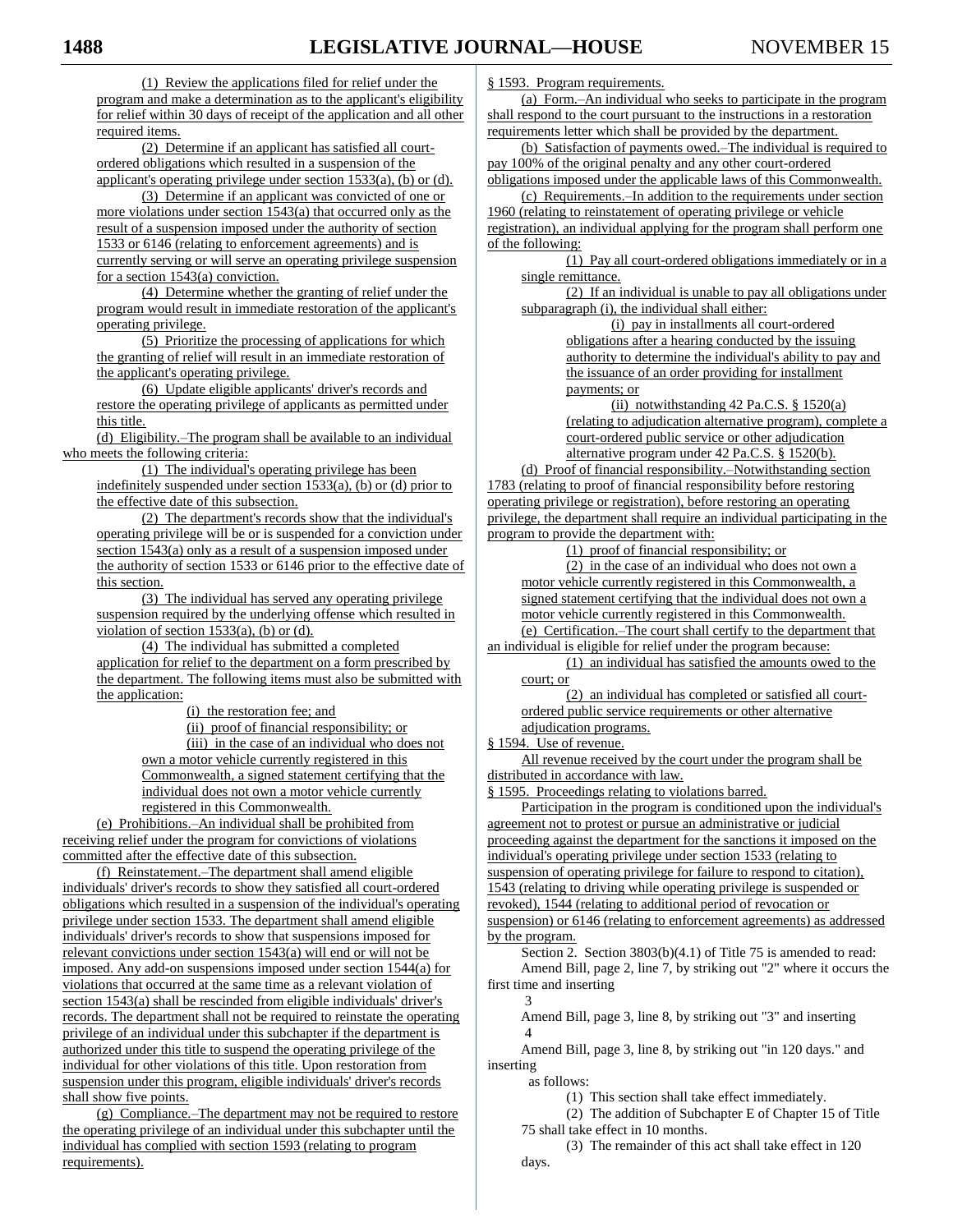On the question, Will the House agree to the amendment?

AMENDMENT WITHDRAWN

The SPEAKER. On that question, the Chair will recognize the gentleman, Representative Carroll, on the amendment.

Mr. CARROLL. Mr. Speaker, on behalf of the gentleman from Allegheny, I will withdraw this amendment.

The SPEAKER. The Chair thanks the gentleman.

On the question recurring, Will the House agree to the bill on second consideration?

Mr. **HOHENSTEIN** offered the following amendment No. **A00609:**

Amend Bill, page 2, line 8, by striking out "subsections" and inserting

a subsection

Amend Bill, page 2, lines 12 through 18, by striking out all of lines 12 through 17 and "(c.3)" in line 18 and inserting (c.2)

On the question, Will the House agree to the amendment?

The SPEAKER. The gentleman indicates he withdraws the amendment. The Chair thanks the gentleman.

On the question recurring,

Will the House agree to the bill on second consideration?

Mr. **HOHENSTEIN** offered the following amendment No. **A00617:**

Amend Bill, page 2, lines 12 through 17, by striking out all of said lines and inserting

(c.2) Consecutive sentence.–The following shall apply: (1) A sentence imposed upon an individual under this section who has two or more prior offenses shall be served consecutively to any other sentence the individual is serving and to any other sentence being then imposed by the court, except for those with which the offense must merge as a matter of law. (2) Notwithstanding paragraph (1), the court may, in its

discretion, impose a nonconsecutive sentence under this subsection if it deems it appropriate and states on the record its reasons for imposing a nonconsecutive sentence.

On the question,

Will the House agree to the amendment?

The SPEAKER. And on that question, the Chair recognizes the gentleman, Representative Hohenstein.

Mr. HOHENSTEIN. Thank you, Mr. Speaker.

Judges deserve to judge. We in the legislature should not be telling them exactly what they should do in specific situations. There is a segment of this bill that places a mandatory consecutive sentence, and I am urging my colleagues to vote for this amendment to allow judges the discretion that they always have and always should have to determine what the full sentence should be and to allow someone, even in the situation of multiple DUIs (driving under the influence), to have the flexibility to say

that we are not going to pile one sentence immediately on top of another, but rather, in an individual situation, with the judge explaining the rationale and reasoning for the decision, that that mandatory provision can be waived. And so I ask for a "yes" vote on this amendment.

Thank you, Mr. Speaker.

The SPEAKER. The Chair thanks the gentleman and recognizes the gentleman, Representative Quinn, on the amendment.

Mr. QUINN. Mr. Speaker, I thank the good gentleman and I respect his opinion, but that would actually gut the bill and it defeats the purpose, so I am asking for a "no" vote on the amendment.

The SPEAKER. The Chair thanks the gentleman.

On the question recurring, Will the House agree to the amendment?

(Members proceeded to vote.)

The SPEAKER. On that question, the Chair recognizes the gentlewoman, Representative Oberlander.

Ms. OBERLANDER. Thank you, Mr. Speaker.

The electronic board is accurate.

The SPEAKER. The Chair thanks the lady and recognizes the gentleman, Representative Harris.

Mr. HARRIS. Thank you, Mr. Speaker.

The electronic board is accurate.

The SPEAKER. The Chair thanks the gentleman.

The following roll call was recorded:

#### YEAS–80

| Benham          | Driscoll       | Kinkead               | Parker       |
|-----------------|----------------|-----------------------|--------------|
| <b>Bizzarro</b> | Evans          | Kinsey                | Pashinski    |
| Boyle           | Fiedler        | Kirkland              | Pisciottano  |
| Bradford        | Fitzgerald     | Kosierowski           | Rabb         |
| <b>Briggs</b>   | Frankel        | Krajewski             | Rozzi        |
| Brown, A.       | Gainey         | Krueger               | Sanchez      |
| Bullock         | Galloway       | Lee                   | Sappey       |
| <b>Burgos</b>   | Guenst         | Madden                | Schlossberg  |
| Carroll         | Guzman         | Malagari              | Schweyer     |
| Cephas          | Hanbidge       | Matzie                | Shusterman   |
| Ciresi          | <b>Harkins</b> | McClinton             | Sims         |
| Conklin         | Harris         | McNeill               | Solomon      |
| Cruz            | Herrin         | Merski                | Sturla       |
| Daley           | Hohenstein     | Miller, D.            | Vitali       |
| Davis, A.       | Howard         | Mullery               | Warren       |
| Davis, T.       | Innamorato     | <b>Mullins</b>        | Webster      |
| Dawkins         | Isaacson       | Neilson               | Wheatley     |
| Deasy           | Kaufer         | Nelson, N.            | Williams, D. |
| DeLissio        | Kenyatta       | O'Mara                | Young        |
| Delloso         | Kim            | Otten                 | Zabel        |
|                 |                | <b>NTA SZC</b><br>110 |              |

#### NAYS–119

| Armanini         | Gregory    | Marshall   | Ryan          |
|------------------|------------|------------|---------------|
| Benninghoff      | Greiner    | Mehaffie   | Sainato       |
| <b>Bernstine</b> | Grove      | Mentzer    | Samuelson     |
| <b>Boback</b>    | Hamm       | Mercuri    | Sankey        |
| <b>Bonner</b>    | Heffley    | Metcalfe   | Saylor        |
| Borowicz         | Helm       | Metzgar    | Schemel       |
| <b>Brooks</b>    | Hennessey  | Mihalek    | Schmitt       |
| Brown, R.        | Hershey    | Millard    | Schroeder     |
| <b>Burns</b>     | Hickernell | Miller, B. | <b>Silvis</b> |
| Causer           | Irvin      | Mizgorski  | Smith         |
| Cook             | James      | Moul       | Snyder        |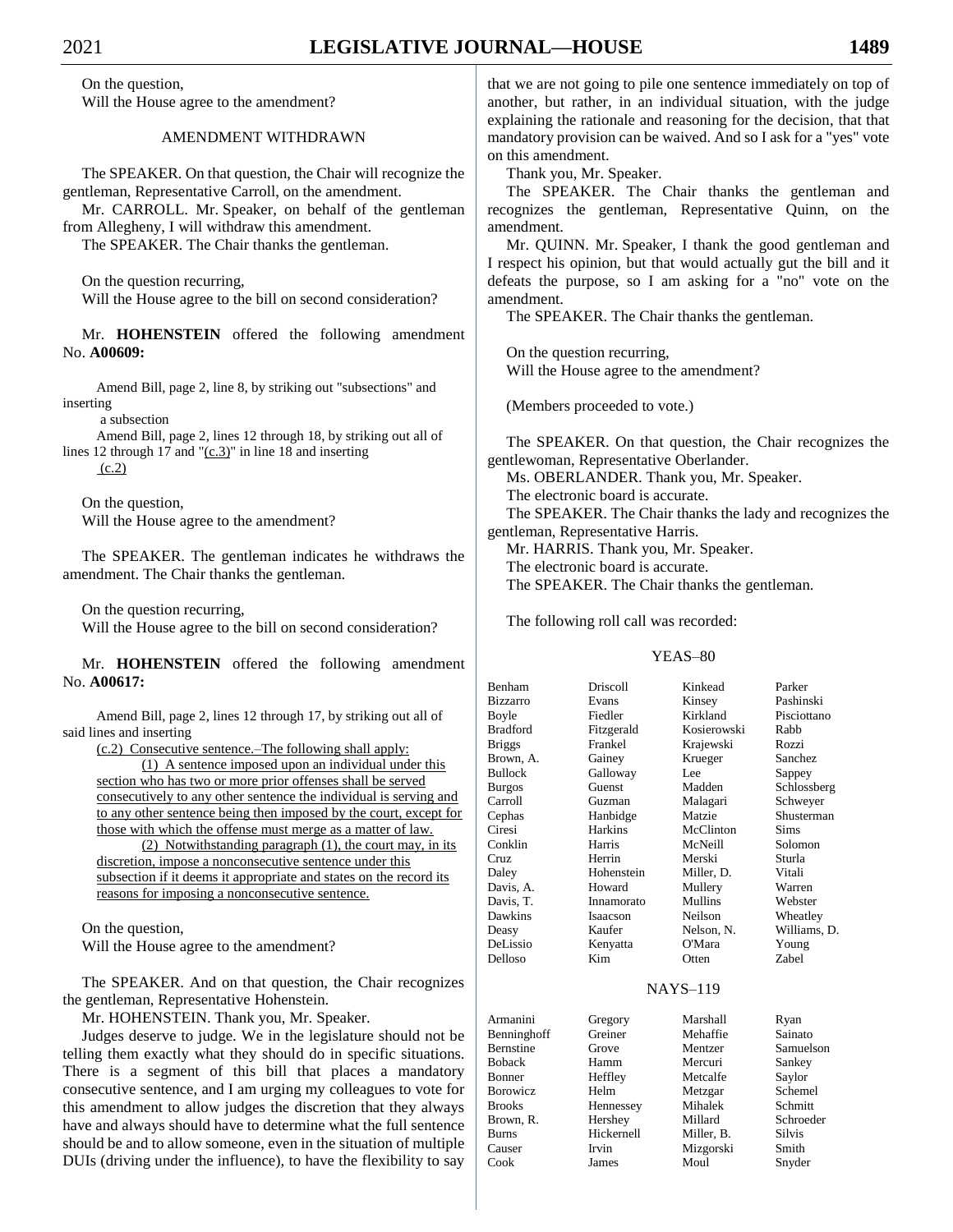# **1490 LEGISLATIVE JOURNAL—HOUSE** NOVEMBER 15

| Cox       | Jones         | Mustello   | Sonney          |
|-----------|---------------|------------|-----------------|
| Culver    | Jozwiak       | Nelson, E. | Staats          |
| Davanzo   | Kail          | O'Neal     | Stambaugh       |
| Day       | Kauffman      | Oberlander | <b>Stephens</b> |
| Delozier  | Keefer        | Ortitay    | Struzzi         |
| DelRosso  | Kerwin        | Owlett     | Thomas          |
| DeLuca    | Klunk         | Peifer     | Tomlinson       |
| Diamond   | Knowles       | Pennycuick | Toohil          |
| Dunbar    | Kulik         | Pickett    | Topper          |
| Ecker     | Labs          | Polinchock | Twardzik        |
| Emrick    | Lawrence      | Puskaric   | Warner          |
| Farry     | Lewis         | Ouinn      | Wentling        |
| Fee       | Longietti     | Rader      | Wheeland        |
| Flood     | Mackenzie, M. | Rapp       | White           |
| Freeman   | Mackenzie, R. | Rigby      | Williams, C.    |
| Fritz     | Major         | Roae       | Zimmerman       |
| Gaydos    | Mako          | Rossi      |                 |
| Gillen    | Maloney       | Rothman    | Cutler,         |
| Gillespie | Markosek      | Rowe       | Speaker         |

#### NOT VOTING–0

#### EXCUSED–2

Dowling Masser

Gleim

Less than the majority having voted in the affirmative, the question was determined in the negative and the amendment was not agreed to.

On the question recurring,

Will the House agree to the bill on second consideration?

#### Mr. **RABB** offered the following amendment No. **A00613:**

Amend Bill, page 1, line 3, by inserting after "providing" for driving under the influence of alcohol or controlled substance,

Amend Bill, page 1, line 3, by striking out "and" and inserting a comma

Amend Bill, page 1, line 3, by inserting after "penalties" and for authorized use not a defense

Amend Bill, page 1, lines 7 and 8, by striking out all of said lines and inserting

Section 1. Sections 3802(d)(1) and 3803(b)(4.1) of Title 75 of the Pennsylvania Consolidated Statutes are amended to read:

§ 3802. Driving under influence of alcohol or controlled substance. \* \* \*

(d) Controlled substances.–An individual may not drive, operate or be in actual physical control of the movement of a vehicle under any of the following circumstances:

(1) There is in the individual's blood any amount of [a]:

(i) a Schedule I controlled substance, as defined in the act of April 14, 1972 (P.L.233, No.64), known as The Controlled Substance, Drug, Device and Cosmetic Act[;], except marijuana used lawfully in accordance with the act of April 17, 2016 (P.L.84, No.16), known as the Medical Marijuana Act. The exception for medical marijuana under this subparagraph does not apply if the individual holds a commercial driver's license;

(ii) a Schedule II or Schedule III controlled substance, as defined in The Controlled Substance, Drug, Device and Cosmetic Act, which has not been medically prescribed for the individual; or

(iii) metabolite of a substance under subparagraph  $(i)$  or  $(ii)$ . \* \* \*

Amend Bill, page 3, by inserting between lines 7 and 8 Section 3. Section 3810 of Title 75 is amended to read: § 3810. Authorized use not a defense.

The fact that a person charged with violating this chapter is or has been legally entitled to use alcohol [or], controlled substances or marijuana in compliance with the act of April 17, 2016 (P.L.84, No.16), known as the Medical Marijuana Act, is not a defense to a charge of violating this chapter.

Amend Bill, page 3, line 8, by striking out "3" and inserting 4

On the question, Will the House agree to the amendment?

The SPEAKER. On that question, the Chair recognizes the gentleman, Representative Carroll.

Mr. CARROLL. Thank you, Mr. Speaker.

Mr. Speaker, last session we dealt with this issue. There is a shortcoming in the current law relative to medical marijuana users' treatment when it comes to driving a vehicle, because today, Mr. Speaker, any one of our constituents using medical marijuana is subject to a DUI charge and conviction even if they are not impaired.

Mr. Speaker, this bill has been introduced over and over again. Mr. Speaker, this bill receives no attention over and over again, and so the remedy for those of us that know – and that same view is shared by district attorneys across this State – is this needs to be fixed. And so this bill, Mr. Speaker, is that opportunity.

So, Mr. Speaker, while I understand the passion of those that are eager to see the underlying language amended into the Vehicle Code, Mr. Speaker, we simply cannot have people using medical marijuana charged and convicted of a DUI when they are not impaired. It is patently unfair. It is currently happening. The district attorneys across the State have reached out to me and asked that something be done. HB 900 is the remedy, but in the absence of HB 900, this amendment is the remedy.

Thank you, Mr. Speaker.

The SPEAKER. The Chair thanks the gentleman.

#### **MOTION TO TABLE AMENDMENT**

The SPEAKER. The Chair recognizes the gentleman, Mr. Grove, on the amendment.

Mr. GROVE. Thank you, Mr. Speaker.

This is a simple bill to adjust penalties under the DUI law. There are times and places to debate medical marijuana amendments. It is an important topic. We should have that discussion, but not now and not at this time, Mr. Speaker. I motion to table amendment A00613.

The SPEAKER. The gentleman, Representative Grove, has made the motion to table amendment 613. For the information of the members  $-1$  know that this is a new rule this session  $-$  the motion debate is limited to the following: the majority leader, the minority leader, the maker of the motion, the maker of the amendment under consideration, and the prime sponsor of the bill.

On the question, Will the House agree to the motion?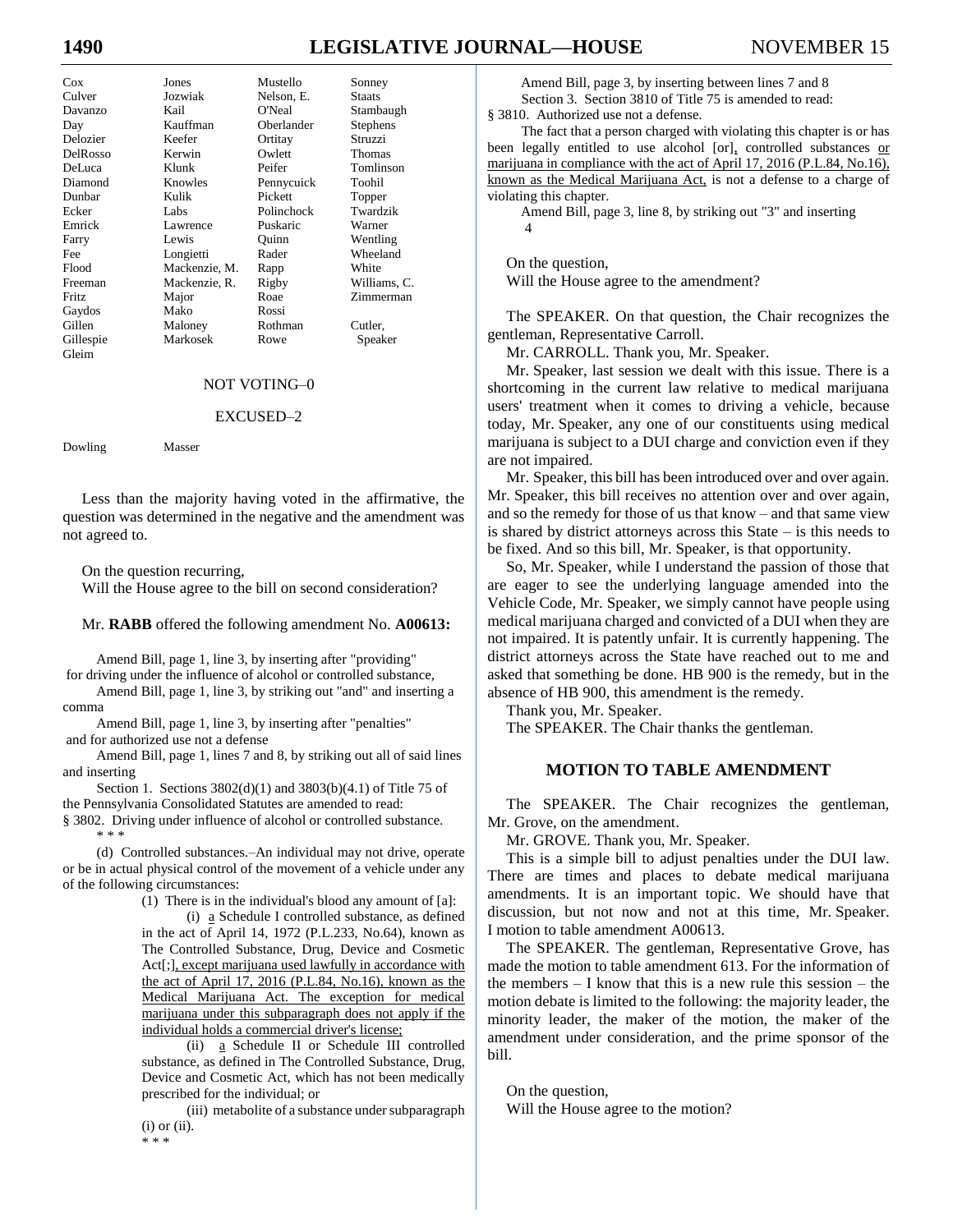#### AMENDMENT WITHDRAWN

The SPEAKER. The gentleman, Representative Carroll, has been recognized to offer the amendment, so you are in order to speak on the motion.

Mr. CARROLL. Thank you, Mr. Speaker.

And I appreciate the gentleman from York's willingness to have this conversation. I hope we do.

Mr. Speaker, since this amendment was offered, more than one member of the Delaware County delegation has asked me to reconsider offering this amendment, and out of respect to those members of the Delaware County delegation, I will withdraw the amendment.

The SPEAKER. The gentleman who was previously offering amendment 613 has withdrawn the amendment.

#### MOTION WITHDRAWN

The SPEAKER. Does the gentleman from York County— I believe that the gentleman from York County would also need to withdraw his motion so that the amendment could be withdrawn. Does the gentleman so agree?

Mr. GROVE. Yes, I will withdraw the motion.

Thank you, Mr. Speaker.

The SPEAKER. The Chair thanks the gentleman.

The Chair thanks the gentleman for withdrawing the amendment.

On the question recurring,

Will the House agree to the bill on second consideration? Bill was agreed to.

\* \* \*

The House proceeded to second consideration of **SB 382, PN 638,** entitled:

An Act amending Title 74 (Transportation) of the Pennsylvania Consolidated Statutes, in public-private transportation partnerships, further providing for definitions, for duties of board and for operation of board; and voiding prior initiatives of the Public-Private Transportation Partnership Board.

On the question,

Will the House agree to the bill on second consideration?

Ms. **DELOZIER** offered the following amendment No. **A02896:**

Amend Bill, page 1, line 4, by striking out "and" where it occurs the first time and inserting a comma

Amend Bill, page 1, line 4, by inserting after "board" where it occurs the second time

and for selection of development entities

Amend Bill, page 10, line 1, by striking out "THE" and inserting Except as provided for under subsection (b.5), the

Amend Bill, page 10, line 2, by striking out "FOR" and inserting to

Amend Bill, page 10, line 18, by inserting after "DAYS" and the public entity may not proceed with the publicprivate partnership agreement

Amend Bill, page 10, lines 19 through 30; page 11, lines 1 through 23; by striking out all of said lines on said pages and inserting (2) Upon receipt of the resolution from the Governor

under paragraph (1), the General Assembly may adopt a concurrent resolution approving the resolution submitted by the Governor, subject to all of the following:

> (i) The Senate and the House of Representatives shall each have 20 calendar days or 10 legislative days, whichever is longer, from the date of receipt of the resolution from the Governor to adopt the concurrent resolution.

> (ii) If one or both chambers of the General Assembly is prevented from adopting a concurrent resolution during the time period provided under subparagraph (i) because of the adjournment sine die or the expiration of the legislative session in an evennumbered year, each chamber shall have 20 calendar days or 10 legislative days, whichever is longer, from the first legislative day of the succeeding legislative session to adopt the concurrent resolution.

(iii) If the General Assembly adopts the concurrent resolution approving the resolution submitted by the Governor during the time periods provided under subparagraphs (i) or (ii), the public entity may proceed with the public-private partnership agreement.

(3) If either chamber of the General Assembly fails to adopt the concurrent resolution in the time periods provided under paragraph (2), the resolution submitted by the Governor shall be deemed disapproved and the public entity may not proceed with the public-private partnership agreement. The presiding officer of a chamber that fails to adopt a concurrent resolution shall transmit the objections of the chamber to the department within 10 calendar days of the date on which the time periods provided under paragraph (2) expires.

(4) If the Governor disapproves a resolution adopted by the board under paragraph (1), or if the General Assembly fails to adopt a concurrent resolution under paragraph (2), the department may, in consultation with the public entity that is the subject of the proposed transportation project if the public entity is not the department, amend the proposed transportation project and submit an amended resolution to the board for approval, subject to all of the following:

(i) An amended resolution submitted to the board under this paragraph shall not be subject to subsection (b.1), but shall be subject to all other requirements under this section applicable to the approval of a proposed transportation project through a resolution adopted by the board.

(ii) If the Governor disapproves an amended resolution adopted by the board under paragraph (1) or if the General Assembly fails to adopt a concurrent resolution under paragraph (2) approving the amended resolution submitted by the Governor, the public entity may not proceed with the public-private partnership agreement and additional amended resolutions may not be considered under the provisions of this paragraph, provided that the proposed transportation project that is the subject of the disapproved amended resolution may be subsequently submitted for approval to the board as a new resolution and be subject to the provisions of this chapter.

Amend Bill, page 11, line 24, by striking out "THE" and inserting

Except as provided for under subsection (b.5), the Amend Bill, page 11, line 25, by striking out "FOR" and inserting

#### to

Amend Bill, page 12, line 11, by inserting after "DAYS" and the public entity may not proceed with the publicprivate partnership agreement

Amend Bill, page 12, lines 12 through 30; page 13, lines 1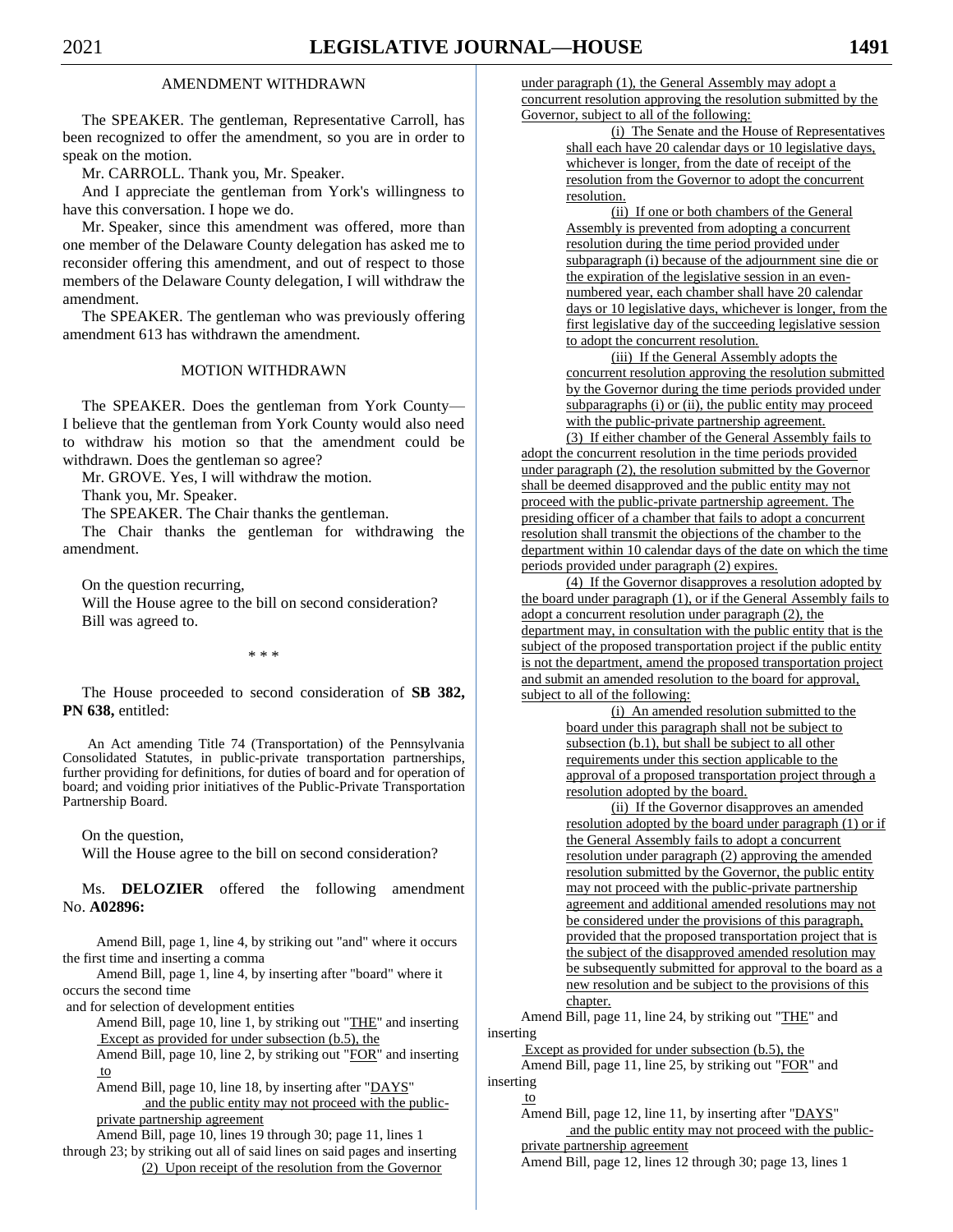through 16; by striking out all of said lines on said pages and inserting (2) Upon receipt of the resolution from the Governor under paragraph (1), the General Assembly may adopt a concurrent resolution disapproving the resolution submitted by the Governor, subject to all of the following:

> (i) The Senate and the House of Representatives shall each have 20 calendar days or 10 legislative days, whichever is longer, from the date of receipt of the resolution from the Governor to adopt the concurrent resolution disapproving the resolution submitted by the Governor.

> (ii) If one or both chambers of the General Assembly is prevented from adopting a concurrent resolution during the time period provided under subparagraph (i) because of the adjournment sine die or the expiration of the legislative session in an evennumbered year, each chamber shall have 20 calendar days or 10 legislative days, whichever is longer, from the first legislative day of the succeeding legislative session to adopt the concurrent resolution.

> (iii) If the General Assembly adopts the concurrent resolution disapproving the resolution submitted by the Governor during the time periods provided under subparagraphs (i) or (ii), the public entity may not proceed with the public-private partnership agreement. The presiding officer of each chamber shall transmit the objections of their respective chamber to the department within 10 calendar days of the date on which the General Assembly adopted the concurrent resolution.

(3) If either chamber of the General Assembly fails to adopt the concurrent resolution in the time periods provided under paragraph (2), the resolution submitted by the Governor shall be deemed approved and the public entity may proceed with the public-private partnership agreement.

(4) If the Governor disapproves a resolution adopted by the board under paragraph (1) or if the General Assembly adopts a concurrent resolution under paragraph (2), the department may, in consultation with the public entity that is the subject of the proposed transportation project if the public entity is not the department, amend the proposed transportation project and submit an amended resolution to the board for approval, subject to all of the following:

> (i) An amended resolution submitted to the board under this paragraph shall not be subject to subsection (b.1), but shall be subject to all other requirements under this section applicable to the approval of a proposed transportation project through a resolution adopted by the board.

(ii) If the Governor disapproves an amended resolution adopted by the board under paragraph (1) or if the General Assembly adopts a concurrent resolution under paragraph (2), the public entity may not proceed with the public-private partnership agreement and additional amended resolutions may not be considered under the provisions of this paragraph, provided that the proposed transportation project that is the subject of the disapproved amended resolution may be subsequently submitted for approval to the board as a new resolution and be subject to the provisions of this chapter.

(b.5) Approval of local transportation projects.–

(1) Subsections (b.3) and (b.4) shall not apply to a proposed transportation project if the transportation facility which is the subject of the proposed transportation project is not owned by the Commonwealth.

(2) A proposed transportation project as described in paragraph (1) shall be deemed approved upon the adoption of a resolution by the board under section  $9104(a)(4)$  (relating to duties of board).

Amend Bill, page 13, by inserting between lines 17 and 18 Section 4. Section 9109(a) of Title 74 is amended to read: § 9109. Selection of development entities.

(a) Conditions for use.–If a transportation project is approved under [section] sections 9104 (relating to duties of board) and 9105 (relating to operation of board), the public entity may enter into a contract for the transportation project by competitive sealed proposals. \* \* \*

Amend Bill, page 13, line 18, by striking out "4" and inserting 5

Amend Bill, page 13, line 18, by striking out "§ 9105" and inserting

§§ 9102, 9104, 9105 and 9109

Amend Bill, page 13, line 23, by striking out "authorizing" and inserting

adopted by the Public-Private Transportation Partnership Board on November 12, 2020, approving the public-private partnership delivery model for interstate bridges or expressway bridges and referred to in the resolution as

Amend Bill, page 13, lines 25 and 26, by striking out all of said lines and inserting

the Department of Transportation is prohibited from entering into a public-private transportation partnership agreement with a development entity to utilize a public-private partnership delivery model for interstate bridges or expressway bridges, including associated roadwork, unless the Department of Transportation submits a resolution after the effective date of this act to the Public-Private Transportation Partnership Board and the resolution is approved under 74 Pa.C.S. Ch. 91 as amended by this act.

Amend Bill, page 13, line 27, by striking out "5" and inserting 6

On the question,

Will the House agree to the amendment?

The SPEAKER. On that question, the Chair recognizes the gentlewoman, Representative Delozier, on the amendment.

Ms. DELOZIER. Thank you, Mr. Speaker.

I put this amendment forward to address some of the issues – some technical changes and the ability to address some of the issues within the 88th District in dealing with tolling of the Route 83 bridge, as well as to work with local decisionmakers on P3 (public-private partnership) and asking that we make the modification to allow for local decisionmakers to make those decisions when it is a P3 organization and decision on their behalf. So I ask for the support of this amendment.

Thank you, Mr. Speaker.

The SPEAKER. The Chair thanks the lady and recognizes the gentleman, Representative Carroll, on the amendment.

Mr. CARROLL. Thank you, Mr. Speaker.

Mr. Speaker, I stand in opposition to this amendment. Mr. Speaker, the underlying bill treads into unconstitutional territory because of the sequence of the way the General Assembly's actions occur and the Governor's actions occur. This amendment does not remedy that.

So, Mr. Speaker, while I have grave concerns with the underlying bill and had hoped that there might be some way to remedy those concerns with this amendment, sadly, this does not do that, and so I stand in opposition to amendment 2896.

Thank you, Mr. Speaker.

The SPEAKER. The Chair thanks the gentleman.

The Chair recognizes the gentleman, Chairman Hennessey, on the amendment.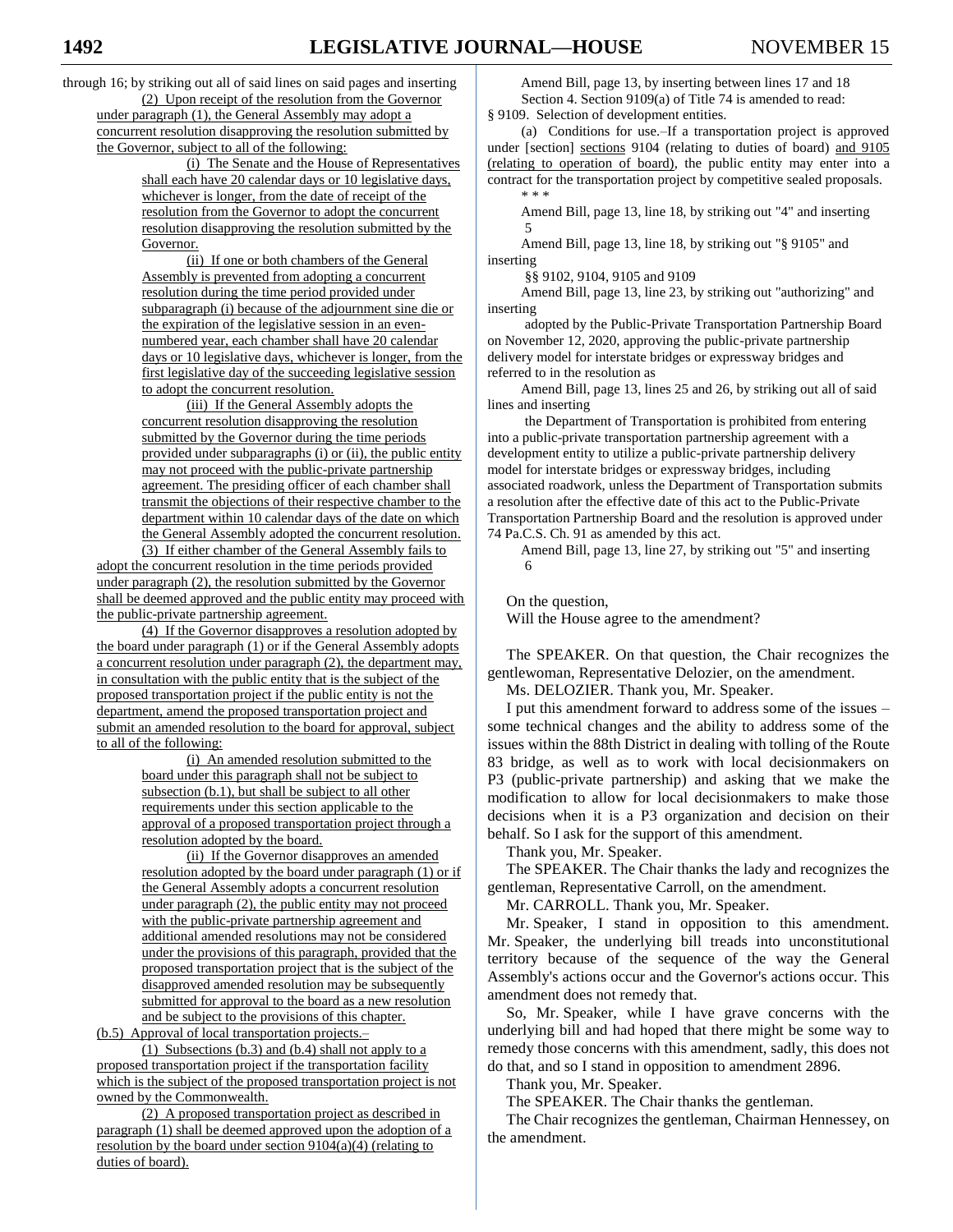Mr. HENNESSEY. Thank you, Mr. Speaker.

Amendment A02896 makes necessary modifications to SB 382 as we received it from the Senate, and it also exempts local relatively small P3 projects from legislative review.

Frankly, I believe it is a good amendment and I ask for approval of the amendment by the body. Thank you.

The SPEAKER. The Chair thanks the gentleman and recognizes the gentleman, the majority leader, on the amendment.

Mr. BENNINGHOFF. Thank you, Mr. Speaker.

Very briefly, I think the majority chairman hit the nail on the head. This bill helps to make a delineation between the local P3 projects and those statewide, and I would ask the members to support this amendment making the bill better. Thank you.

The SPEAKER. The Chair thanks the gentleman.

On the question recurring, Will the House agree to the amendment?

(Members proceeded to vote.)

The SPEAKER. On that question, the Chair recognizes the gentlewoman, Representative Oberlander.

Ms. OBERLANDER. Thank you, Mr. Speaker.

The electronic board is accurate.

The SPEAKER. The Chair thanks the lady and recognizes the gentleman, Representative Harris.

Mr. HARRIS. Thank you, Mr. Speaker.

The electronic board is accurate.

The SPEAKER. The Chair thanks the gentleman.

The following roll call was recorded:

#### YEAS–115

| Armanini      |
|---------------|
| Benninghoff   |
| Bernstine     |
| <b>Boback</b> |
| Bonner        |
| Borowicz      |
| <b>Brooks</b> |
| Brown, R.     |
| <b>Burns</b>  |
| Causer        |
| Cook          |
| Cox           |
| Culver        |
| Davanzo       |
| Day           |
| Delozier      |
| DelRosso      |
| Diamond       |
| Dunbar        |
| Ecker         |
| Emrick        |
| Farry         |
| Fee           |
| Flood         |
| Fritz         |
| Gaydos        |
| Gillen        |
| Gillespie     |
| Gleim         |
| Gregory       |

| Armanini      | Greiner       | Marshall   | Rowe          |
|---------------|---------------|------------|---------------|
| Benninghoff   | Grove         | Mehaffie   | Ryan          |
| Bernstine     | Hamm          | Mentzer    | Sainato       |
| <b>Boback</b> | Heffley       | Mercuri    | Sankey        |
| Bonner        | Helm          | Metcalfe   | Saylor        |
| Borowicz      | Hennessey     | Metzgar    | Schemel       |
| Brooks        | Hershey       | Mihalek    | Schmitt       |
| Brown, R.     | Hickernell    | Millard    | Schroeder     |
| Burns         | Irvin         | Miller, B. | <b>Silvis</b> |
| Causer        | James         | Mizgorski  | Smith         |
| Cook          | Jones         | Moul       | Sonney        |
| Cox           | Jozwiak       | Mustello   | <b>Staats</b> |
| Culver        | Kail          | Nelson, E. | Stambaugh     |
| Davanzo       | Kaufer        | O'Neal     | Stephens      |
| Day           | Kauffman      | Oberlander | Struzzi       |
| Delozier      | Keefer        | Ortitay    | Thomas        |
| DelRosso      | Kerwin        | Owlett     | Tomlinson     |
| Diamond       | Klunk         | Peifer     | Toohil        |
| Dunbar        | Knowles       | Pennycuick | Topper        |
| Ecker         | Kulik         | Pickett    | Twardzik      |
| Emrick        | Labs          | Polinchock | Warner        |
| Farry         | Lawrence      | Puskaric   | Wentling      |
| Fee           | Lewis         | Ouinn      | Wheeland      |
| Flood         | Longietti     | Rader      | White         |
| Fritz         | Mackenzie, M. | Rapp       | Williams, C.  |
| Gaydos        | Mackenzie, R. | Rigby      | Zimmerman     |
| Gillen        | Major         | Roae       |               |
| Gillespie     | Mako          | Rossi      | Cutler,       |
| Gleim         | Maloney       | Rothman    | Speaker       |

#### NAYS–84

| Benham          | Driscoll   | Kinsey      | Pashinski    |
|-----------------|------------|-------------|--------------|
| <b>Bizzarro</b> | Evans      | Kirkland    | Pisciottano  |
| Boyle           | Fiedler    | Kosierowski | Rabb         |
| <b>Bradford</b> | Fitzgerald | Krajewski   | Rozzi        |
| <b>Briggs</b>   | Frankel    | Krueger     | Samuelson    |
| Brown, A.       | Freeman    | Lee         | Sanchez      |
| <b>Bullock</b>  | Gainey     | Madden      | Sappey       |
| <b>Burgos</b>   | Galloway   | Malagari    | Schlossberg  |
| Carroll         | Guenst     | Markosek    | Schweyer     |
| Cephas          | Guzman     | Matzie      | Shusterman   |
| Ciresi          | Hanbidge   | McClinton   | Sims         |
| Conklin         | Harkins    | McNeill     | Snyder       |
| Cruz            | Harris     | Merski      | Solomon      |
| Daley           | Herrin     | Miller, D.  | Sturla       |
| Davis, A.       | Hohenstein | Mullery     | Vitali       |
| Davis, T.       | Howard     | Mullins     | Warren       |
| Dawkins         | Innamorato | Neilson     | Webster      |
| Deasy           | Isaacson   | Nelson, N.  | Wheatley     |
| DeLissio        | Kenyatta   | O'Mara      | Williams, D. |
| Delloso         | Kim        | Otten       | Young        |
| DeLuca          | Kinkead    | Parker      | Zabel        |

#### NOT VOTING–0

#### EXCUSED–2

Dowling Masser

The majority having voted in the affirmative, the question was determined in the affirmative and the amendment was agreed to.

On the question,

Will the House agree to the bill on second consideration as amended?

Bill as amended was agreed to.

The SPEAKER. The bill as amended will be reprinted.

\* \* \*

The House proceeded to second consideration of **HB 1546, PN 1785,** entitled:

An Act amending Title 18 (Crimes and Offenses) of the Pennsylvania Consolidated Statutes, in other offenses, providing for confidentiality of personal information for public safety officials.

On the question, Will the House agree to the bill on second consideration?

#### **MOTION TO RECOMMIT**

The SPEAKER. The gentleman, Representative Briggs, has indicated he would like to make a motion on this bill. You are in order and may proceed, sir.

Mr. BRIGGS. Thank you, Mr. Speaker.

It was just last week that we spent a little bit of time talking about process and the appropriateness of committees to do the hard work in the legislature. This bill I am asking to rerefer to the Judiciary Committee. It relates to Title 18, the Crimes and Offenses act, and it is definitely something that I think could use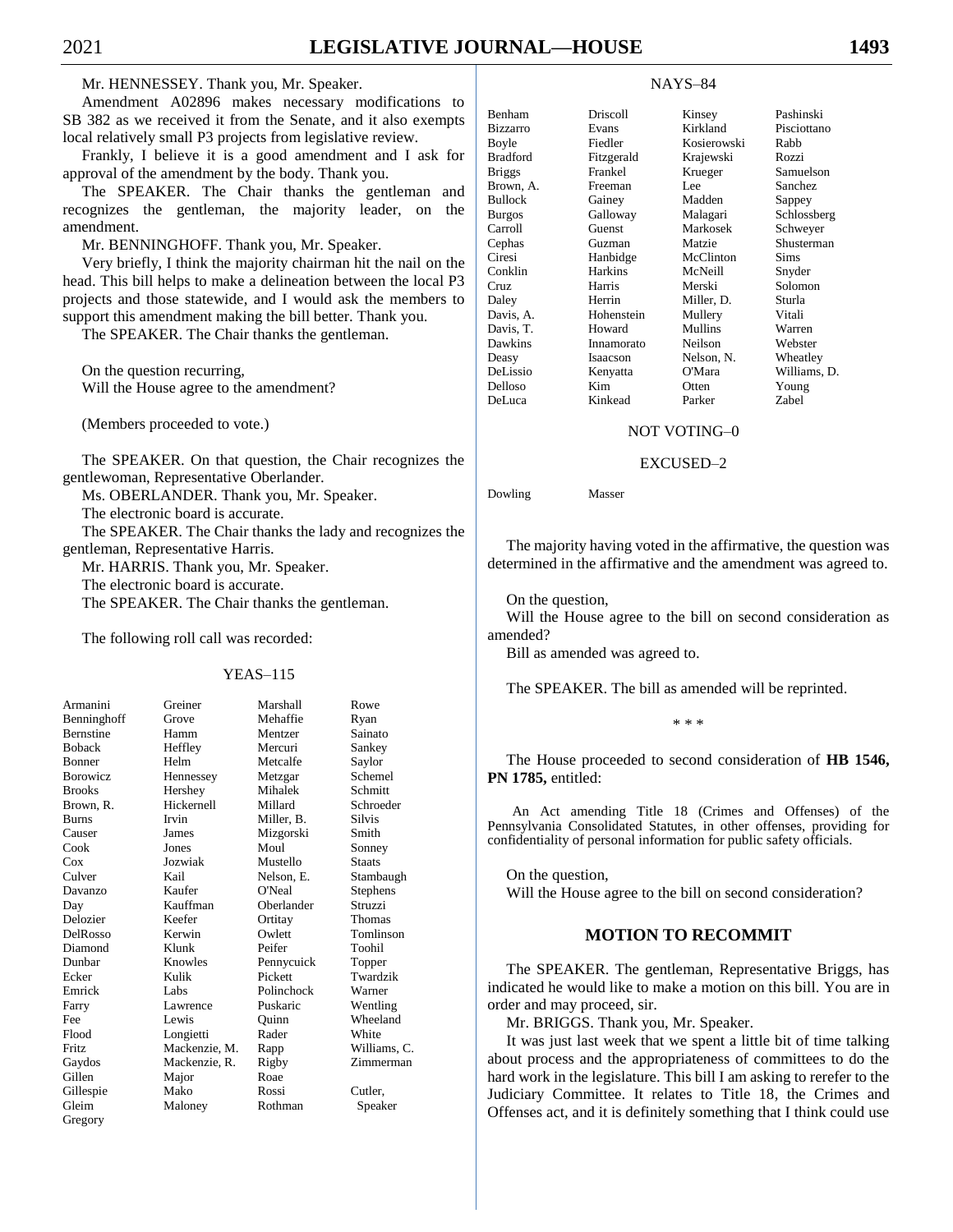# **1494 LEGISLATIVE JOURNAL—HOUSE** NOVEMBER 15

the finesse and the knowledge of the committee members. As reviewing the drafting, it has a couple of unanswered questions. I know that the Veterans Affairs and Emergency Preparedness did their yeoman's work, but I know it could be better, and with that, I urge folks to vote in favor of the motion to rerefer. Thank you.

The SPEAKER. The gentleman, Representative Briggs, has made a motion to rerefer HB 1546, PN 1785, to the Judiciary Committee.

On the question, Will the House agree to the motion?

The SPEAKER. On that motion, the Chair recognizes the gentleman, Representative Farry.

Mr. FARRY. Thank you, Mr. Speaker.

As the prime sponsor of this legislation, this is legislation that has actually been introduced in numerous sessions over the last decade. This bill came out of committee in June. It has literally been awaiting action on the floor for the last 5-plus months.

The good Representative from Montgomery County, I would have been happy to work with him on any issues that he had with this piece of legislation, but it is not as if it just came out last week.

So, Mr. Speaker, I am going to ask for a "no" vote on the rereferral. Thank you.

The SPEAKER. On the motion to recommit to the Judiciary Committee, those in favor of recommittal will vote "aye"; those opposed, "no."

On the question recurring, Will the House agree to the motion?

(Members proceeded to vote.)

The SPEAKER. On that question, the Chair recognizes the gentlewoman, Representative Oberlander.

Ms. OBERLANDER. Thank you, Mr. Speaker.

The electronic board is accurate.

The SPEAKER. The Chair thanks the lady and recognizes the gentleman, Representative Harris.

Mr. HARRIS. Thank you, Mr. Speaker.

The electronic board is accurate.

The SPEAKER. The Chair thanks the gentleman.

The following roll call was recorded:

#### YEAS–88

| Benham          | Driscoll       | Kirkland    | Pashinski   |
|-----------------|----------------|-------------|-------------|
| <b>Bizzarro</b> | Evans          | Kosierowski | Pisciottano |
| Boyle           | Fiedler        | Krajewski   | Rabb        |
| <b>Bradford</b> | Fitzgerald     | Krueger     | Rozzi       |
| <b>Briggs</b>   | Frankel        | Kulik       | Sainato     |
| Brown, A.       | Freeman        | Lee         | Samuelson   |
| <b>Bullock</b>  | Gainey         | Longietti   | Sanchez     |
| <b>Burgos</b>   | Galloway       | Madden      | Sappey      |
| <b>Burns</b>    | Guenst         | Malagari    | Schlossberg |
| Carroll         | Guzman         | Markosek    | Schweyer    |
| Cephas          | Hanbidge       | Matzie      | Shusterman  |
| Ciresi          | <b>Harkins</b> | McClinton   | <b>Sims</b> |
| Conklin         | Harris         | McNeill     | Snyder      |

| Cruz      | Herrin     | Merski     | Solomon      |
|-----------|------------|------------|--------------|
| Daley     | Hohenstein | Miller, D. | Sturla       |
| Davis, A. | Howard     | Mullery    | Vitali       |
| Davis, T. | Innamorato | Mullins    | Warren       |
| Dawkins   | Isaacson   | Neilson    | Webster      |
| Deasy     | Kenyatta   | Nelson, N. | Wheatley     |
| DeLissio  | Kim        | O'Mara     | Williams, D. |
| Delloso   | Kinkead    | Otten      | Young        |
| DeL nca   | Kinsey     | Parker     | Zahel        |

DeLuca Kinsey Parker Zabel

## NAYS–111

| Armanini<br>Benninghoff<br><b>Bernstine</b> | Greiner<br>Grove<br>Hamm | Mehaffie<br>Mentzer<br>Mercuri | Rowe<br>Ryan<br>Sankey |
|---------------------------------------------|--------------------------|--------------------------------|------------------------|
| <b>Boback</b>                               | Heffley                  | Metcalfe                       | Saylor                 |
| <b>Bonner</b>                               | Helm                     | Metzgar                        | Schemel                |
| Borowicz                                    | Hennessey                | Mihalek                        | Schmitt                |
| <b>Brooks</b>                               | Hershey                  | Millard                        | Schroeder              |
| Brown, R.                                   | Hickernell               | Miller, B.                     | <b>Silvis</b>          |
| Causer                                      | Irvin                    | Mizgorski                      | Smith                  |
| Cook                                        | James                    | Moul                           | Sonney                 |
| Cox                                         | Jones                    | Mustello                       | <b>Staats</b>          |
| Culver                                      | Jozwiak                  | Nelson, E.                     | Stambaugh              |
| Davanzo                                     | Kail                     | O'Neal                         | Stephens               |
| Day                                         | Kaufer                   | Oberlander                     | Struzzi                |
| Delozier                                    | Kauffman                 | Ortitay                        | <b>Thomas</b>          |
| DelRosso                                    | Keefer                   | Owlett                         | Tomlinson              |
| Diamond                                     | Kerwin                   | Peifer                         | Toohil                 |
| Dunbar                                      | Klunk                    | Pennycuick                     | Topper                 |
| Ecker                                       | Knowles                  | Pickett                        | Twardzik               |
| Emrick                                      | Labs                     | Polinchock                     | Warner                 |
| Farry                                       | Lawrence                 | Puskaric                       | Wentling               |
| Fee                                         | Lewis                    | Ouinn                          | Wheeland               |
| Flood                                       | Mackenzie, M.            | Rader                          | White                  |
| Fritz                                       | Mackenzie, R.            | Rapp                           | Williams, C.           |
| Gaydos                                      | Major                    | Rigby                          | Zimmerman              |
| Gillen                                      | Mako                     | Roae                           |                        |
| Gillespie                                   | Maloney                  | Rossi                          | Cutler,                |
| Gleim<br>Gregory                            | Marshall                 | Rothman                        | Speaker                |

### NOT VOTING–0

#### EXCUSED–2

Dowling Masser

Less than the majority having voted in the affirmative, the question was determined in the negative and the motion was not agreed to.

On the question recurring, Will the House agree to the bill on second consideration? Bill was agreed to.

\* \* \*

The House proceeded to second consideration of **SB 565, PN 1212,** entitled:

An Act amending Title 18 (Crimes and Offenses) of the Pennsylvania Consolidated Statutes, in firearms and other dangerous articles, repealing provisions relating to firearms not to be carried without a license, providing for license not required, further providing for prohibited conduct during emergency, repealing provisions relating to carrying firearms on public streets or public property in Philadelphia, providing for sportsman's firearm permit, further providing for licenses and repealing provisions relating to proof of license and exception.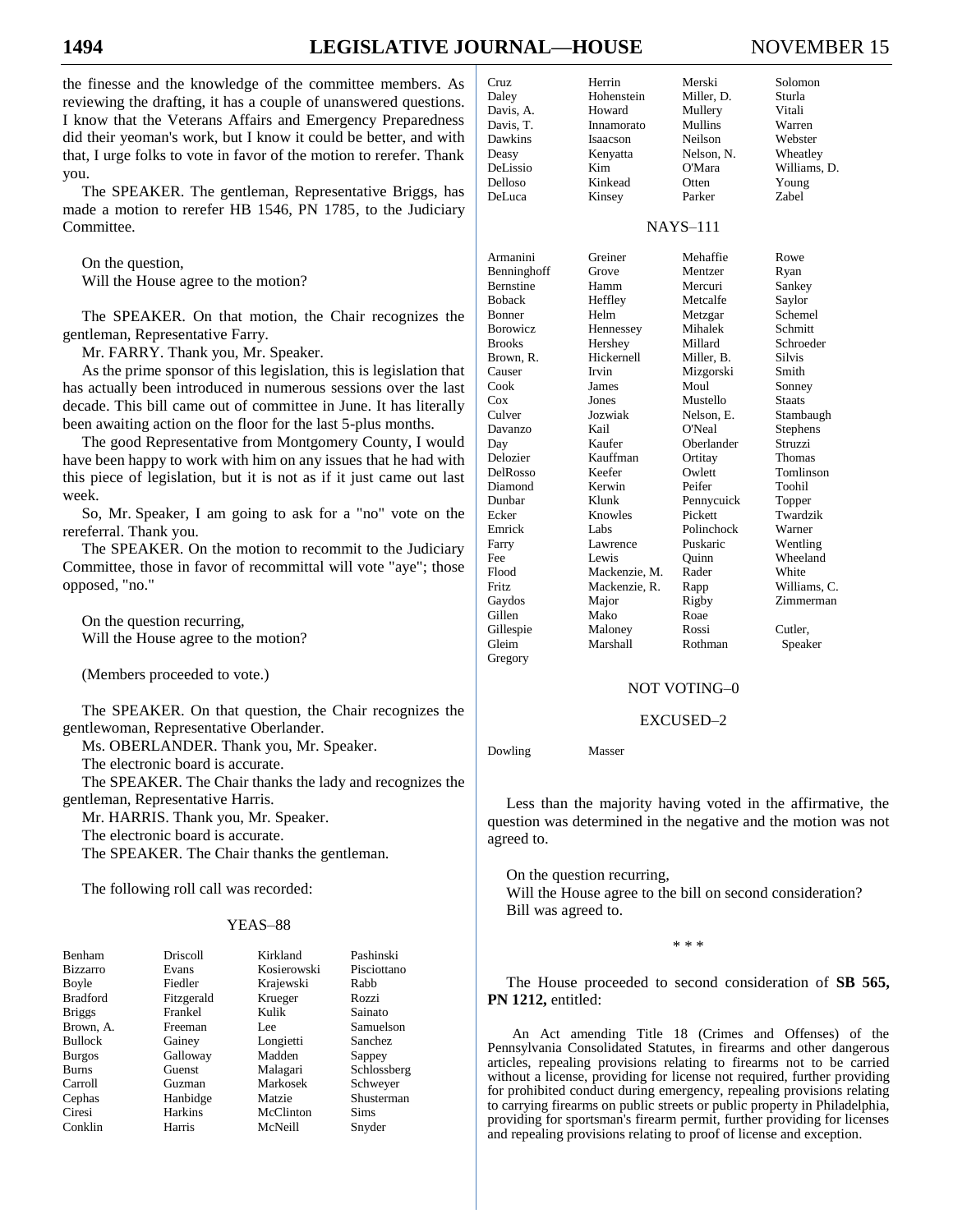On the question,

Will the House agree to the bill on second consideration?

#### AMENDMENTS RULED OUT OF ORDER

The SPEAKER. Prior to starting debate on the amendments, the Speaker has ruled the following amendments out of order: A02972, A02975, A02999, A03000, A03009, A03010, and A03011.

Mr. HARRIS. Mr. Speaker?

The SPEAKER. And amendment A02966, even though someone had indicated it would possibly be withdrawn.

#### **PARLIAMENTARY INQUIRY**

The SPEAKER. For what purpose does the gentleman rise? Mr. HARRIS. Parliamentary inquiry.

The SPEAKER. The gentleman is in order and you may state your parliamentary inquiry.

Mr. HARRIS. Is that ruling divisible so we can consider each one on its own merits?

The SPEAKER. For the information and in response to the parliamentary inquiry, yes. I listed the amendments out that were all ruled out of order so they could be appealed individually, or if you want, you could appeal in a group.

On the question of the amendments being out of order, it is the Chair's understanding that amendment 2966 had been withdrawn, but also out of order.

We will begin with amendment 2972 being ruled out of order. Does the gentleman wish to appeal that determination of the amendment being out of order?

The gentleman, Representative Frankel, has indicated he does not wish to appeal the ruling of the Chair. Are there any amendments that the gentleman wishes to appeal the ruling of the Chair on? If so, the gentleman is recognized for a specific enumeration.

#### **RULING OF CHAIR APPEALED**

The SPEAKER. The Speaker is in receipt of the list of amendments that the gentleman wishes to appeal. We will begin with the amendment offered by the gentlewoman, Representative O'Mara, 2975. This amendment to SB 565 is out of order because it violates House rule 20, which provides that "No bill shall be passed containing more than one subject…." Article III, section 3, of the State Constitution. SB 565 repeals provisions of the Pennsylvania law requiring a person to obtain a license to carry a firearm in their vehicle or concealed on their person and instead changes the process into an optional license.

Amendment 2975 creates a procedure for obtaining a temporary order to prohibit a person from possessing a firearm; thus, the amendment inserts a different subject matter into the bill. The Pennsylvania Supreme Court held, in *Commonwealth* v. *Neiman,* that the subject matter of the proposed amendments must relate to the same subject as that contained in the underlying bill, and the mere fact that the amendment amends the same title of the bill does not mean that it meets the requirements of Article III, section 3; therefore, amendment 2975 is out of order.

The question currently before the House is, shall the decision of the Chair stand as the judgment of the House? For the information of the members, prior to recognizing the gentlelady, those in favor of sustaining the Chair's decision will vote "aye" and those opposed will vote "no." I will reiterate those instructions prior to voting.

#### On the question,

Shall the decision of the Chair stand as the judgment of the House?

The SPEAKER. On the motion to appeal the Chair, the Chair recognizes the gentlewoman, Representative O'Mara, on the motion.

Ms. O'MARA. Thank you, Mr. Speaker.

I rise today to appeal the decision of the Chair for amendment A2975. My amendment would create extreme risk protection orders in Pennsylvania. We are debating a bill that talks about license to carry, and my bill is trying to make sure that we are not putting guns in the hands of people that are in severe mental health crisis. Right now in Pennsylvania, more than 60 percent of gun deaths in 2019 were caused by gun suicide. In 2019, 270 veterans died from suicide, with 69 percent dying by firearm.

The SPEAKER. The gentlelady will please suspend.

The Representative has moved beyond the underlying motion to the substance of the bill. I would simply encourage the Representative to confine her comments to the reason as to why you are appealing the motion of the Chair. If your motion is successful, we will then get to the underlying merits of your proposal.

#### **PARLIAMENTARY INQUIRY**

Mr. HARRIS. Mr. Speaker?

The SPEAKER. For what purpose does the gentleman rise?

Mr. HARRIS. Mr. Speaker, how does the gentlelady explain why she is appealing the ruling of the Chair without actually explaining how the actual amendment does not violate the single-subject rule?

The SPEAKER. The Representative was arguing the substance of the amendment by citing statistics and reasons to either be for or against the amendment. The way that the debate would be limited would be why this amendment would fit into the bill, because the ruling was confined to deal specifically with concealed carry permits and she is discussing another issue which, in the Chair's opinion, belongs in another substantive bill.

Mr. HARRIS. Mr. Speaker, the subject is the dangerous nature, and what the gentlelady is trying to explain via facts is why her amendment actually fits into that single subject. So I believe if the gentlelady was allowed to continue with the facts, it would show why this actually is in fact a part of the single subject of this legislation.

The SPEAKER. The Chair understands the gentleman's opinion, however, respectfully disagrees. The underlying bill deals with concealed carry permits. The gentlewoman—

Mr. HARRIS. That is why we are appealing.

The SPEAKER. The gentleman will suspend. You are not in order.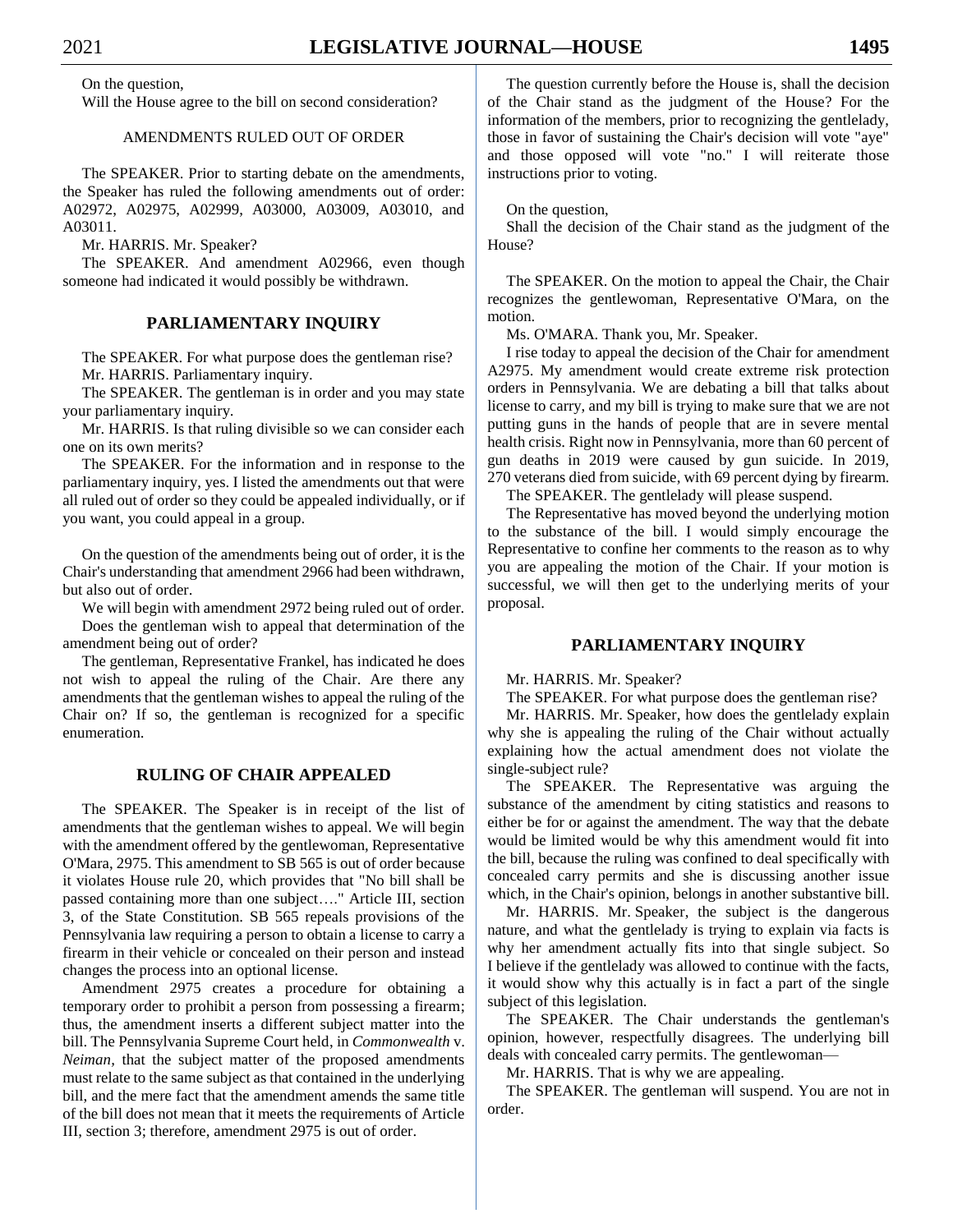The gentlewoman was entering into the realm of debate regarding factual debate of the underlying merits of the amendment, and the rules are very clear. The motion to appeal the Chair needs to stay confined to the motion that is currently before the House and not the substance of the underlying amendment or the bill except as to how they relate. Conversely, the gentlewoman could argue, if she disagrees with the interpretation of Article III, section 3, of the Constitution and how this is interpreted, that would also be a matter of substantive debate regarding the motion to appeal, and therefore, does not get into the substance of the amendment or the bill except for how they relate.

If the gentleman has concluded, I will return to the gentlewoman appealing the motion of the Chair. You are in order and may proceed.

Ms. O'MARA. Thank you.

I am talking about extreme risk protection orders, because this bill is putting firearms in the hands of anyone without requiring permits. Unfortunately, what is happening right now is that procedural moves are being taken to limit debate on a very serious matter.

The SPEAKER. The gentlelady will suspend. The gentlelady will suspend.

It is not proper to go after the motives of a member as to why they are offering either bills, amendments, or in this case, motions. That is not the proper subject of debate. This is the second time that the gentlewoman has been cautioned to stay on the topic of the motion to appeal. I would encourage the gentlewoman to please stay confined to those remarks.

Ms. O'MARA. Since we are not going to be allowed to discuss the merit of why this is not the right decision, I ask members to please appeal this decision. This is our one opportunity to have a debate, and I think it is time that we do that in this chamber. Thank you.

The SPEAKER. The Chair thanks the lady and recognizes the gentleman, Leader Benninghoff, on the motion to appeal the ruling of the Chair.

Mr. BENNINGHOFF. Very simply, Mr. Speaker, I rise to support you and your decision, and I would ask the members to do the same. Thank you.

The SPEAKER. The Chair thanks the gentleman.

Those in favor of sustaining the Chair's decision will vote "aye"; those opposed, "no."

On the question recurring,

Shall the decision of the Chair stand as the judgment of the House?

(Members proceeded to vote.)

The SPEAKER. On that question, the Chair recognizes the gentlewoman, Representative Oberlander.

Ms. OBERLANDER. Thank you, Mr. Speaker.

The electronic board is accurate.

The SPEAKER. The Chair thanks the lady and recognizes the gentleman, Representative Harris.

Mr. HARRIS. Thank you, Mr. Speaker.

The electronic board is accurate.

The SPEAKER. The Chair thanks the gentleman.

The following roll call was recorded:

#### YEAS–110

| Armanini        | Gleim         | Mako           | Rossi        |
|-----------------|---------------|----------------|--------------|
| Benninghoff     | Gregory       | Maloney        | Rothman      |
| Bernstine       | Greiner       | Marshall       | Rowe         |
| <b>Boback</b>   | Grove         | Mehaffie       | Ryan         |
| Bonner          | Hamm          | Mentzer        | Sankey       |
| Borowicz        | Heffley       | Mercuri        | Saylor       |
| <b>Brooks</b>   | Helm          | Metcalfe       | Schemel      |
| Brown, R.       | Hennessey     | Metzgar        | Schmitt      |
| Burns           | Hershey       | Mihalek        | Schroeder    |
| Causer          | Hickernell    | Millard        | Silvis       |
| Cook            | Irvin         | Miller, B.     | Smith        |
| Cox             | James         | Mizgorski      | Sonney       |
| Culver          | Jones         | Moul           | Staats       |
| Davanzo         | Jozwiak       | Mustello       | Stambaugh    |
| Day             | Kail          | Nelson, E.     | Struzzi      |
| Delozier        | Kaufer        | O'Neal         | Thomas       |
| DelRosso        | Kauffman      | Oberlander     | Tomlinson    |
| Diamond         | Keefer        | Ortitay        | Toohil       |
| Dunbar          | Kerwin        | Owlett         | Topper       |
| Ecker           | Klunk         | Peifer         | Twardzik     |
| Emrick          | Knowles       | Pennycuick     | Warner       |
| Farry           | Labs          | Pickett        | Wentling     |
| Fee             | Lawrence      | Polinchock     | Wheeland     |
| Flood           | Lewis         | Puskaric       | White        |
| Fritz           | Longietti     | Rader          | Zimmerman    |
| Gaydos          | Mackenzie, M. |                |              |
| Gillen          |               | Rapp           |              |
|                 | Mackenzie, R. | Rigby          | Cutler,      |
| Gillespie       | Major         | Roae           | Speaker      |
|                 |               | <b>NAYS-89</b> |              |
|                 |               |                |              |
| Benham          | Fiedler       | Krajewski      | Rabb         |
| <b>Bizzarro</b> | Fitzgerald    | Krueger        | Rozzi        |
| Boyle           | Frankel       | Kulik          | Sainato      |
| <b>Bradford</b> | Freeman       | Lee            | Samuelson    |
| <b>Briggs</b>   | Gainey        | Madden         | Sanchez      |
| Brown, A.       | Galloway      | Malagari       | Sappey       |
| <b>Bullock</b>  | Guenst        | Markosek       | Schlossberg  |
| <b>Burgos</b>   | Guzman        | Matzie         | Schweyer     |
| Carroll         | Hanbidge      | McClinton      | Shusterman   |
| Cephas          | Harkins       | McNeill        | Sims         |
| Ciresi          | Harris        | Merski         | Snyder       |
| Conklin         | Herrin        | Miller, D.     | Solomon      |
| Cruz            | Hohenstein    | Mullery        | Stephens     |
| Daley           | Howard        | Mullins        | Sturla       |
| Davis, A.       | Innamorato    | Neilson        | Vitali       |
| Davis, T.       | Isaacson      | Nelson, N.     | Warren       |
| Dawkins         | Kenyatta      | O'Mara         | Webster      |
| Deasy           | Kim           | Otten          | Wheatley     |
| DeLissio        | Kinkead       | Parker         | Williams, C. |
| Delloso         | Kinsey        | Pashinski      | Williams, D. |

DeLuca Kirkland Pisciottano Young Driscoll Kosierowski Quinn Zabel

#### NOT VOTING–0

#### EXCUSED–2

Dowling Masser

Evans

Less than a majority of the members elected to the House having voted in the negative, the decision of the Chair stood as the judgment of the House.

On the question recurring, Will the House agree to the bill on second consideration?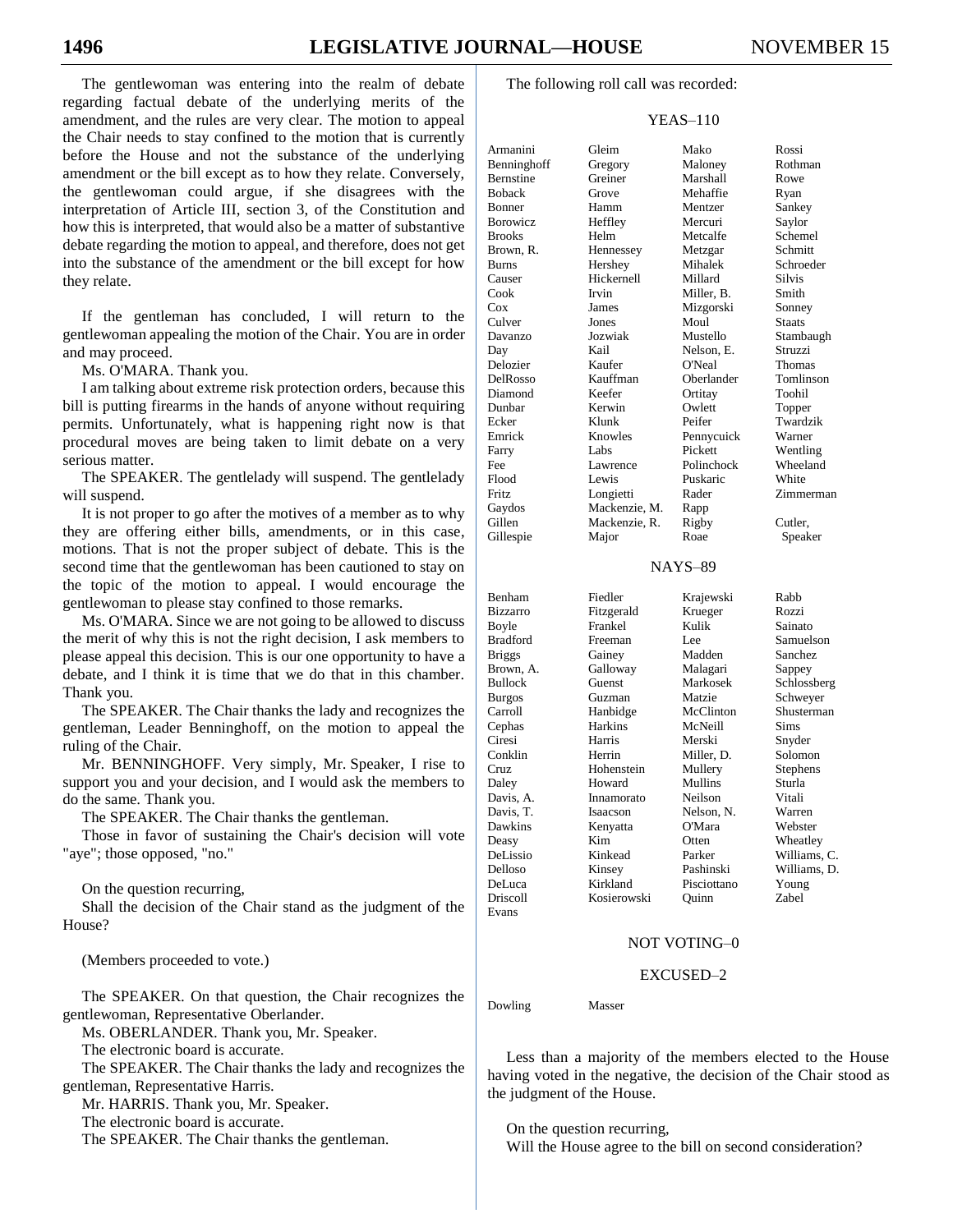The SPEAKER. Numerically, the gentlewoman, Representative Sappey's amendment is next.

The gentlewoman indicates she does not wish to appeal the ruling of the Chair. The Chair thanks the lady.

The gentleman, Representative Sanchez's amendment is next numerically.

Representative Sanchez's amendment to SB 565 is out of order because it violates House rule 20, which provides that "No bill shall be passed containing more than one subject…." Article III, section 3, of the State Constitution.

SB 565 repeals provisions of the Pennsylvania law requiring a person to obtain a license to carry a firearm in their vehicle or concealed on their person and instead changes the process into an optional license.

Amendment 3000 creates a new 48-hour waiting period for the sale or transfer of a firearm; thus, this amendment inserts a different subject matter into the bill. The Pennsylvania Supreme Court held in *Commonwealth* v. *Neiman* that the subject matter of the proposed amendment must relate to the same subject as that contained in the underlying bill, and the mere fact that an amendment amends the same title as the bill does not mean that it meets the requirements of Article III, section 3; therefore, amendment 3000 is out of order.

The gentleman, Representative Sanchez, is in order to appeal the motion of the Chair. Is the gentleman waiving off?

Ms. McCLINTON. Thank you, Mr. Speaker.

The SPEAKER. The gentlelady will please suspend.

Leader McClinton, you are in order and may proceed. We were sorting out the speaking order prior to your arrival. You are in order and may proceed.

#### **RULING OF CHAIR APPEALED**

Ms. McCLINTON. Suspend?

The SPEAKER. You are in order and may proceed.

Ms. McCLINTON. I appeal the ruling of the Chair. The Pennsylvania Supreme Court has explained, to determine whether an amendment violates the single-subject rule, we must consider whether the various components of the enactment are part of a "unifying scheme to accomplish a single purpose" – *City of Philadelphia*, 575 Pa. at 579. The court has further explained that the General Assembly must be given some degree of deference to amend legislation, and thus have deemed it appropriate for a reviewing court to hypothesize a reasonably broad topic which would unify the various provisions of a final bill.

Mr. Speaker, the single subject of SB 565 is the regulation of firearms, but do not take my word for it. In the title of the bill, on page 1, lines 1 through 2, the constitutionally required title reads: "…in firearms and other dangerous articles…." As such, any honest interpretation of the single-subject rule would conclude that any amendment regulating firearms and other dangerous articles would be in order on the bill.

Mr. Speaker, I would just like to remind the House that the single-subject rule does not only apply to amendments, but it also applies to bills as well. Yet for some reason I have not seen you, Mr. Speaker, rule a bill out of order under the single-subject rule, despite several opportunities. For example, a similar bill on this week's House voting schedule, we previously passed an omnibus Election Code bill, HB 1300. That bill, according to the summary, did several different things: expanded voter rights, enhanced election integrity safeguards, provided administrative and financial relief to counties, updated timelines for the conduct of elections, so on and so forth. Yet for some reason, even though it was very broad and there were several different topics within one bill, it was ruled that that bill was in fact in order. So the amendment here applies to the regulation of firearms. To be clear, I would not have found that HB 1300 violated the single-subject rule, but our court has already explained that we must be given a reasonable deference to legislate. What is in fact the difference here?

As an institution, we certainly do not want to lose our way. We know that on and on, the majority will be able to vote how it chooses to vote, but we here in the minority should be able to have our say. But these procedural maneuvers are silencing my colleagues and I, and it is rather concerning. Eventually, it will lead to the erosion of the institution of the House of Representatives as we know it, and each and every one of us is entrusted to protect this institution. For this institution, and in order to protect it, please join me, colleagues, in overruling the Chair.

The SPEAKER. The Chair thanks the lady.

I would also like to offer some clarification regarding the rules and the proper role of the Speaker. We are currently operating under rule 27, which says, "No bill shall be amended so as to change its original purpose." And the rule then goes on to delineate the role and the decisions that are currently being made here. The gentlewoman I believe was referencing rule 20 in her cross-reference to HB 1300, which says, "No bill shall be passed containing more than one subject…." However, it says, comma "which shall be clearly expressed in its title" comma "except a general appropriation bill or a bill codifying or compiling the law or a part thereof." Article III, section 3, of the State Constitution.

I believe the gentlewoman quoted her own answer to herself in describing the title of the bill and the process of the bill, and would offer to the body that should members have concerns regarding the constitutionality of a bill, members are in order and could make such a motion when that bill is being debated. I am not aware of any past precedent in the history of the Commonwealth that allows the Speaker to simply make that decision sua sponte from the rostrum regarding an underlying bill. If the gentlewoman is aware of such past precedent, we would be happy to review it, but at this time the sole issue before the House is the relationship of the amendment to the underlying bill, which I have ruled to be out of order.

Ms. McCLINTON. Thank you, Mr. Speaker.

Mr. Speaker, rule 20 states, "No bill shall be passed containing more than one subject, which shall be clearly expressed in its title, except a general appropriation bill or a bill codifying or compiling the law or a part thereof." That is from Article III, section 3, in the Pennsylvania Constitution. Rule 20 enables you, Mr. Speaker, as you just read to me, to rule a bill out of order.

The SPEAKER. Quoting from rule 20: "No bill shall be passed containing more than one subject" comma "which shall be clearly expressed in its title…." As previously stated by the Speaker, and I believe the leader was quoting from the title of that bill previously, prior to its passage, those different component parts were expressed in its title with the exception for the appropriations bills and the codifying bills related to the appropriations. What we are currently discussing is rule 27, which is this amendment being out of order to the underlying bill.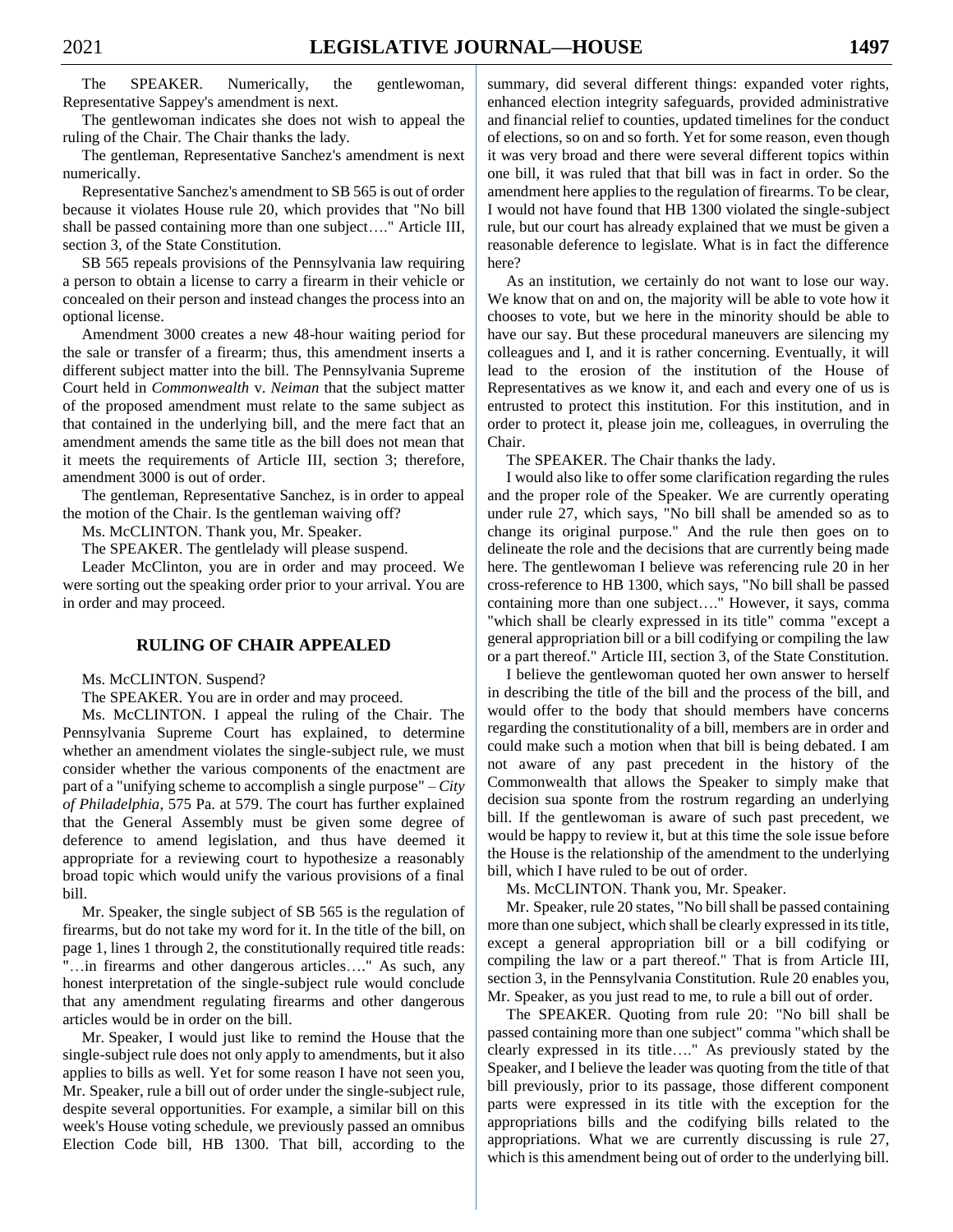On the question,

Shall the decision of the Chair stand as the judgment of the House?

The SPEAKER. The gentleman, Representative Sanchez, is recognized as the prime sponsor of the amendment to appeal the ruling of the Chair. You are in order, sir, and may proceed.

Mr. SANCHEZ. Thank you, Mr. Speaker.

Mr. Speaker, I see it a little more narrowly insofar as SB 565 provides for the regulation of firearms, and similarly, my amendment on the same subject provides for the regulation of firearms by providing a waiting period. Mr. Speaker, waiting periods save lives, and to argue that that is not germane just makes no sense to me in the constitutional protections we are trying to afford here. I just believe this is firmly within the scope and I would ask the members to  $-$  if you support waiting periods and firearm safety – please support our motion. Thank you.

The SPEAKER. The Chair thanks the gentleman.

The gentleman, Representative Zabel, is seeking recognition. You are in order, sir, and may proceed.

Mr. ZABEL. Thank you, Mr. Speaker.

I rise in support of the motion. I concur with my colleague, and as a prime sponsor of this amendment in its bill form, I believe that this is germane. I believe it falls within the ambit of SB 565; this is regulation of firearms.

Look, I have seen amendments be offered that change the direction of a bill. They tend to align with which side of the aisle is offering them. I believe that the rules should operate the same for majority and minority.

The SPEAKER. The gentleman will please suspend.

The gentleman's debate should be contained to the motion to appeal to the Chair and not go to the motives of any member of the House, nor, more importantly, the motives of the presiding officer.

Mr. ZABEL. Thank you, Mr. Speaker.

I believe that the rules should apply with the same force and be interpreted the same way to the majority and the minority. I hope in the future we see that to be the case. Thank you.

The SPEAKER. The Chair thanks the gentleman and recognizes the gentleman, Leader Benninghoff.

Mr. BENNINGHOFF. Thank you, Mr. Speaker.

I would respectfully ask our members to support the Speaker's ruling and vote in favor of it. Thank you.

The SPEAKER. The Chair thanks the gentleman.

Those in favor of sustaining the Chair's decision will vote "aye"; those opposed, "no."

On the question recurring,

Shall the decision of the Chair stand as the judgment of the House?

(Members proceeded to vote.)

The SPEAKER. On that question, the Chair recognizes the gentleman, Representative Harris.

Mr. HARRIS. Thank you, Mr. Speaker.

The electronic board is accurate.

The SPEAKER. The Chair thanks the gentleman and recognizes the gentlewoman, Representative Oberlander.

Ms. OBERLANDER. Thank you, Mr. Speaker.

The electronic board is accurate.

The SPEAKER. The Chair thanks the lady.

The following roll call was recorded:

#### YEAS–115

| Armanini        | Greiner       | Mehaffie    | Ryan         |
|-----------------|---------------|-------------|--------------|
| Benninghoff     | Grove         | Mentzer     | Sainato      |
| Bernstine       | Hamm          | Mercuri     | Sankey       |
| <b>Boback</b>   | Heffley       | Metcalfe    | Saylor       |
| Bonner          | Helm          | Metzgar     | Schemel      |
| <b>Borowicz</b> | Hennessey     | Mihalek     | Schmitt      |
| <b>Brooks</b>   | Hershey       | Millard     | Schroeder    |
| Brown, R.       | Hickernell    | Miller, B.  | Silvis       |
| Burns           | Irvin         | Mizgorski   | Smith        |
| Causer          | James         | Moul        | Snyder       |
| Cook            | Jones         | Mustello    | Sonney       |
| Cox             | Jozwiak       | Nelson. E.  | Staats       |
| Culver          | Kail          | O'Neal      | Stambaugh    |
| Davanzo         | Kaufer        | Oberlander  | Stephens     |
| Day             | Kauffman      | Ortitay     | Struzzi      |
| Delozier        | Keefer        | Owlett      | Thomas       |
| DelRosso        | Kerwin        | Peifer      | Tomlinson    |
| Diamond         | Klunk         | Pennycuick  | Toohil       |
| Dunbar          | Knowles       | Pickett     | Topper       |
| Ecker           | Labs          | Polinchock  | Twardzik     |
| Emrick          | Lawrence      | Puskaric    | Warner       |
| Farry           | Lewis         | Ouinn       | Wentling     |
| Fee             | Longietti     | Rader       | Wheeland     |
| Flood           | Mackenzie, M. | Rapp        | White        |
| Fritz           | Mackenzie, R. | Rigby       | Williams. C. |
|                 |               | Roae        | Zimmerman    |
| Gaydos          | Major         |             |              |
| Gillen          | Mako          | Rossi       |              |
| Gillespie       | Maloney       | Rothman     | Cutler,      |
| Gleim           | Marshall      | Rowe        | Speaker      |
| Gregory         |               |             |              |
|                 |               | NAYS-84     |              |
| Benham          | Driscoll      | Kinsey      | Parker       |
| Bizzarro        | Evans         | Kirkland    | Pashinski    |
| Boyle           | Fiedler       | Kosierowski | Pisciottano  |
| Bradford        | Fitzgerald    | Krajewski   | Rabb         |
| <b>Briggs</b>   | Frankel       | Krueger     | Rozzi        |
| Brown, A.       | Freeman       | Kulik       | Samuelson    |
| Bullock         |               | Lee         | Sanchez      |
|                 | Gainey        | Madden      |              |
| <b>Burgos</b>   | Galloway      |             | Sappey       |
| Carroll         | Guenst        | Malagari    | Schlossberg  |
| Cephas          | Guzman        | Markosek    | Schweyer     |
| Ciresi          | Hanbidge      | Matzie      | Shusterman   |
| Conklin         | Harkins       | McClinton   | Sims         |
| Cruz            | Harris        | McNeill     | Solomon      |
| Daley           | Herrin        | Merski      | Sturla       |

Davis, A. Hohenstein Miller, D. Vitali Davis, T. **Howard** Mullery Warren Dawkins Innamorato Mullins Webster DeLissio Kenyatta Nelson, N. Williams, D. Delloso Kim O'Mara Young DeLuca Kinkead Otten Zabel

Isaacson Neilson Wheatley

#### NOT VOTING–0

#### EXCUSED–2

Dowling Masser

Less than a majority of the members elected to the House having voted in the negative, the decision of the Chair stood as the judgment of the House.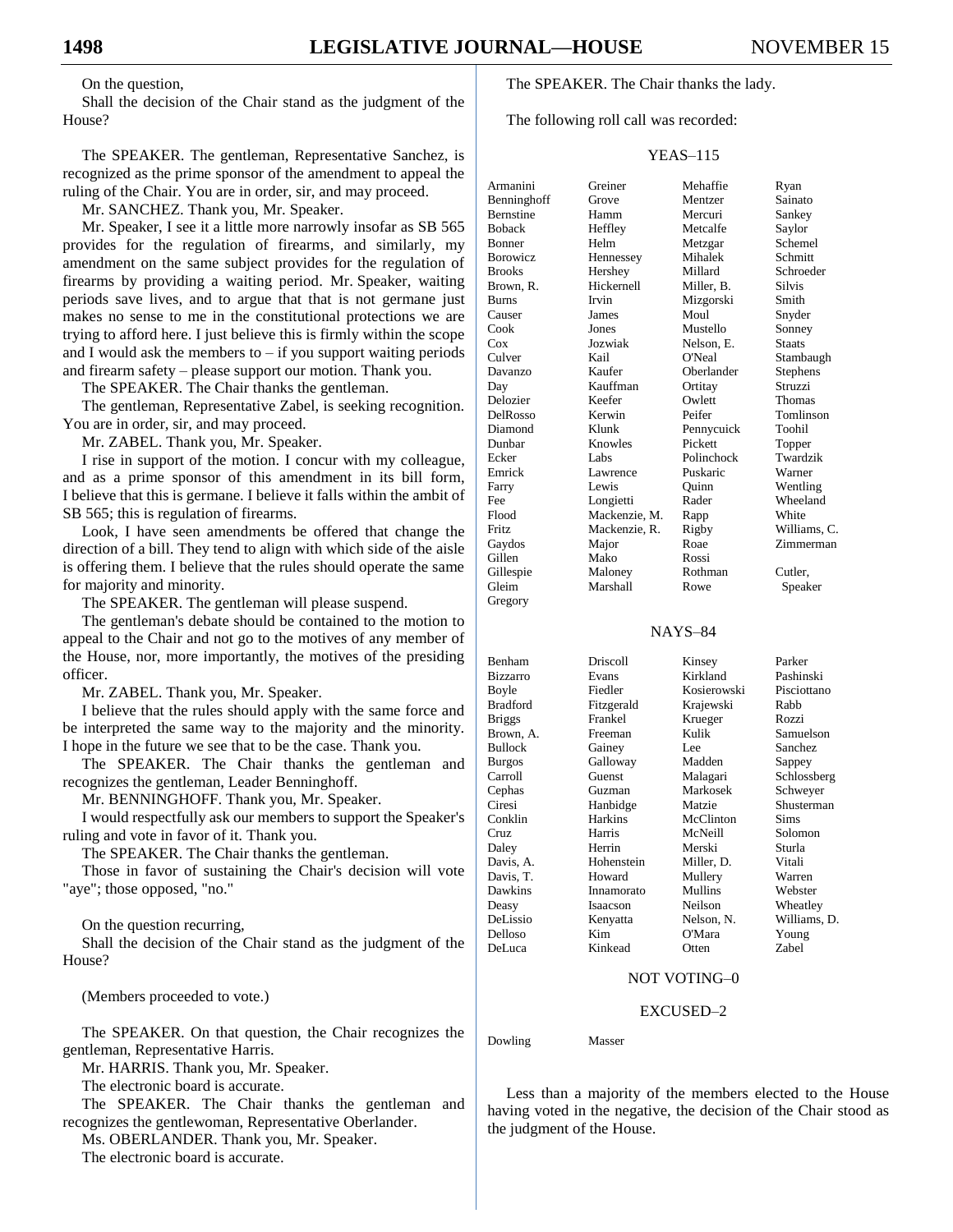On the question recurring,

Will the House agree to the bill on second consideration?

#### **RULING OF CHAIR APPEALED**

The SPEAKER. The gentlewoman, Representative Bullock, has amendment 3010, which has been ruled out of order. Does she wish to appeal the ruling of the Chair? The gentlelady indicates she will.

First we will provide the background. Representative Bullock's amendment to SB 565 is out of order because it violates House rule 20, which provides that "No bill shall be passed containing more than one subject…." Article III, section 3, of the State Constitution.

SB 565 repeals the provision of Pennsylvania law requiring a person to obtain a license to carry a firearm in their vehicle or concealed in their person and instead changes the process to an optional license. Amendment 3010 creates a "Community-Based Violence Intervention and Prevention Grant Program," thus this amendment inserts a different subject matter into the bill. The Supreme Court held in the *Commonwealth* v. *Neiman* that the subject matter of the proposed amendments must relate to the same subject as that contained in the underlying bill, and the mere fact that an amendment amends the same title as the bill does not mean that it meets the requirements of Article III, section 3; therefore, amendment 3010 is out of order.

On the question,

Shall the decision of the Chair stand as the judgment of the House?

The SPEAKER. On the motion to appeal the Chair, the Chair recognizes the gentlewoman, Representative Bullock.

Mrs. BULLOCK. Thank you, Mr. Speaker.

I am introducing amendment A03010 to SB 565. SB 565 is about removing the permit requirement for concealed carry, and my bill is also about guns, firearms, and the use of concealed carry permits and its impact on our communities in regards to gun violence.

The SPEAKER. The gentlelady will please suspend.

I believe she is getting into the substance of the amendment. I would simply encourage the Representative to please stay on the subject matter as to how your amendment correlates with the underlying bill, or if the gentlewoman believes that the interpretation of Article III, section 3, is inappropriate.

You are in order and may proceed.

Mrs. BULLOCK. Thank you, Mr. Speaker.

I was trying to explain how my amendment is the same subject as the underlying bill in regards to making sure that communities are safe if we were to remove the concealed carry permit, and to provide resources to those communities if we pass SB 565.

Thank you, Mr. Speaker.

The SPEAKER. The Chair thanks the lady for that succinct wrap-up.

The Chair recognizes the gentleman, Representative Hohenstein, on the motion to appeal the ruling of the Chair.

Mr. HOHENSTEIN. Thank you, Mr. Speaker.

The single subject that is this bill is the Second Amendment. The single subject that is this amendment, and all of the amendments that have been proposed, is the Second Amendment. And the plain language of that amendment indicates and contemplates a "well regulated Militia" for the defense of this State and the safety of the public. There is your single subject. That is all we need and that is what we should be voting on and talking about together in this single bill with the amendments that have been proposed

The SPEAKER. The Chair thanks the gentleman.

Those in favor of sustaining the Chair's decision will vote "aye"; those opposed, "no."

On the question recurring,

Shall the decision of the Chair stand as the judgment of the House?

(Members proceeded to vote.)

The SPEAKER. On that question, the Chair recognizes the gentlewoman, Representative Oberlander.

Ms. OBERLANDER. Thank you, Mr. Speaker.

The electronic board is accurate.

The SPEAKER. The Chair thanks the lady and recognizes the gentleman, Representative Harris.

Mr. HARRIS. Thank you, Mr. Speaker.

The electronic board is accurate.

The SPEAKER. The Chair thanks the gentleman.

The following roll call was recorded:

#### YEAS–116

| Armanini         | Greiner       | Mehaffie   | Ryan          |
|------------------|---------------|------------|---------------|
| Benninghoff      | Grove         | Mentzer    | Sainato       |
| <b>Bernstine</b> | Hamm          | Mercuri    | Sankey        |
| <b>Boback</b>    | Heffley       | Metcalfe   | Saylor        |
| Bonner           | Helm          | Metzgar    | Schemel       |
| <b>Borowicz</b>  | Hennessey     | Mihalek    | Schmitt       |
| <b>Brooks</b>    | Hershey       | Millard    | Schroeder     |
| Brown. R.        | Hickernell    | Miller, B. | <b>Silvis</b> |
| <b>Burns</b>     | <b>Irvin</b>  | Mizgorski  | Smith         |
| Causer           | James         | Moul       | Snyder        |
| Cook             | Jones         | Mustello   | Sonney        |
| Cox              | Jozwiak       | Nelson, E. | <b>Staats</b> |
| Culver           | Kail          | O'Neal     | Stambaugh     |
| Davanzo          | Kaufer        | Oberlander | Stephens      |
| Day              | Kauffman      | Ortitay    | Struzzi       |
| Delozier         | Keefer        | Owlett     | Thomas        |
| DelRosso         | Kerwin        | Peifer     | Tomlinson     |
| Diamond          | Klunk         | Pennycuick | Toohil        |
| Dunbar           | Knowles       | Pickett    | Topper        |
| Ecker            | Kulik         | Polinchock | Twardzik      |
| Emrick           | Labs          | Puskaric   | Warner        |
| Farry            | Lawrence      | Ouinn      | Wentling      |
| Fee              | Lewis         | Rader      | Wheeland      |
| Flood            | Longietti     | Rapp       | White         |
| Fritz            | Mackenzie, M. | Rigby      | Williams, C.  |
| Gaydos           | Mackenzie, R. | Roae       | Zimmerman     |
| Gillen           | Major         | Rossi      |               |
| Gillespie        | Mako          | Rothman    | Cutler.       |
| Gleim            | Maloney       | Rowe       | Speaker       |
| Gregory          | Marshall      |            |               |
|                  |               | MAVC 02    |               |

#### NAYS–83

| Driscoll   |
|------------|
|            |
| Evans      |
| Fiedler    |
| Fitzgerald |
| Frankel    |
| Freeman    |
| Gainey     |
|            |

Kirkland Pisciottano Kosierowski Rabb Krajewski Rozzi Krueger Samuelson Lee Sanchez Madden Sappey

Kinsey Pashinski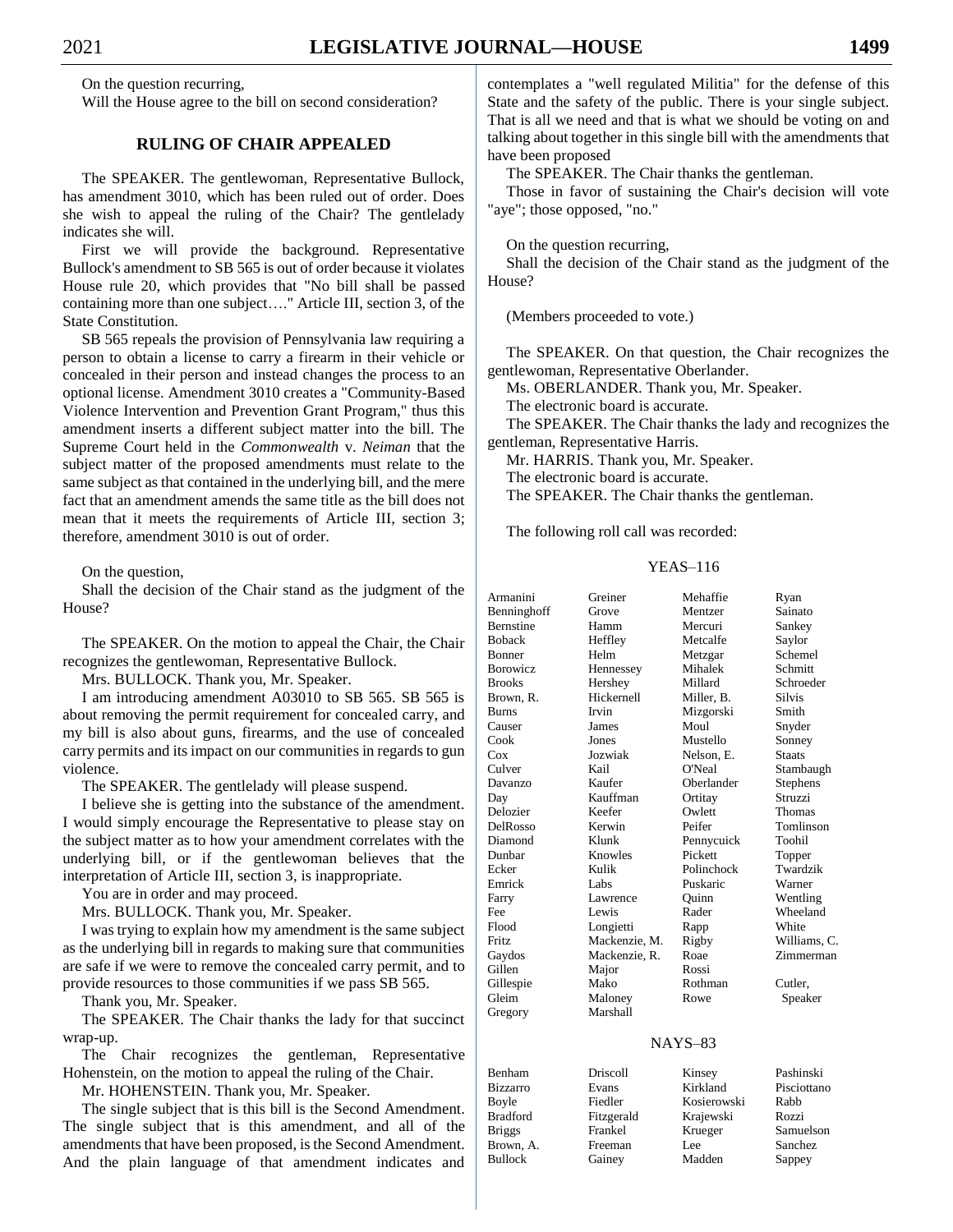# **1500 LEGISLATIVE JOURNAL—HOUSE** NOVEMBER 15

| <b>Burgos</b>   | Galloway       | Malagari   | Schlossberg  |
|-----------------|----------------|------------|--------------|
| Carroll         | Guenst         | Markosek   | Schweyer     |
| Cephas          | Guzman         | Matzie     | Shusterman   |
| Ciresi          | Hanbidge       | McClinton  | <b>Sims</b>  |
| Conklin         | <b>Harkins</b> | McNeill    | Solomon      |
| Cruz.           | Harris         | Merski     | Sturla       |
| Daley           | Herrin         | Miller, D. | Vitali       |
| Davis, A.       | Hohenstein     | Mullery    | Warren       |
| Davis, T.       | Howard         | Mullins    | Webster      |
| Dawkins         | Innamorato     | Neilson    | Wheatley     |
| Deasy           | Isaacson       | Nelson, N. | Williams, D. |
| <b>DeLissio</b> | Kenyatta       | O'Mara     | Young        |
| Delloso         | Kim            | Otten      | Zabel        |
| DeLuca          | Kinkead        | Parker     |              |

#### NOT VOTING–0

#### EXCUSED–2

Dowling Masser

Less than a majority of the members elected to the House having voted in the negative, the decision of the Chair stood as the judgment of the House.

On the question recurring,

Will the House agree to the bill on second consideration?

#### **RULING OF CHAIR APPEALED**

The SPEAKER. The gentleman, Representative Warren, has amendment 3011, which has been ruled out of order. Representative Warren's amendment to SB 565 is out of order because it violates House rule 20, which provides that "No bill shall be passed containing more than one subject…." Article III, section 3, of the Constitution.

SB 565 repeals provisions of the Pennsylvania law requiring a person to obtain a license to carry a firearm in their vehicles or concealed on their person and instead changes the process as an optional license. Amendment 3011 adds a Federal "terrorist screening database" to the background check process, thus this amendment inserts a different subject matter into the bill.

Pennsylvania Supreme Court held in *Commonwealth* v. *Neiman* that the subject matter of the proposed amendments must relate to the same subject as that contained in the underlying bill, and the mere fact that an amendment amends the same title as the bill does not mean that it meets the requirements of Article III, section 3; therefore, amendment 3011 is out of order.

On the question,

Shall the decision of the Chair stand as the judgment of the House?

The SPEAKER. On the motion to appeal the ruling of the Chair, the gentleman, Representative Warren, is recognized, and you may proceed, sir.

Mr. WARREN. Thank you, Mr. Speaker.

I rise to respectfully appeal the ruling of the Chair. SB 565 would create section 6106.2 to Title 18 which would provide that, and I quote, "…every person present in this Commonwealth WHO IS NOT PROHIBITED FROM POSSESSING FIREARMS UNDER FEDERAL LAW OR THE LAWS OF THIS COMMONWEALTH shall have an affirmative, fundamental and constitutional right to keep and bear firearms…."

Amendment A03011 would revise the immediately preceding section 6105, and specifically 6105(c), to provide "Persons not to possess, use, manufacture, control, sell or transfer firearms" and would include "A person whose name is included on the terrorist screening database."

The Federal government uses a terrorist watch list to keep those who may be intent on causing harm from things like air travel. Currently those same individuals are not barred under Federal law from buying or possessing a firearm, thus the proposed amendment to section 6105 is related to, germane to, the new section proposed by the underlying bill, SB 565, which specifically would affirm a possessory right to persons not prohibited by Federal law, including those persons on the Federal terrorist screening database. These provisions, Mr. Speaker, are related. The subject matter of the amendment is germane to the subject matter of the underlying bill. Suspected terrorists on the Federal screening list should be prohibited from purchasing and possessing a firearm in Pennsylvania. Accordingly, Mr. Speaker, I respectfully request that the House reverse the ruling of the Chair. Thank you.

The SPEAKER. The Chair thanks the gentleman.

Those in favor of sustaining the Chair's decision will vote "aye"; those opposed, "no."

On the question recurring,

Shall the decision of the Chair stand as the judgment of the House?

(Members proceeded to vote.)

The SPEAKER. On that question, the Chair recognizes the gentlewoman, Representative Oberlander.

Ms. OBERLANDER. Thank you, Mr. Speaker.

The electronic board is accurate.

The SPEAKER. The Chair thanks the lady and recognizes the gentleman, Representative Harris.

Mr. HARRIS. Thank you, Mr. Speaker.

The electronic board is accurate.

The SPEAKER. The Chair thanks the gentleman.

The following roll call was recorded:

#### YEAS–116

| Armanini        | Greiner    | Mehaffie   | Ryan          |
|-----------------|------------|------------|---------------|
| Benninghoff     | Grove      | Mentzer    | Sainato       |
| Bernstine       | Hamm       | Mercuri    | Sankey        |
| Boback          | Heffley    | Metcalfe   | Saylor        |
| Bonner          | Helm       | Metzgar    | Schemel       |
| <b>Borowicz</b> | Hennessey  | Mihalek    | Schmitt       |
| <b>Brooks</b>   | Hershey    | Millard    | Schroeder     |
| Brown, R.       | Hickernell | Miller, B. | <b>Silvis</b> |
| Burns           | Irvin      | Mizgorski  | Smith         |
| Causer          | James      | Moul       | Snyder        |
| Cook            | Jones      | Mustello   | Sonney        |
| Cox             | Jozwiak    | Nelson, E. | <b>Staats</b> |
| Culver          | Kail       | O'Neal     | Stambaugh     |
| Davanzo         | Kaufer     | Oberlander | Stephens      |
| Day             | Kauffman   | Ortitay    | Struzzi       |
| Delozier        | Keefer     | Owlett     | Thomas        |
|                 |            |            |               |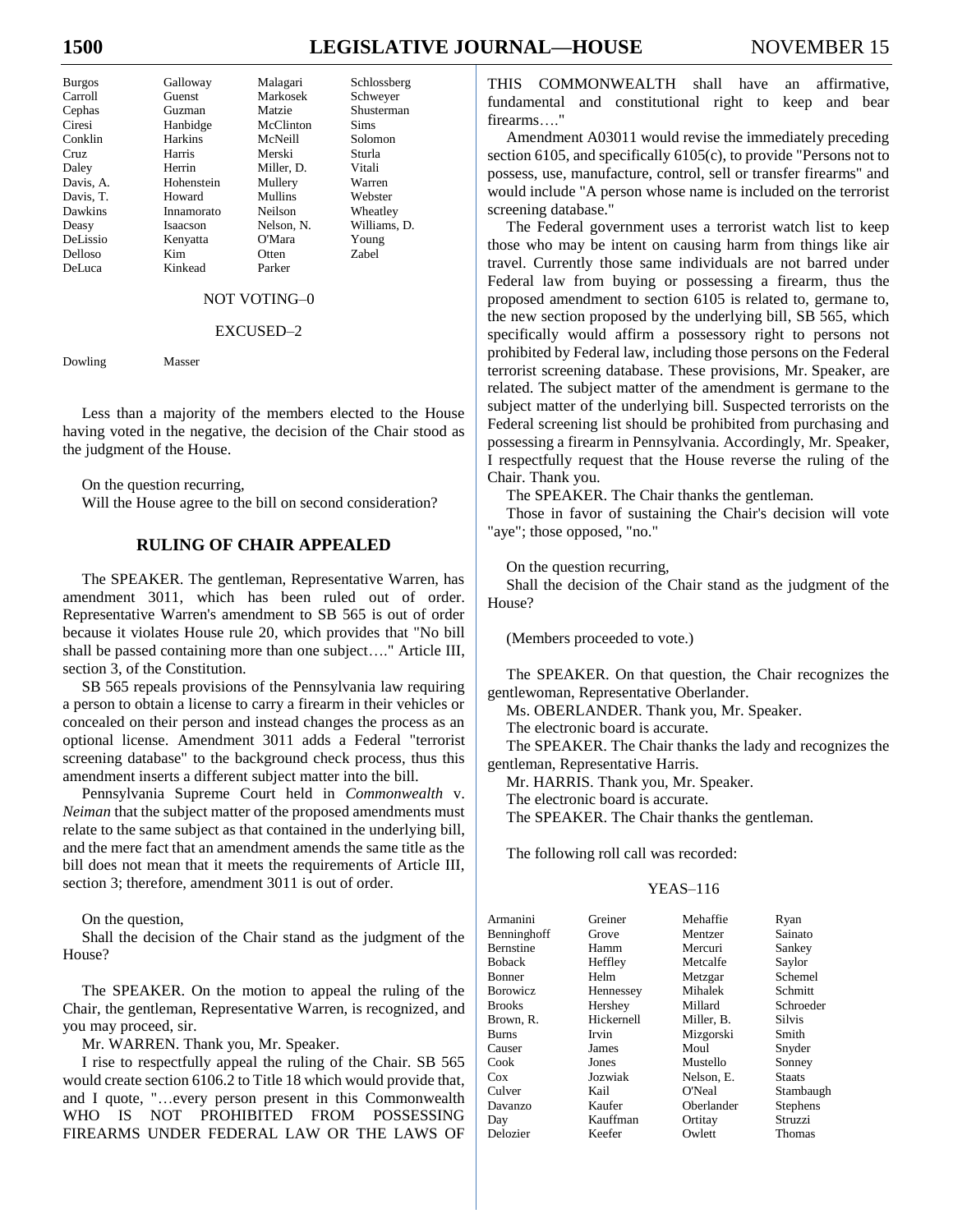# 2021 **LEGISLATIVE JOURNAL—HOUSE 1501**

| DelRosso        | Kerwin        | Peifer         | Tomlinson    |
|-----------------|---------------|----------------|--------------|
| Diamond         | Klunk         | Pennycuick     | Toohil       |
| Dunbar          | Knowles       | Pickett        | Topper       |
| Ecker           | Kulik         | Polinchock     | Twardzik     |
| Emrick          | Labs          | Puskaric       | Warner       |
| Farry           | Lawrence      | Ouinn          | Wentling     |
| Fee             | Lewis         | Rader          | Wheeland     |
| Flood           | Longietti     | Rapp           | White        |
| Fritz.          | Mackenzie, M. | Rigby          | Williams, C. |
| Gaydos          | Mackenzie, R. | Roae           | Zimmerman    |
| Gillen          | Major         | Rossi          |              |
| Gillespie       | Mako          | Rothman        | Cutler,      |
| Gleim           | Maloney       | Rowe           | Speaker      |
| Gregory         | Marshall      |                |              |
|                 |               | <b>NAYS-83</b> |              |
| Benham          | Driscoll      | Kinsey         | Pashinski    |
| Bizzarro        | Evans         | Kirkland       | Pisciottano  |
| Boyle           | Fiedler       | Kosierowski    | Rabb         |
| <b>Bradford</b> | Fitzgerald    | Krajewski      | Rozzi        |
| <b>Briggs</b>   | Frankel       | Krueger        | Samuelson    |
| Brown, A.       | Freeman       | Lee            | Sanchez      |
| <b>Bullock</b>  | Gainey        | Madden         | Sappey       |
| <b>Burgos</b>   | Galloway      | Malagari       | Schlossberg  |
| Carroll         | Guenst        | Markosek       | Schweyer     |
| Cephas          | Guzman        | Matzie         | Shusterman   |
| Ciresi          | Hanbidge      | McClinton      | <b>Sims</b>  |
| Conklin         | Harkins       | McNeill        | Solomon      |
| Cruz            | Harris        | Merski         | Sturla       |
| Daley           | Herrin        | Miller, D.     | Vitali       |
| Davis, A.       | Hohenstein    | Mullery        | Warren       |
| Davis, T.       | Howard        | Mullins        | Webster      |
| Dawkins         | Innamorato    | Neilson        | Wheatley     |
| Deasy           | Isaacson      | Nelson, N.     | Williams, D. |
| DeLissio        | Kenyatta      | O'Mara         | Young        |
| Delloso         | Kim           | Otten          | <b>Zabel</b> |
| DeLuca          | Kinkead       | Parker         |              |

#### NOT VOTING–0

#### EXCUSED–2

Dowling Masser

Less than a majority of the members elected to the House having voted in the negative, the decision of the Chair stood as the judgment of the House.

On the question recurring,

Will the House agree to the bill on second consideration?

#### **AMENDMENTS TABLED**

The SPEAKER. For what purpose does the gentleman, Representative Bernstine, rise?

Mr. BERNSTINE. Mr. Speaker, I move today to table all the amendments together, each in their entirety, that have not already been ruled out of order to SB 565. These amendments, while not strictly out of order for the lack of a single subject, do raise issues tangential to the bill itself and ought to be considered separate and defeated separately and apart from SB 565.

SB 565 relates to the constitutional right for a lawful gun owner to carry a firearm concealed without requiring a government-issued license to exercise the full scope of their Second Amendment rights. Several amendments to SB 565 have already been ruled out of order because they clearly and plainly do not share a single subject with SB 565.

The amendments that remain, however, similarly do not directly relate to the constitutional right to carry a lawfully possessed firearm concealed without a government-issued license, and therefore, violate Article I, section 21, of the Pennsylvania State Constitution. These amendments seek to dilute and distract from this constitutional right. They relate to acts that a lawful gun owner should take prior to even obtaining a firearm in the first place. They relate to carving out one municipality from the rest of the State, and they harm law-abiding citizens. They make little sense when you consider the constitutional dimension of the right to keep and bear arms.

For these reasons I move to table all of the remaining amendments on SB 565.

Thank you, Mr. Speaker.

Ms. McCLINTON. Parliamentary inquiry, Mr. Speaker? The SPEAKER. The gentlelady will please suspend.

Let me get the gentleman's motion on the board first. The gentleman, Representative Bernstine, has moved to table all remaining amendments not previously ruled out of order. We will place that motion on the voting board.

On the question, Will the House agree to the motion?

#### **PARLIAMENTARY INQUIRY**

The SPEAKER. Leader McClinton, you are recognized for your parliamentary inquiry.

Ms. McCLINTON. Thank you, Mr. Speaker.

Mr. Speaker, is this motion divisible so that we can vote on the merits of each amendment?

The SPEAKER. The gentleman has made a motion to table all remaining amendments, so I do not believe it is divisible because of the way he phrased the motion.

Ms. McCLINTON. We have a precedent from just last week, Mr. Speaker. There are three amendments remaining, and last week you decided that we could do that and divide them.

The SPEAKER. The gentlelady will please suspend.

Last week the majority leader made the motion to table all remaining amendments and then succinctly enumerated them. This gentleman has not done that. He has not created a list, which, by definition, can be divided.

#### **RULING OF CHAIR APPEALED**

Ms. McCLINTON. I would like to appeal the ruling of the Chair.

The SPEAKER. The gentlewoman, Leader McClinton, wishes to appeal the ruling of the Chair that this motion is not divisible.

(Conference held at Speaker's podium.)

The SPEAKER. The House will return to order.

The gentlewoman, Leader McClinton, has made a motion to appeal the ruling of the Chair that the motion as stated by the gentleman, Representative Bernstine, was not divisible.

On the question,

Shall the decision of the Chair stand as the judgment of the House?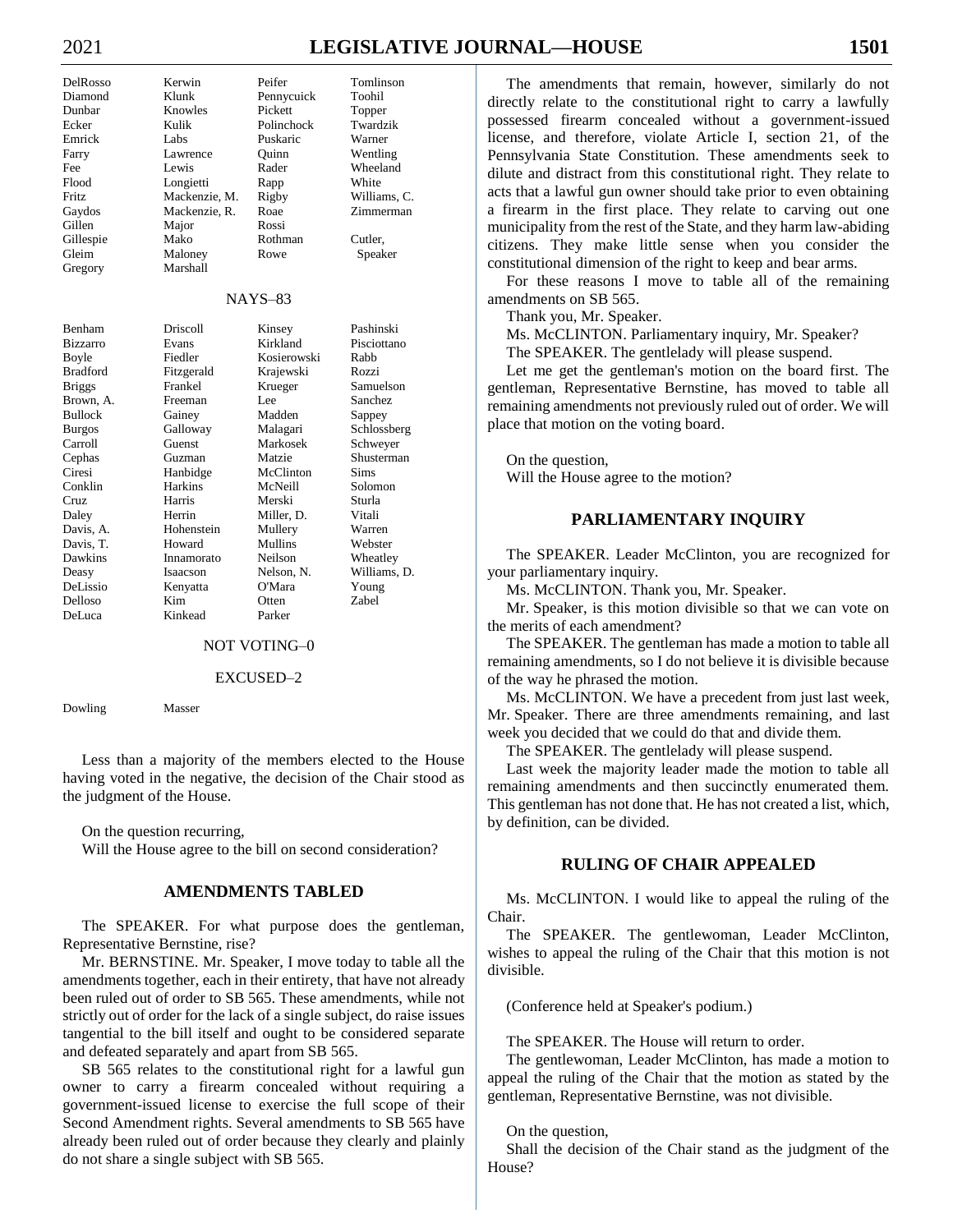The SPEAKER. On the motion to appeal the ruling of the Chair, the Chair recognizes Leader McClinton.

You are in order and may proceed, ma'am.

Ms. McCLINTON. Thank you, Mr. Speaker.

Mr. Speaker, we did in fact change the rules at the beginning of this session with very little input from my caucus and my legislative leadership team, but nevertheless, here we are debating whether or not we can individually vote on amendments or whether they should be tabled collectively.

The will of the people of this body is clear: every single amendment that is in order that comes before this House should be given the opportunity to vote. This is not the business of using procedural sideswipes to silence members of either caucus. Every amendment that comes up that is in order, we should be able to vote on it. We should be able to vote on it individually, because each of these amendments has different ramifications on people all across the Commonwealth. They are not all regarding the same in fact issue, and as a result, I am asking my colleagues to join me in appealing the ruling of this Chair, that everyone who is in this august body should be able to vote on every single individual amendment, as our rules provide for.

Our rules do not provide for any new motion that is being made today that suddenly we can table more than one amendment. We do not have the precedent for that, as I stated when I started with my grounds, and we certainly do not have the rules for that either, Mr. Speaker.

The SPEAKER. The Chair thanks the lady.

Does the gentlewoman, Representative Krueger, seek recognition to speak on the motion to appeal the ruling of the Chair?

Ms. KRUEGER. Yes.

The SPEAKER. You will be in order; however, I will remind all members, because this is somewhat different than some of our other debates, on the motion to appeal the ruling of the Chair, you will only be recognized once.

So you are in order and may proceed.

Ms. KRUEGER. Thank you, Mr. Speaker.

I rise in support of the leader's motion. We have the right to consider every amendment separately. We have seen that there is not a path for bills to be considered on their own merit depending on which party's member introduces the bill, and I stand with my leader and support her motion today.

Thank you, Mr. Speaker.

The SPEAKER. The Chair thanks the lady and recognizes the gentleman, Representative Hohenstein, on the motion to appeal the ruling of the Chair.

Mr. HOHENSTEIN. Thank you, Mr. Speaker.

As everyone is aware, we are a Commonwealth founded by William Penn with the concept of a Holy Experiment. Part of that Holy Experiment was the concept of debate and decisionmaking after careful consideration. Now, I am not going to ask this body to do what Quakers do, which is simply sit and wait until we have consensus, or even take years and years to have debate on particular subjects that we need to decide, but, Mr. Speaker, we can at least take the 5 to 10 minutes that each of these very well considered amendments to a bill that they are very germane to should be heard; 5 to 10 minutes. We owe that to the citizens of this Commonwealth if we are to call ourselves Representatives of the people and a true democracy.

The SPEAKER. The Chair thanks the gentleman and recognizes the gentleman, Representative Briggs, on the motion to appeal the ruling of the Chair.

Mr. BRIGGS. Thank you, Mr. Speaker.

I stand today in support of the motion to appeal from our leader. Just 7 days ago – I guess 5 days ago – the Judiciary Committee was prohibited from introducing any amendments as this bill was called within hours after the Senate sent it to us with little notice and from the floor. So that was an opportunity to discuss some of these ideas which we were not allowed, and today I think we should be allowed to debate three more amendments. It is why Pennsylvanians sent us here, to discuss these issues, and to do another procedural trick to silence us is, in my opinion, unacceptable, and I will be voting with the leader. Thank you.

The SPEAKER. The Chair thanks the gentleman and recognizes the gentlewoman, Representative Kinkead, on the motion to appeal the ruling of the Chair.

Ms. KINKEAD. Thank you, Mr. Speaker.

We have done this already in the past that we have considered individual amendments, that we have allowed the unique nature of each amendment to be considered by this body, and as the minority chairman of the Judiciary Committee just stated, we were not allowed to consider any of this fully in Judiciary Committee, which is where this would be appropriate  $-$  or more appropriate – and so we are again being denied and the Pennsylvanians that we represent are being denied the ability to have us debate on their behalf these very important issues.

We deserve to hear each and every one of these amendments on their merits, and I ask each of you to vote with the minority leader and appeal this decision. Thank you.

The SPEAKER. The Chair thanks the lady and recognizes the gentlewoman, Representative Bullock, on the motion to appeal the ruling of the Chair.

Mrs. BULLOCK. Thank you, Mr. Speaker.

I stand today in support of my leader, Leader Joanna McClinton's motion to appeal the decision of the Speaker. You know, every parent probably, particularly parents here in this body, we have talked to our children about our jobs, and maybe when they visit us here in the Capitol, we take them down to the visitor center where there is video about how a bill becomes a bill. We have all seen it, it is called "Schoolhouse Rock!" And today, unfortunately, we are to now tell our children that that video is a lie and that we are going to usurp the process about how a bill becomes a bill by not allowing for the amendment process to proceed, silencing the voices of the legislators in this body, and silencing not only our voices, but the folks that we represent back home.

Mr. Speaker, I hope that we would vote in favor of democracy today and allowing our voices to be heard. Mr. Speaker, I hope that we would vote in favor of an old-school video that tells us how a bill becomes a bill, which includes that amendment process.

Thank you, Mr. Speaker.

The SPEAKER. The Chair thanks the lady and recognizes the gentleman, Representative Freeman, on the motion to appeal the ruling of the Chair.

Mr. FREEMAN. Thank you, Mr. Speaker.

Mr. Speaker, each and every one of us in this chamber was elected to serve in a body that is charged with being deliberative. That word "deliberative" is a very important aspect to our constitutional form of government, to the integrity of a legislative body, to its charge. We do a disservice to this institution and to the very concept of a democracy if we shut down that deliberative process.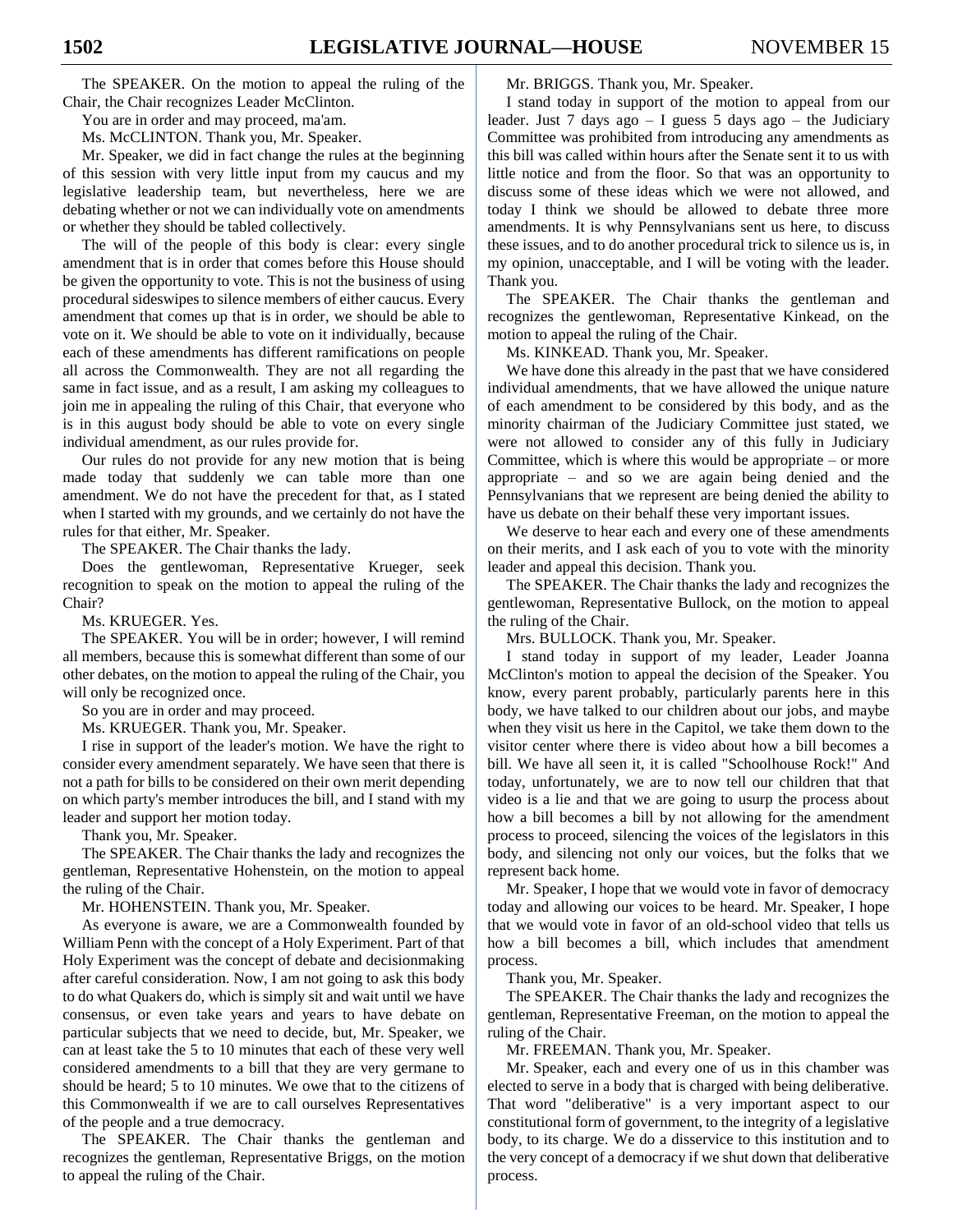This motion is a motion to allow us to consider each of the bills – each of the amendments, rather – in their own order as to whether they should be tabled. That is a reasonable request. We should not shirk our responsibility as members of a legislative body to serve in a deliberative capacity. That is our charge. I urge the members of this House to stand by that charge and to vote for this motion to appeal the ruling of the Chair.

The SPEAKER. The Chair thanks the gentleman and recognizes the gentleman, Representative Vitali, on the motion to appeal the ruling of the Chair.

Mr. VITALI. Thank you, Mr. Speaker.

I support the Democratic leader's appeal of your ruling, and I wish you would reconsider. There is just something fundamentally wrong with grouping motions to table together. Frankly, even the concept of tabling a motion is a way of evading our duties, but allowing these amendments to be tabled as a group, it is something I have never, I have never really – I do not recall ever experiencing in my many years up here. And of course it takes away our abilities to act in a deliberative way, but more important, it really detracts from the people of Pennsylvania, the people we represent, to judge us.

You know, people have a right to know where their legislators stand on the issues of the day. Guns and the regulations of guns are of paramount importance to every Pennsylvanian no matter where you stand on the issue, and it defines you in some way as a legislator, and it is a very important consideration when people judge you, and they have that absolute right to do so.

You know, the motions we make, the actions we take should not be for our convenience. We should not be grouping three amendments together and voting on them because it is just easier for us. It may be inconvenient, but we ought to take the time to vote on each amendment individually. We owe it to the people we represent to let them know where we stand on these issues.

So I would support my leader's appeal. Thank you.

The SPEAKER. The Chair thanks the gentleman and recognizes the gentlewoman, Representative Isaacson, on the motion to appeal the ruling of the Chair.

Mrs. ISAACSON. Thank you, Mr. Speaker.

As one of the authors of one of the amendments that is requesting to be tabled, I thought I would stand up and point out that the justification for why my amendment should be tabled was not necessarily correct. But to reiterate, as our voices are about to be silenced, I was elected as a duly elected member of this body. The Constitution created 203 of us and we each have our own districts. And I would like to point out that probably many in this room could never get elected in my district, and the people of my district deserve their voice heard just as much as anybody else. And with regard to the justification on why my amendment should be tabled, saying it is somehow impeding on the constitutional right to bear arms, my amendment does no such thing and should be considered amongst this body to make sure that we have all the loopholes and all the safety precautions in place so that people who should not have firearms should not be getting them through some loophole. And I wish that we would support this motion by my leader and consider my amendment individually so that my people's voice in my district can be heard.

Thank you, Mr. Speaker.

The SPEAKER. The Chair thanks the lady and recognizes the gentleman, Representative Neilson, on the motion to appeal the ruling of the Chair.

Mr. NEILSON. Thank you, Mr. Speaker.

Mr. Speaker, since joining this House, I have always thought the Chair to be very fair in the multiple roles that you have had. However, I just disagree with your ruling today and I thought it important that I share that with you, because just last week you ruled one way; this week you rule another way. And I ask you, Mr. Speaker, to reconsider yourself, reconsider this. This motion, for these people to not be able to be heard  $-$  it is bad enough, Mr. Speaker, that we get shut down in committees consistently. We have resolutions that cannot pass this House rule, under rule 35, because why? I do not know; dyslexia does not seem too controversial to me. It is stuff like this that has been happening to us, so you have to understand our frustrations here, Mr. Speaker.

So I would ask that everyone stand with Leader McClinton on her motion so we can actually discuss the amendments at hand. Thank you, Mr. Speaker.

The SPEAKER. The Chair thanks the gentleman and recognizes the gentleman, Representative Pashinski.

Mr. PASHINSKI. Thank you very much, Mr. Speaker.

I am a little confused here today. How would we use the amendment process? What is the point of using the amendment process if you are able to bunch them together, bundle them together and with one vote eliminate them regardless of whether it is relevant or not? This whole process is the American way.

As my colleague indicated, each one of us was elected from a certain part of this State; let that part of the State be heard. We are discussing something that is critical, and yes, it is part of the Second Amendment – although the Second Amendment at the time, if we are going to relate to the Second Amendment, there was no Army, Navy, Marines, National Guard, sheriff, there was nothing like that then, was there? No. But the merchant, the banker, the farmer, they became the militia; that is why they had to have their gun. And if you want to read it back to 1776, I have no problem giving every single American or every single Pennsylvanian a musket, a musket. I got time to run if you are not a good aim or not a good shot. I can run away.

Time has changed. The kinds of things that we have available to us now – one person in this room with the right weapon could annihilate us. Look, we have a police force that is well-trained. They are here to protect. That is why we have police, sheriff, etc. That is why we are here.

The SPEAKER. The gentleman will please suspend.

I was trying to give you some latitude on the debate, but I think you are well far afield of the underlying motion to appeal the ruling of the Chair. Again, the question before the members was, was the motion that the gentleman worded divisible? The answer was simply, no. I would encourage you to talk on the merits of the appeal to the Chair and not the underlying substance of the bill and the amendments that were either withdrawn or contained herein this motion or previously ruled out of order and also appealed.

You are in order and may proceed.

Mr. PASHINSKI. Thank you, Mr. Speaker.

Again, every one of us in this room, we are all Americans. We all represent our districts. We all want to do what is right for our district and Pennsylvania. I do not see how we can conduct this incredible body without the ability to provide amendments. And may I also say that amendments have been passed in this House to improve a bill, to make a bill better. And there is nothing you should fear. You have the majority. Let the people speak. Let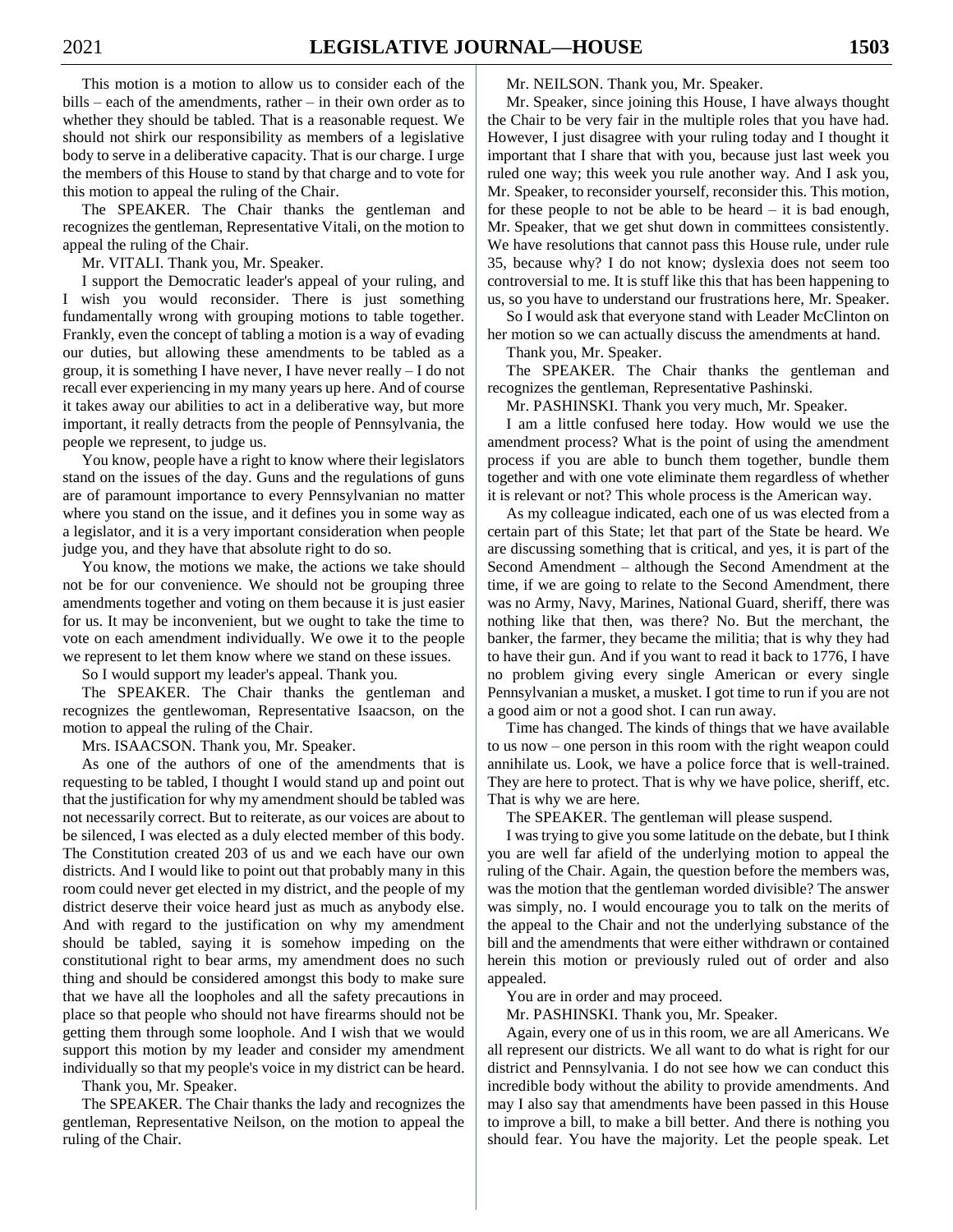them share their thoughts, maybe some new ideas will come forward and we can come together as a body as we should as Americans.

Thank you, Mr. Speaker.

The SPEAKER. The Chair thanks the gentleman and recognizes the gentlewoman, Representative Madden, on the motion to appeal the ruling of the Chair.

Ms. MADDEN. Thank you, Mr. Speaker.

Mr. Speaker, I rise in support of the minority leader's motion. And I would like to make the observation that had we entertained these three amendments – called them up, let the sponsors speak on them, and voted on their merits – we might be on to the next bill by now. Thank you.

The SPEAKER. The Chair thanks the lady and recognizes the gentlewoman, Representative DeLissio, on the motion to appeal the ruling of the Chair.

Ms. DeLISSIO. Thank you, Mr. Speaker.

I just want to comment, there is a Web site out there, a nonpartisan organization called FairVote.org, and they rate the 99 chambers, the 99 legislative bodies in the United States based on the fairness of the chamber's rules. There are 99 instead of 100 because, as most of us know, Nebraska is unicameral. The State of Colorado gets a 100 for its House rules because its rules are really fair, do not concentrate power in a condensed few folks within the chamber, and they have memorialized those changes in their State Constitution. I would like to share that Pennsylvania gets a zero in our rating, and that is because our rules are not very fair, and this is an unfortunate example, or one example, as to why we rate a zero.

Thank you, Mr. Speaker.

The SPEAKER. The Chair thanks the lady.

The gentleman, Representative Harris, has requested to speak at the conclusion of all the other Democratic members. I am just making sure there are no others seeking recognition.

You are in order and may proceed, Representative Harris.

Mr. HARRIS. Thank you, Mr. Speaker.

Mr. Speaker, I rise today to support my leader in her appeal of the ruling of the Chair.

Mr. Speaker, this is a very serious piece of legislation. In my city, we have seen over 450 homicides already just this year. Before this month is out, we may see 500 homicides in the city of the first class. This is a very serious piece of legislation, Mr. Speaker, and quite honestly, Mr. Speaker, we should have been allowed to debate every single amendment on this very serious piece of legislation. Each and every one of us is sent here to represent the 60-something-plus members of our district. This motion silences those 60-some thousand members from having their legislators – whom they elect – speak on an issue that is a very serious matter. You can vote however you want to vote on these amendments, but everyone, majority or minority, deserves a right to have their voice heard, because it is not my voice that I speak on, it is my mother's voice who lives in my district. It is my cousin. It is Ms. Dunphy who lives up the street from my mom. It is Ms. Delawn that lives across the street from my mom. It is Jalina who lives up the street from me. I am speaking for all of them when I stand on this floor and raise my voice as their Representative.

So when you cut off debate, when you cut off the opportunity to speak, you cut off their opportunity to have their voice heard in their house. This is the people's House. So, Mr. Speaker, I am in no rush. I am in no rush to leave this chamber today when we are talking about such an important issue as guns.

So, Mr. Speaker, I am going to be supporting the motion to appeal the ruling of the Chair, because quite honestly, everybody in this body deserves an opportunity to have their voice heard so that they can represent their constituents on these such serious matters. And we have to get serious about the work that we should be doing here in this chamber. Stop naming— Never mind. I will leave that for another day. Well, heck, stop naming—

The SPEAKER. The gentleman will suspend.

Mr. HARRIS. —so many darn bridges and start to actually—

The SPEAKER. The gentleman will please suspend.

Mr. HARRIS. —do the work for the people of the Commonwealth of Pennsylvania.

The SPEAKER. The gentleman is not in order, nor is profanity in order on the House floor. The gentleman's words will be stricken from the record.

The Chair will not engage in debate.

The rules are very clear. I would simply remind the members, the rules state that profanity will not be used on the House floor. The gentleman was not discussing a destination, as you would hear in church; he was using it in another way. I would simply remind the members that as Speaker I am asked to interpret the rules as written. Sometimes it leads to a robust debate, as we have here.

This past June, for the information of the members, there was a motion to table HB 1300 and all the amendments, as made by Leader McClinton. For the benefit of the members, I will read that into the record:

"...Mr. Speaker, I move that HB 1300 be tabled to allow us time for serious negotiations with our colleagues on both sides of the aisle, in both chambers, and along with the Governor." The Speaker then posed the statement: "Leader McClinton has made the motion to table HB 1300 and all the associated amendments."

The gentleman, Leader Benninghoff – members will please suspend – Leader Benninghoff at that time asked to be recognized for a parliamentary inquiry: "Point of order, sir....The gentleman, you may state your point of order." Leader Benninghoff went on to say, "I just want to make sure I heard things correctly. I thought I heard the leader make a motion to table the bill but yet we are…" currently on the amendments. The Speaker said, "The motion as stated by Leader McClinton would in fact table the bill and then take with it all the underlying amendments at the same time."

Several members have raised concerns regarding the lack of past precedent. The members are correct, this is a newly amended rule, rule 59, that was put in this time. So yes, there is no past precedent, and when there is no past precedent and the rule book is unclear, we go to Mason's Manual. Section 312 says, "To be divisible, a proposal must include subjects or parts so distinct and separate that, one of them being taken away, the other will stand as a complete proposal."

The gentleman did not make the motion, however was asked to rule on the motion that was made, and the good gentleman made the motion to table all of their amendments in their entirety.

There were questions regarding the precedent from last week that we were in session. That motion, when you review the Journal, was enumerated as three separate amendments to be tabled together. That is not the motion that the gentleman made.

While we can have a debate about the rule itself and should it be drafted differently, that is not the question that is currently before the House. The question that is before the House was, was the gentleman's motion as made divisible, to which I replied, no. That is the ruling that is currently before us.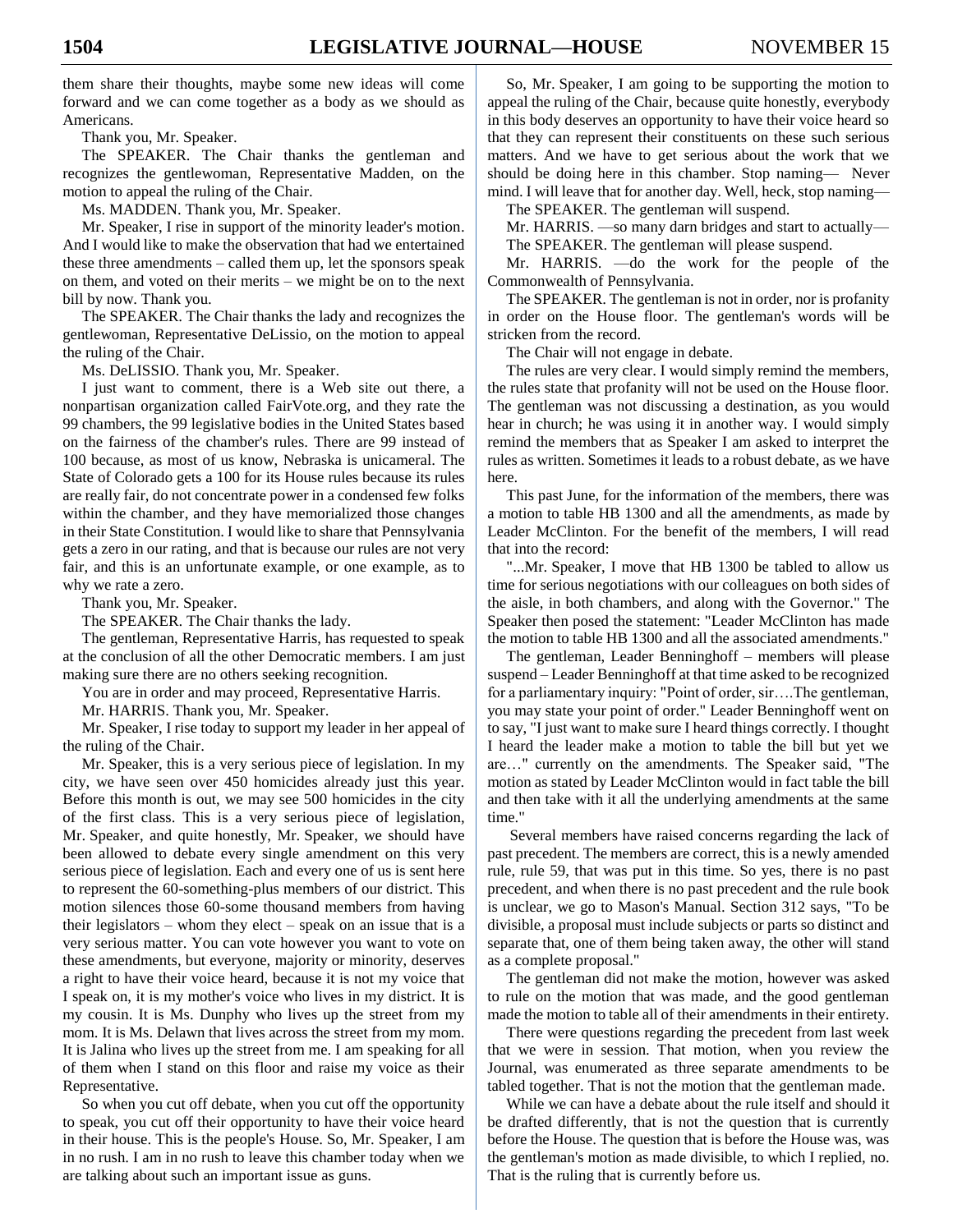The gentleman, Leader Benninghoff, is recognized. The gentleman will suspend.

#### **PARLIAMENTARY INQUIRY**

The SPEAKER. For what purpose do you rise, Representative Neilson?

Mr. NEILSON. Parliamentary inquiry.

The SPEAKER. You are in order and may state your parliamentary inquiry.

Mr. NEILSON. Inquiry; yes, Mr. Speaker, thank you.

Representative Harris, you mentioned that his entire statement was going to be removed from the record or—

The SPEAKER. No, sir.

Mr. NEILSON. —his exact word?

The SPEAKER. No, sir. Just the offensive word—

Mr. NEILSON. Okay. Thank you.

The SPEAKER. —and the profanity that was used.

Mr. NEILSON. Thank you, Mr. Speaker. I appreciate that. I thought everything, all his comments were, and it took me back to an old comedian, George Carlin, and there were seven words that you could not say on TV, and that was not one of them, and I just wanted to make sure you knew that for the record, sir.

The SPEAKER. The Speaker is well aware of that; however, while I did not write the rules, neither did Mr. Carlin. I simply enforce what you, as members, have voted on.

The gentleman, Leader Benninghoff, is in order and may proceed.

The Chair thanks Representative Neilson for that inquiry.

Mr. BENNINGHOFF. Thank you, Mr. Speaker.

I rise to support the ruling of the Chair, Speaker Cutler. I would remind our members, though we are debating over a rule that we all voted on, HR 3, with a vote of 142 to 54, before us right now we have an appeal by the minority leader to the Speaker's ruling. The Speaker's ruling was supporting one of our members who rose, as any member on this floor can, to propose a motion. We should be voting on that motion, and hopefully we will be very shortly. But it is very important from a process standpoint, whether you agree or disagree with the underlying dialogue, that each of our members has that ability to raise that motion or any motion. And that is what this gentleman has done and has now had to wait to get us, the body who self-governs, to vote on that. We can debate all day long on HR 3, but that was a rule we all voted for collectively at the beginning of the year.

So before us we have an appeal to the Chair's motion. I happen to support process, and I think that it is important that the Speaker's ruling which was challenged, which affords him another opportunity to give a ruling, was very well articulated by the Speaker, in consultation with a long-serving Parliamentarian, and therefore, I would ask us not to support the McClinton motion and get on with the underlying motion.

Thank you, Mr. Speaker.

The SPEAKER. The Chair thanks the gentleman.

Those in favor of sustaining the Chair's decision will vote "aye"; those opposed, "no."

On the question recurring,

Shall the decision of the Chair stand as the judgment of the House?

(Members proceeded to vote.)

The SPEAKER. On that question, the Chair recognizes the gentlewoman, Representative Oberlander.

Ms. OBERLANDER. Thank you, Mr. Speaker.

The electronic board is accurate.

The SPEAKER. The Chair thanks the lady and recognizes the gentleman, Representative Harris.

Mr. HARRIS. Thank you, Mr. Speaker.

The electronic board is accurate.

The SPEAKER. The Chair thanks the gentleman.

The following roll call was recorded:

#### YEAS–111

| Armanini         | Greiner       | Mehaffie   | Rowe          |
|------------------|---------------|------------|---------------|
| Benninghoff      | Grove         | Mentzer    | Ryan          |
| <b>Bernstine</b> | Hamm          | Mercuri    | Sankey        |
| <b>Boback</b>    | Heffley       | Metcalfe   | Saylor        |
| <b>Bonner</b>    | Helm          | Metzgar    | Schemel       |
| <b>Borowicz</b>  | Hennessey     | Mihalek    | Schmitt       |
| <b>Brooks</b>    | Hershey       | Millard    | Schroeder     |
| Brown, R.        | Hickernell    | Miller, B. | <b>Silvis</b> |
| Causer           | Irvin         | Mizgorski  | Smith         |
| Cook             | James         | Moul       | Sonney        |
| Cox              | Jones         | Mustello   | <b>Staats</b> |
| Culver           | Jozwiak       | Nelson, E. | Stambaugh     |
| Davanzo          | Kail          | O'Neal     | Stephens      |
| Day              | Kaufer        | Oberlander | Struzzi       |
| Delozier         | Kauffman      | Ortitay    | Thomas        |
| DelRosso         | Keefer        | Owlett     | Tomlinson     |
| Diamond          | Kerwin        | Peifer     | Toohil        |
| Dunbar           | Klunk         | Pennycuick | Topper        |
| Ecker            | Knowles       | Pickett    | Twardzik      |
| Emrick           | Labs          | Polinchock | Warner        |
| Farry            | Lawrence      | Puskaric   | Wentling      |
| Fee              | Lewis         | Ouinn      | Wheeland      |
| Flood            | Mackenzie, M. | Rader      | White         |
| Fritz            | Mackenzie, R. | Rapp       | Williams, C.  |
| Gaydos           | Major         | Rigby      | Zimmerman     |
| Gillen           | Mako          | Roae       |               |
| Gillespie        | Maloney       | Rossi      | Cutler,       |
| Gleim            | Marshall      | Rothman    | Speaker       |
| Gregory          |               |            |               |

#### NAYS–88

| Benham         | Driscoll   | Kirkland       | Pashinski    |
|----------------|------------|----------------|--------------|
| Bizzarro       | Evans      | Kosierowski    | Pisciottano  |
| Boyle          | Fiedler    | Krajewski      | Rabb         |
| Bradford       | Fitzgerald | Krueger        | Rozzi        |
| <b>Briggs</b>  | Frankel    | Kulik          | Sainato      |
| Brown, A.      | Freeman    | Lee            | Samuelson    |
| <b>Bullock</b> | Gainey     | Longietti      | Sanchez      |
| Burgos         | Galloway   | Madden         | Sappey       |
| Burns          | Guenst     | Malagari       | Schlossberg  |
| Carroll        | Guzman     | Markosek       | Schweyer     |
| Cephas         | Hanbidge   | Matzie         | Shusterman   |
| Ciresi         | Harkins    | McClinton      | <b>Sims</b>  |
| Conklin        | Harris     | McNeill        | Snyder       |
| Cruz           | Herrin     | Merski         | Solomon      |
| Daley          | Hohenstein | Miller, D.     | Sturla       |
| Davis, A.      | Howard     | Mullery        | Vitali       |
| Davis, T.      | Innamorato | <b>Mullins</b> | Warren       |
| Dawkins        | Isaacson   | Neilson        | Webster      |
| Deasy          | Kenyatta   | Nelson, N.     | Wheatley     |
| DeLissio       | Kim        | O'Mara         | Williams, D. |
| Delloso        | Kinkead    | Otten          | Young        |
| DeLuca         | Kinsey     | Parker         | Zabel        |
|                |            |                |              |

#### NOT VOTING–0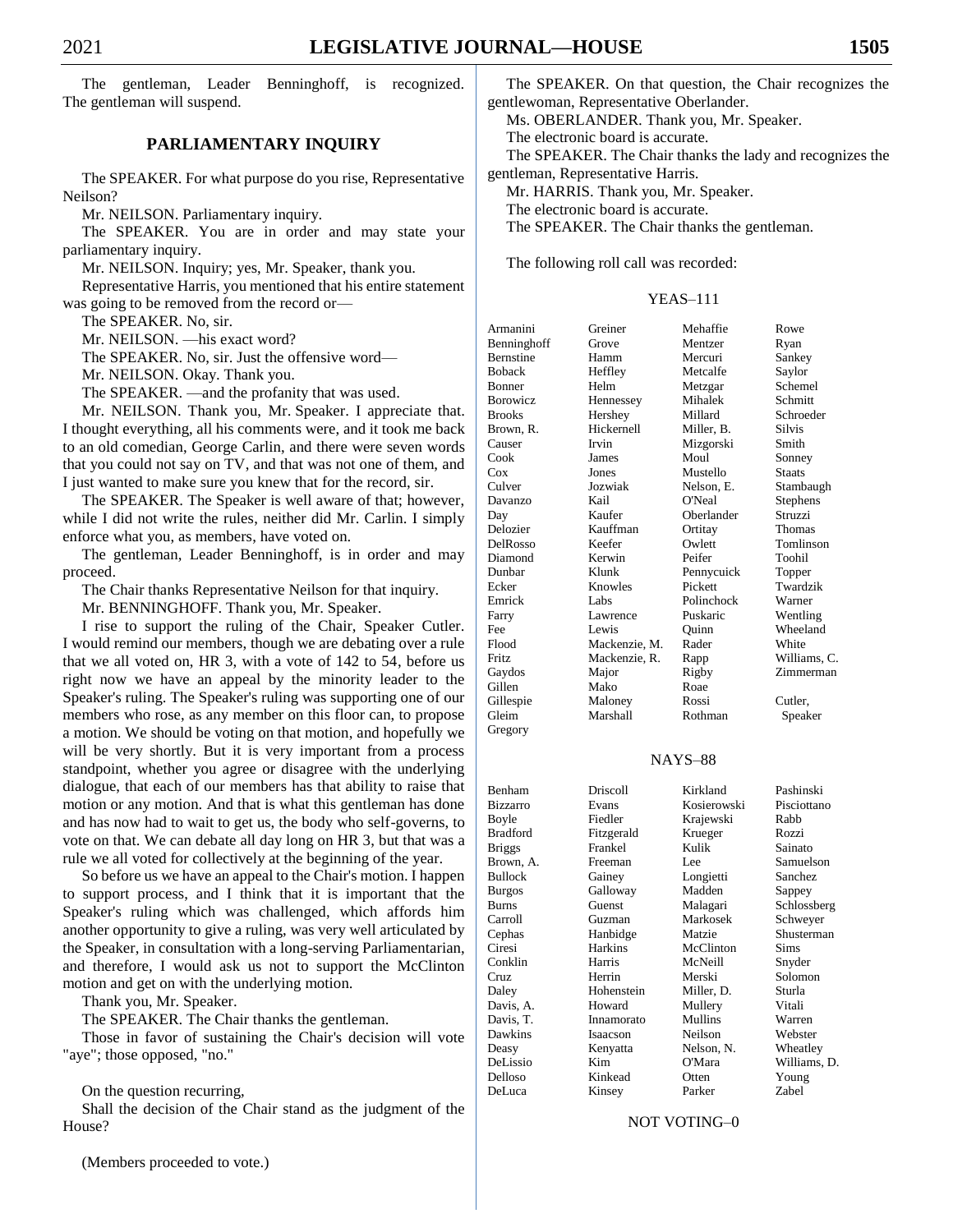#### EXCUSED–2

Dowling Masser

Less than a majority of the members elected to the House having voted in the negative, the decision of the Chair stood as the judgment of the House.

On the question recurring, Will the House agree to the motion?

#### **POINT OF ORDER**

Ms. McCLINTON. Point of order, Mr. Speaker.

The SPEAKER. The gentlelady, Leader McClinton, you are in order and may state your point of order.

Ms. McCLINTON. Thank you, Mr. Speaker.

In my reading of rule 59, which we did all vote for, it states specifically, "...The passage of a motion to lay an amendment on the table shall not cause the subject bill or resolution and all other amendments to be laid on the table." A simple reading of this rule makes it very clear, Mr. Speaker, that there is no provision in the rules, that we all voted on and are following, to allow for this type of motion to proceed, and as a result of my reading and yours, Mr. Speaker, I am asking that this motion be ruled out of order.

The SPEAKER. Just for clarification, the gentlelady is asking if the motion is in order?

Ms. McCLINTON. I am asking if it violates rule 59. Rule 59 only provides for an amendment to be tabled, not multiple amendments at one time. It says it right in the text of the House rules that we voted on and are following.

The SPEAKER. The motion that was before the House previously was, was the motion divisible. I think by inference that would also imply that the motion was proper, but that is why the Chair was seeking for clarification on the leader's parliamentary inquiry regarding the underlying motion as it applies to rule 59.

Ms. McCLINTON. Divisibility is a very different rule than whether or not that motion could have been proceeded or should have been laid on the table under rule 59. They are two separate questions. We have done the first and now I have a second question that is totally separate from the prior one that precedes this motion.

The SPEAKER. What is currently before the chamber is a motion to table any and all remaining amendments in their entirety. This chamber has already ruled, consistent with the ruling of the Chair, that that is not divisible, one; and two, I believe also implies that the motion itself would be proper. Because it is a matter that has already been considered by the House, it is a component part of the underlying original question.

Ms. McCLINTON. That was only on the issue of divisibility. The first motion is, can it be divided? That has been voted. The people in this chamber have made a decision. This is entirely separate. It is no inference. If there were inferences, then that would be also stated in our rules.

The SPEAKER. As a general reminder to the members regarding the rules, we start with the specific House rules that are currently before us. Rule 59 does not disallow this motion.

Ms. McCLINTON. Then I would like to appeal the ruling of the Chair.

The SPEAKER. The Chair has not yet made a ruling to appeal. Ms. McCLINTON. It seemed like I could not make the motion. What is the decision?

The SPEAKER. The gentlelady will suspend and please approach the rostrum.

The House will be at ease.

(Conference held at Speaker's podium.)

The SPEAKER. The House will please return to order.

After conferring with both leaders, I believe I understand the gentlewoman's question.

The Chair will now recognize Leader McClinton for her statement of the question regarding rule 59.

Ms. McCLINTON. Thank you, Mr. Speaker.

Mr. Speaker, as I read rule 59, it states, "...The passage of a motion to lay an amendment on the table shall not cause the subject bill or resolution…to be laid on the table." This language was written by the majority legislative legal staff and it is very explicit that it says "an amendment." And all of us, while we have not been in grade school in years, we recognize "an amendment" is singular. It is very different from several amendments, which is plural. So my question, Mr. Speaker, is, is the gentleman's motion even permissible under rule 59? Because it is very explicit. It says "an amendment" can be laid on the table, not more than one amendment, which is what is before this House.

The SPEAKER. Leader McClinton has raised the question of whether or not the motion to table all remaining amendments is proper.

For the benefit of the members, the Speaker will review rule 59 as it is currently drafted: "A motion to lay on the table is debatable by the Majority Leader, the Minority Leader, the maker of the motion, the maker of the amendment under consideration and the prime sponsor of the bill under consideration. It is not subject to amendment and carries with it the main question and all other pending questions which adhere to it, except when an appeal is laid on the table. The passage of a motion to lay an amendment on the table shall not cause the subject bill or resolution and all other amendments to be laid on the table." Recognizing that this rule is new this session, as the leader pointed out, rule 59, as previously stated, does not disallow the motion to be made. Any time that our rules are unclear, we go to Mason's Manual, which does allow such a motion to be made; therefore, the motion is in order.

#### **RULING OF CHAIR APPEALED**

The SPEAKER. And I believe Leader McClinton will wish to appeal the ruling of the Chair.

Ms. McCLINTON. That is correct, Mr. Speaker.

The SPEAKER. Leader McClinton has made a motion to appeal the ruling of the Chair on whether or not rule 59 allows for the motion that is currently before us.

#### On the question,

Shall the decision of the Chair stand as the judgment of the House?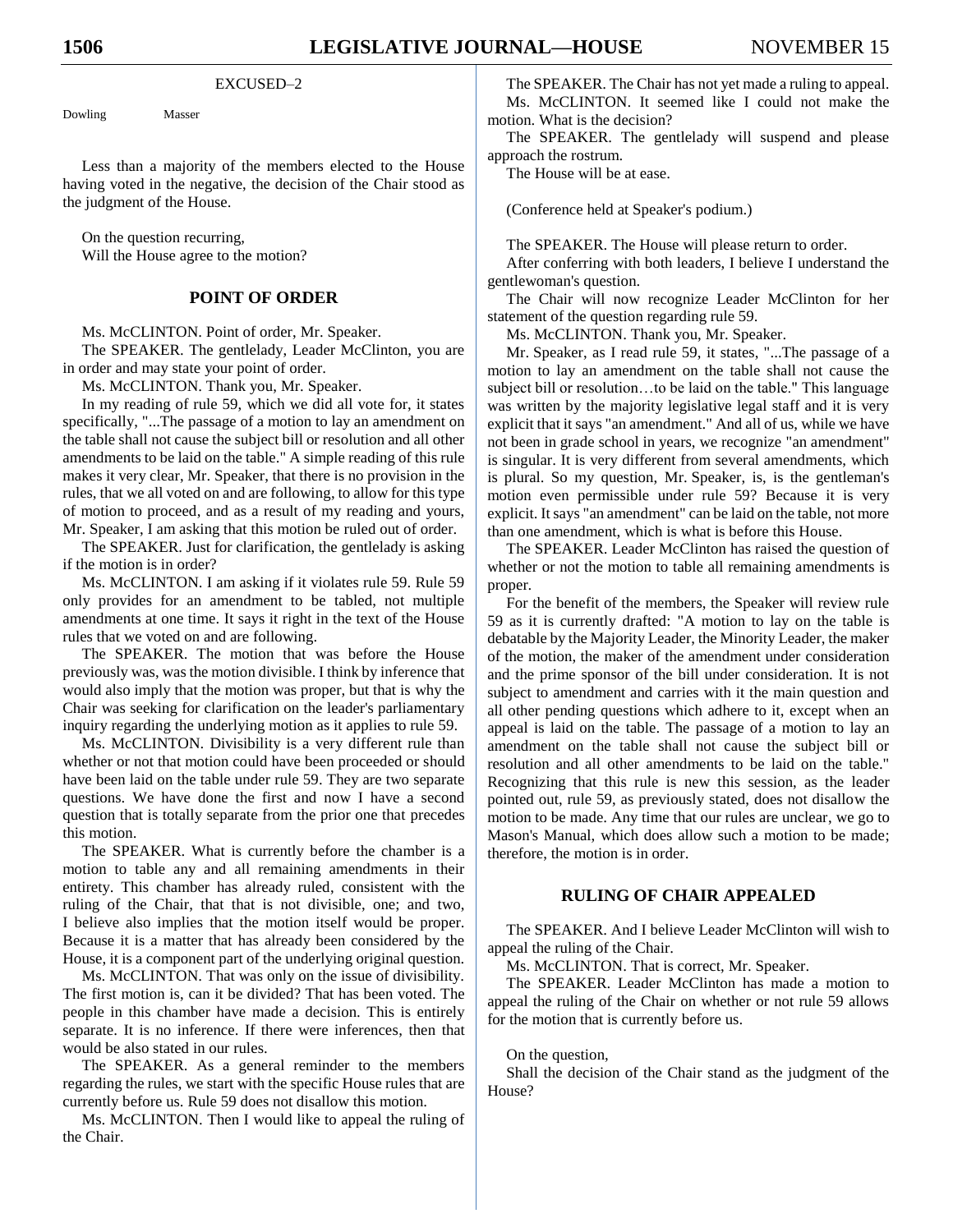The SPEAKER. On that, the Chair recognizes the gentlewoman, Leader McClinton.

Ms. McCLINTON. Thank you, Mr. Speaker.

As I have previously stated  $-$  now, I am not going to repeat the earlier argument – this ruling is bad for this institution. It is certainly bad for the minority party, because we never know when the people of Pennsylvania may make further decisions, but this precedent will in fact be remembered.

The SPEAKER. The Chair thanks the lady.

For the information of the members, the Chair's decision is based on the plain wording of the rule and specific to the last sentence: "The passage of a motion to lay an amendment on the table shall not cause the subject bill or resolution and all other amendments to be laid on the table." It is the Chair's interpretation that that is not the operable part of the underlying rule, however does describe what happens when an amendment is placed on the table.

The Speaker recognizes the gentleman, the majority leader, on the motion to appeal the ruling of the Chair.

Mr. BENNINGHOFF. Thank you, Mr. Speaker.

I appreciate that very good clarification on that, and I would ask the members to support the Chair on his ruling.

Thank you, Mr. Speaker.

The SPEAKER. The Chair thanks the gentleman.

Those in favor of sustaining the Chair's decision will vote "aye"; those opposed, "no."

On the question recurring,

Shall the decision of the Chair stand as the judgment of the House?

(Members proceeded to vote.)

The SPEAKER. Nothing is in order but the taking of the vote.

On that question, the Chair recognizes the gentlewoman, Representative Oberlander.

Ms. OBERLANDER. Thank you, Mr. Speaker.

The electronic board is accurate.

The SPEAKER. The Chair thanks the lady and recognizes the gentleman, Representative Harris.

Mr. HARRIS. Thank you, Mr. Speaker.

The electronic board is accurate.

The SPEAKER. The Chair thanks the gentleman.

The following roll call was recorded:

#### YEAS–111

| Armanini         | Greiner    | Mehaffie   | Rowe            |
|------------------|------------|------------|-----------------|
| Benninghoff      | Grove      | Mentzer    | Ryan            |
| <b>Bernstine</b> | Hamm       | Mercuri    | Sankey          |
| <b>Boback</b>    | Heffley    | Metcalfe   | Saylor          |
| <b>Bonner</b>    | Helm       | Metzgar    | Schemel         |
| <b>B</b> orowicz | Hennessey  | Mihalek    | Schmitt         |
| <b>Brooks</b>    | Hershey    | Millard    | Schroeder       |
| Brown, R.        | Hickernell | Miller, B. | <b>Silvis</b>   |
| Causer           | Irvin      | Mizgorski  | Smith           |
| Cook             | James      | Moul       | Sonney          |
| $\cos$           | Jones      | Mustello   | <b>Staats</b>   |
| Culver           | Jozwiak    | Nelson, E. | Stambaugh       |
| Davanzo          | Kail       | O'Neal     | <b>Stephens</b> |
| Day              | Kaufer     | Oberlander | Struzzi         |

| Delozier     | Kauffman      | Ortitay    | Thomas       |
|--------------|---------------|------------|--------------|
| DelRosso     | Keefer        | Owlett     | Tomlinson    |
| Diamond      | Kerwin        | Peifer     | Toohil       |
| Dunbar       | Klunk         | Pennycuick | Topper       |
| Ecker        | Knowles       | Pickett    | Twardzik     |
| Emrick       | Labs          | Polinchock | Warner       |
| Farry        | Lawrence      | Puskaric   | Wentling     |
| Fee          | Lewis         | Ouinn      | Wheeland     |
| Flood        | Mackenzie, M. | Rader      | White        |
| <b>Fritz</b> | Mackenzie, R. | Rapp       | Williams, C. |
| Gaydos       | Major         | Rigby      | Zimmerman    |
| Gillen       | Mako          | Roae       |              |
| Gillespie    | Maloney       | Rossi      | Cutler,      |
| Gleim        | Marshall      | Rothman    | Speaker      |
| Gregory      |               |            |              |

#### NAYS–88

| Benham          | Driscoll   | Kirkland    | Pashinski    |
|-----------------|------------|-------------|--------------|
| <b>Bizzarro</b> | Evans      | Kosierowski | Pisciottano  |
| Boyle           | Fiedler    | Krajewski   | Rabb         |
| Bradford        | Fitzgerald | Krueger     | Rozzi        |
| <b>Briggs</b>   | Frankel    | Kulik       | Sainato      |
| Brown, A.       | Freeman    | Lee         | Samuelson    |
| Bullock         | Gainey     | Longietti   | Sanchez      |
| Burgos          | Galloway   | Madden      | Sappey       |
| Burns           | Guenst     | Malagari    | Schlossberg  |
| Carroll         | Guzman     | Markosek    | Schweyer     |
| Cephas          | Hanbidge   | Matzie      | Shusterman   |
| Ciresi          | Harkins    | McClinton   | <b>Sims</b>  |
| Conklin         | Harris     | McNeill     | Snyder       |
| Cruz            | Herrin     | Merski      | Solomon      |
| Daley           | Hohenstein | Miller, D.  | Sturla       |
| Davis, A.       | Howard     | Mullery     | Vitali       |
| Davis, T.       | Innamorato | Mullins     | Warren       |
| Dawkins         | Isaacson   | Neilson     | Webster      |
| Deasy           | Kenyatta   | Nelson, N.  | Wheatley     |
| DeLissio        | Kim        | O'Mara      | Williams, D. |
| Delloso         | Kinkead    | Otten       | Young        |
| DeLuca          | Kinsey     | Parker      | Zabel        |

NOT VOTING–0

#### EXCUSED–2

Dowling Masser

Less than a majority of the members elected to the House having voted in the negative, the decision of the Chair stood as the judgment of the House.

On the question recurring, Will the House agree to the motion?

#### **PARLIAMENTARY INQUIRIES**

The SPEAKER. For what purpose does the gentleman, Representative Vitali, rise?

Mr. VITALI. Parliamentary inquiry. I had—

The SPEAKER. The gentleman is in order and you may state your parliamentary inquiry.

Mr. VITALI. It is two parts. The first question is why I was not recognized to speak on that issue. I had a parliamentary inquiry with regard to the issue at hand, and I was wondering why I was not recognized. Did you not see me at the podium or did you choose— Did you see me?

The SPEAKER. The gentleman will suspend.

Mr. VITALI. Now, wait. Just—I am not trying to—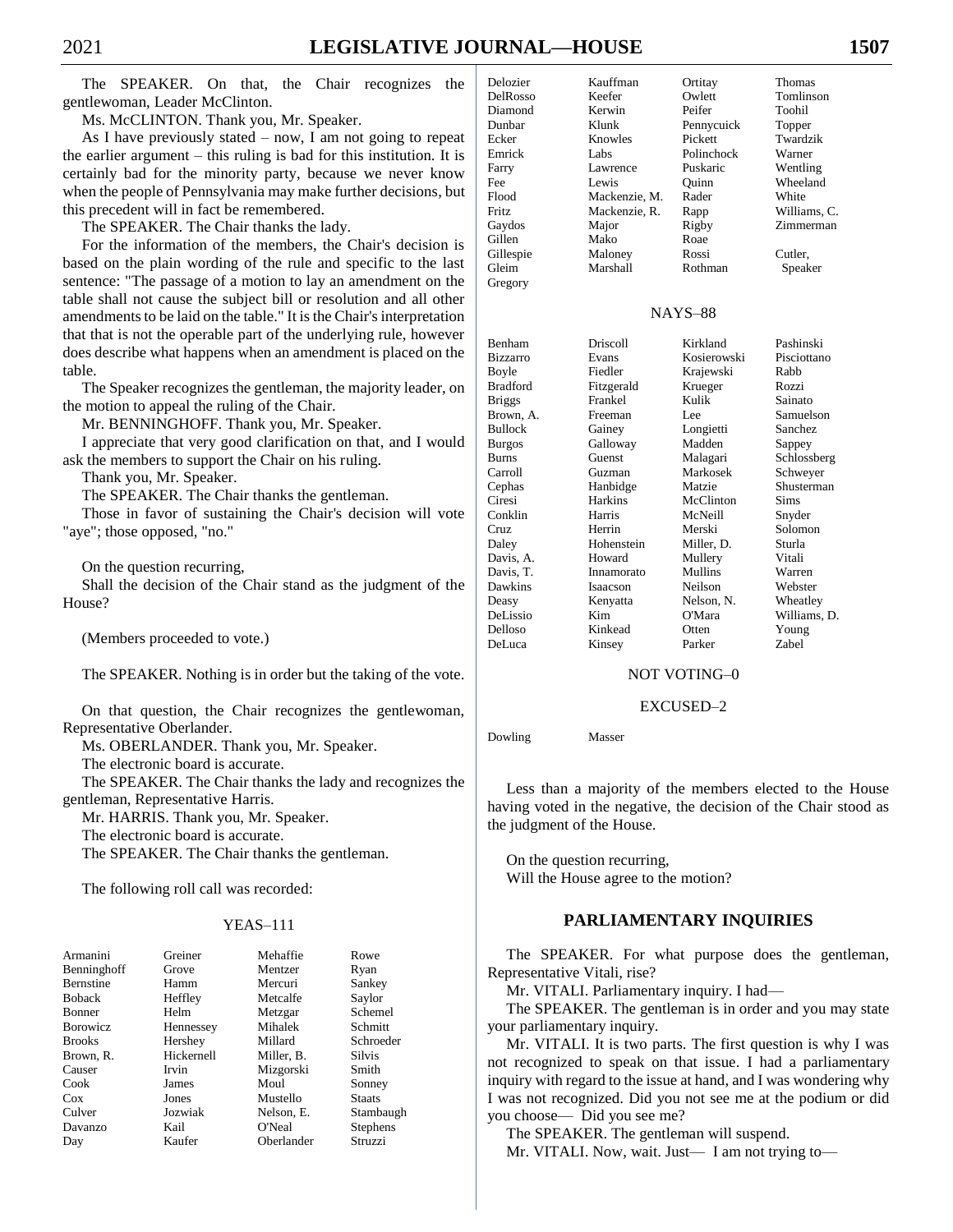The SPEAKER. The gentleman will please suspend. You are not in order.

Your parliamentary inquiry regarding your recognition is, very simply, I did not see you seeking recognition until after the vote. As I explained previously, once the phrase "members will proceed to vote" has been said, as we said multiple times – the script is very clear. "The yeas and nays will now be taken. Members will proceed to vote" is what is on the script. That is a terminal statement and nothing is in order but the taking of the vote. If the gentleman was seeking recognition prior to that, I apologize, and I did not see you seeking recognition until after the vote had already commenced.

Mr. VITALI. Well, I was up prior to that statement, and I had a question and maybe, maybe it can be dealt with right now. You have cited that Mason's Manual allowed for the grouping of amendments to be tabled together, and my inquiry was, what section of Mason's Manual were you citing, because this is an extremely important precedent we are setting right now and it really goes to the ability of the minority to have their voice heard? And it is my understanding, in talking with our experts, that this is not the case.

The SPEAKER. We will pull the specific cite for you, Representative Vitali.

For the gentleman's parliamentary inquiry, it is in section 399. Truthfully, after conferring in the front with your legal counsel, we actually specifically referenced this section. Subsection 2 says, "The practice of some legislative bodies is to permit amendments to be laid on the table without affecting the proposal. The purpose is to provide a simple method to dispose of amendments without debate." That is section 399 of Mason's Manual. Any time that our rules are not specific, that is our next checkpoint on that. And that is plural for amendments. I know we were discussing singular versus plural. In our rules, any time our rules are unclear, we then go to Mason's Manual thereafter.

And again, the Chair apologizes for not recognizing the gentleman seeking recognition. I did not see it. It probably would have been easier had you simply requested it when you were up during the conference.

Mr. VITALI. Thank you.

The SPEAKER. The Chair thanks the gentleman.

#### **PARLIAMENTARY INQUIRY**

The SPEAKER. The gentlelady, Representative Bullock, has a parliamentary inquiry?

Mrs. BULLOCK. Yes, Mr. Speaker, I would like to make a motion. Can—

The SPEAKER. Well, does the gentlelady wish to make a parliamentary inquiry or a motion, because we currently have a motion on the table?

Mrs. BULLOCK. One second. I am sorry, Mr. Speaker.

The SPEAKER. That is quite all right. I will allow you to confer with counsel.

Mrs. BULLOCK. Parliamentary inquiry.

The SPEAKER. The gentlelady is in order and you may state your parliamentary inquiry.

Mrs. BULLOCK. Thank you. Would a motion to table the bill take precedence over this current motion before us?

The SPEAKER. I believe the gentlewoman is referring to rule 55 and the precedence of motions?

Mrs. BULLOCK. Correct. Yes, sir.

The SPEAKER. Very good. While the motion to lay on the table is there, your motion would be the same. One obviously deals with the bill; one deals with the amendments. I believe that this motion should be dealt with first, and then your motion would be in order thereafter.

Mrs. BULLOCK. Thank you, Mr. Speaker.

I will make that motion after this vote.

The SPEAKER. The Chair understands.

The question before the House is the motion to table all remaining amendments. Members in favor of the motion will vote "aye"; those opposed, "no."

On the question recurring, Will the House agree to the motion?

(Members proceeded to vote.)

The SPEAKER. On that question, the Chair recognizes the gentlewoman, Representative Oberlander.

Ms. OBERLANDER. Thank you, Mr. Speaker.

The electronic board is accurate.

The SPEAKER. The Chair thanks the lady and recognizes the gentleman, Representative Harris.

Mr. HARRIS. Thank you, Mr. Speaker.

The electronic board is accurate.

The SPEAKER. The Chair thanks the gentleman.

The following roll call was recorded:

#### YEAS–111

| Armanini         | Greiner       | Mehaffie   | Rowe          |
|------------------|---------------|------------|---------------|
| Benninghoff      | Grove         | Mentzer    | Ryan          |
| <b>Bernstine</b> | Hamm          | Mercuri    | Sankey        |
| <b>Boback</b>    | Heffley       | Metcalfe   | Saylor        |
| <b>Bonner</b>    | Helm          | Metzgar    | Schemel       |
| <b>Borowicz</b>  | Hennessey     | Mihalek    | Schmitt       |
| <b>Brooks</b>    | Hershey       | Millard    | Schroeder     |
| Brown, R.        | Hickernell    | Miller, B. | <b>Silvis</b> |
| Causer           | Irvin         | Mizgorski  | Smith         |
| Cook             | James         | Moul       | Sonney        |
| Cox              | Jones         | Mustello   | <b>Staats</b> |
| Culver           | Jozwiak       | Nelson, E. | Stambaugh     |
| Davanzo          | Kail          | O'Neal     | Stephens      |
| Day              | Kaufer        | Oberlander | Struzzi       |
| Delozier         | Kauffman      | Ortitay    | Thomas        |
| DelRosso         | Keefer        | Owlett     | Tomlinson     |
| Diamond          | Kerwin        | Peifer     | Toohil        |
| Dunbar           | Klunk         | Pennycuick | Topper        |
| Ecker            | Knowles       | Pickett    | Twardzik      |
| Emrick           | Labs          | Polinchock | Warner        |
| Farry            | Lawrence      | Puskaric   | Wentling      |
| Fee              | <b>Lewis</b>  | Ouinn      | Wheeland      |
| Flood            | Mackenzie, M. | Rader      | White         |
| <b>Fritz</b>     | Mackenzie, R. | Rapp       | Williams, C.  |
| Gaydos           | Major         | Rigby      | Zimmerman     |
| Gillen           | Mako          | Roae       |               |
| Gillespie        | Maloney       | Rossi      | Cutler,       |
| Gleim            | Marshall      | Rothman    | Speaker       |
| Gregory          |               |            |               |
|                  |               |            |               |

#### NAYS–88

| Benham          | Driscoll   | Kirkland    | Pashinski   |
|-----------------|------------|-------------|-------------|
| <b>Bizzarro</b> | Evans      | Kosierowski | Pisciottano |
| Boyle           | Fiedler    | Krajewski   | Rabb        |
| <b>Bradford</b> | Fitzgerald | Krueger     | Rozzi       |
| <b>Briggs</b>   | Frankel    | Kulik       | Sainato     |
| Brown, A.       | Freeman    | Lee.        | Samuelson   |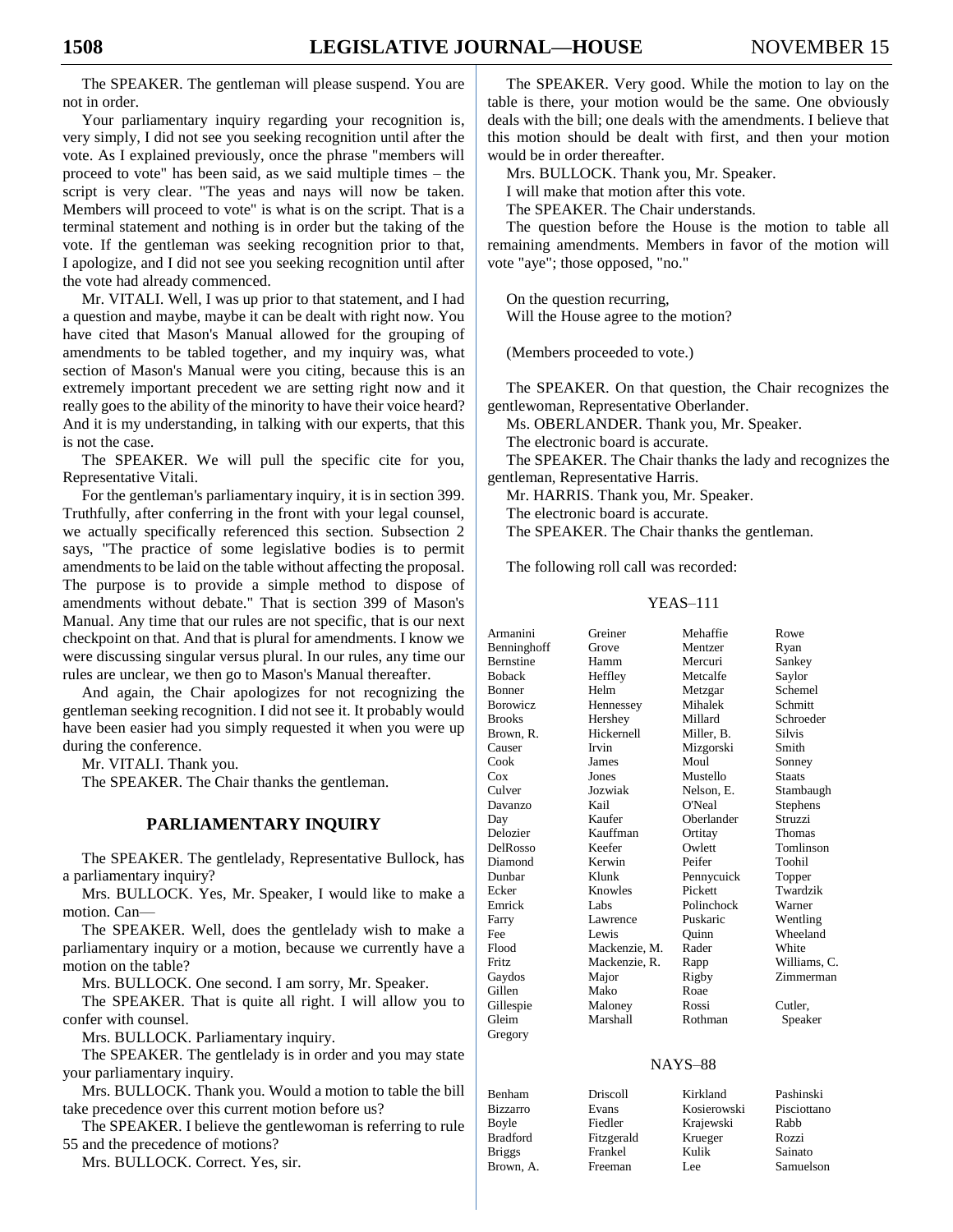# 2021 **LEGISLATIVE JOURNAL—HOUSE 1509**

| Bullock   | Gainey     | Longietti  | Sanchez      |
|-----------|------------|------------|--------------|
| Burgos    | Galloway   | Madden     | Sappey       |
| Burns     | Guenst     | Malagari   | Schlossberg  |
| Carroll   | Guzman     | Markosek   | Schwever     |
| Cephas    | Hanbidge   | Matzie     | Shusterman   |
| Ciresi    | Harkins    | McClinton  | <b>Sims</b>  |
| Conklin   | Harris     | McNeill    | Snyder       |
| Cruz      | Herrin     | Merski     | Solomon      |
| Daley     | Hohenstein | Miller, D. | Sturla       |
| Davis, A. | Howard     | Mullery    | Vitali       |
| Davis, T. | Innamorato | Mullins    | Warren       |
| Dawkins   | Isaacson   | Neilson    | Webster      |
| Deasy     | Kenyatta   | Nelson, N. | Wheatley     |
| DeLissio  | Kim        | O'Mara     | Williams, D. |
| Delloso   | Kinkead    | Otten      | Young        |
| DeLuca    | Kinsey     | Parker     | Zabel        |
|           |            |            |              |

#### NOT VOTING–0

#### EXCUSED–2

Dowling Masser

The majority having voted in the affirmative, the question was determined in the affirmative and the motion was agreed to.

On the question recurring,

Will the House agree to the bill on second consideration?

#### **MOTION TO TABLE**

The SPEAKER. The gentlewoman, Representative Bullock, is recognized to make a motion.

Mrs. BULLOCK. Thank you, Mr. Speaker.

When the gentleman first made his motion earlier, about maybe 2 hours ago, one part of his reasoning was we needed more time to work on these amendments. We needed more time because these amendments were not exactly related to the right to bear arms. I could not agree more. We need more time to work on this bill. Surely we can see that there is a lot of discussion to be had. We need more time not only to protect your right to bear arms, but also to protect the right to live in many of our communities.

So, Mr. Speaker, with that, I ask to put forth a motion to table SB 565.

The SPEAKER. The gentlewoman, Representative Bullock, has made the motion to table SB 565 from immediate consideration.

On the question, Will the House agree to the motion?

The SPEAKER. Representative Bullock has made the motion to table. You are in order and may speak on the motion further.

Mrs. BULLOCK. Thank you, Mr. Speaker.

I stand before you for this motion because I am concerned about the impact of this particular bill in my community and my district. Many of you have heard the numbers about gun violence in the city of Philadelphia. We are on record to reach over 500 homicides in the city of Philadelphia. And when I look at studies that have shown that removing the permit requirements in

the city of Philadelphia – or in any city – has shown an 11- to 13-percent increase in violence over a 10-year period in those communities.

For many folks, they are asking for this time. Unfortunately, time was cut short for many in the previous year: Anthony Abel, 46; Jhaquil Aguilar, 22; Zaki Al-Amin, 22; Angel Albino, 46; Marcus Alexander, age 26; Tyron Alexander—

The SPEAKER. The gentlelady will please suspend.

Mrs. BULLOCK. —age 29.

The SPEAKER. The gentlelady's comments should be confined to the motion to table. I believe she is getting a little far afield of the reasons to table versus immediate consideration of the bill today. I would simply encourage the Representative to confine her remarks to the motion to table and not the policy of the underlying bill.

Mrs. BULLOCK. Thank you, Mr. Speaker.

We need to table this bill because the lives that have been lost matter, lives that have been lost because of guns that are in my community. We need to table this bill for further discussion, further debate, and consideration of all the amendments that were not heard today, in committee, and otherwise.

Thank you, Mr. Speaker. The SPEAKER. The Chair thanks the lady.

On the question recurring, Will the House agree to the motion?

(Members proceeded to vote.)

The SPEAKER. On that question, the Chair recognizes the gentleman, Representative Harris.

Mr. HARRIS. Thank you, Mr. Speaker.

The electronic board is accurate.

The SPEAKER. The Chair thanks the gentleman and recognizes the gentlewoman, Representative Oberlander.

Ms. OBERLANDER. Thank you, Mr. Speaker.

The electronic board is accurate.

The SPEAKER. The Chair thanks the lady.

The following roll call was recorded:

#### YEAS–84

| Benham          | Driscoll       | Kinsey      | Parker       |
|-----------------|----------------|-------------|--------------|
| <b>Bizzarro</b> | Evans          | Kirkland    | Pashinski    |
| Boyle           | Fiedler        | Kosierowski | Pisciottano  |
| Bradford        | Fitzgerald     | Krajewski   | Rabb         |
| <b>Briggs</b>   | Frankel        | Krueger     | Rozzi        |
| Brown, A.       | Freeman        | Kulik       | Samuelson    |
| Bullock         | Gainey         | Lee         | Sanchez      |
| Burgos          | Galloway       | Madden      | Sappey       |
| Carroll         | Guenst         | Malagari    | Schlossberg  |
| Cephas          | Guzman         | Markosek    | Schweyer     |
| Ciresi          | Hanbidge       | Matzie      | Shusterman   |
| Conklin         | <b>Harkins</b> | McClinton   | <b>Sims</b>  |
| Cruz.           | <b>Harris</b>  | McNeill     | Solomon      |
| Daley           | Herrin         | Merski      | Sturla       |
| Davis, A.       | Hohenstein     | Miller, D.  | Vitali       |
| Davis, T.       | Howard         | Mullery     | Warren       |
| Dawkins         | Innamorato     | Mullins     | Webster      |
| Deasy           | Isaacson       | Neilson     | Wheatley     |
| DeLissio        | Kenyatta       | Nelson, N.  | Williams, D. |
| Delloso         | Kim            | O'Mara      | Young        |
| DeLuca          | Kinkead        | Otten       | Zabel        |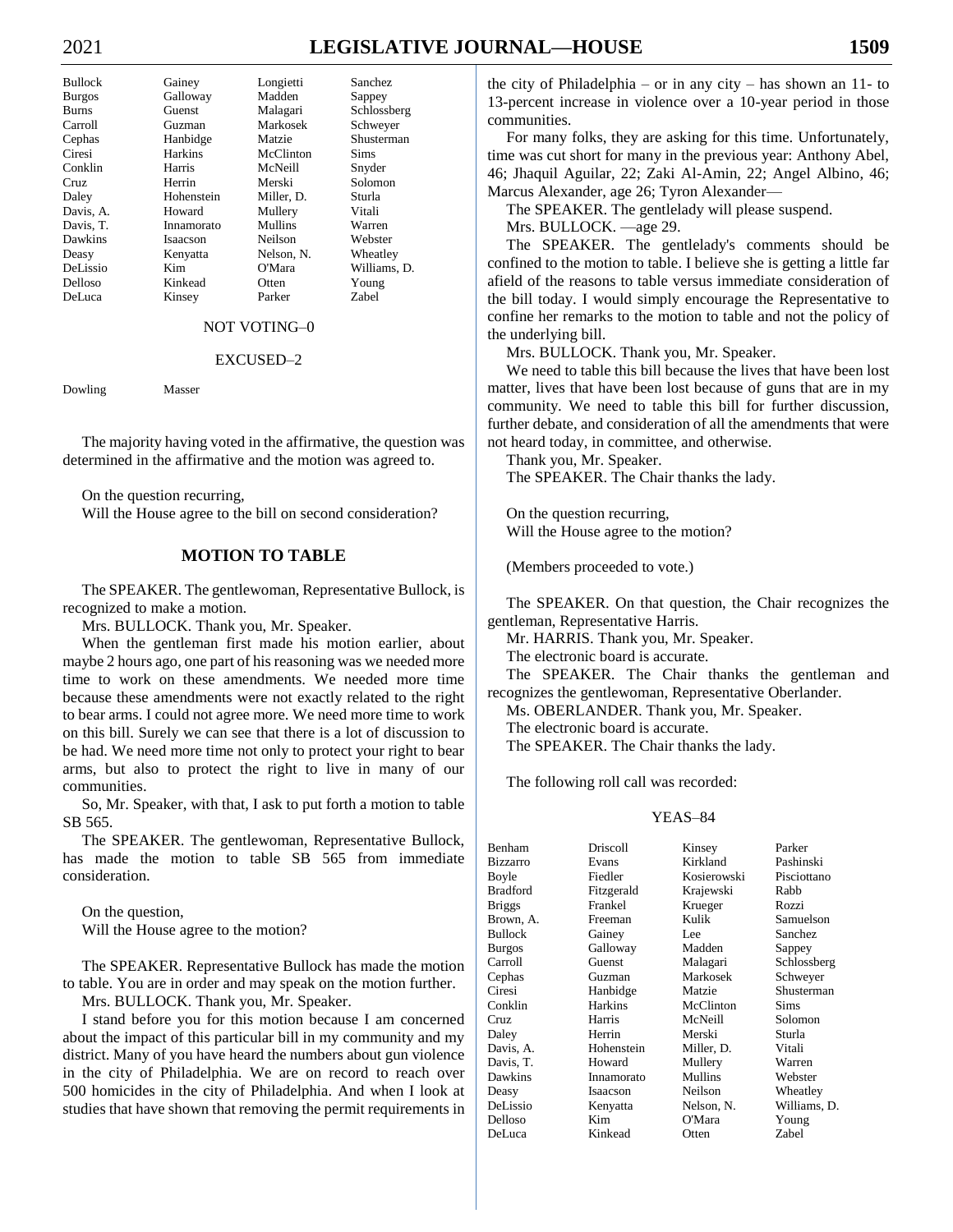#### NAYS–115

| Armanini      | Greiner       | Mehaffie   | Ryan          |
|---------------|---------------|------------|---------------|
| Benninghoff   | Grove         | Mentzer    | Sainato       |
| Bernstine     | Hamm          | Mercuri    | Sankey        |
| Boback        | Heffley       | Metcalfe   | Saylor        |
| Bonner        | Helm          | Metzgar    | Schemel       |
| Borowicz      | Hennessey     | Mihalek    | Schmitt       |
| <b>Brooks</b> | Hershey       | Millard    | Schroeder     |
| Brown, R.     | Hickernell    | Miller, B. | <b>Silvis</b> |
| Burns         | Irvin         | Mizgorski  | Smith         |
| Causer        | James         | Moul       | Snyder        |
| Cook          | <b>Jones</b>  | Mustello   | Sonney        |
| Cox           | Jozwiak       | Nelson, E. | <b>Staats</b> |
| Culver        | Kail          | O'Neal     | Stambaugh     |
| Davanzo       | Kaufer        | Oberlander | Stephens      |
| Day           | Kauffman      | Ortitay    | Struzzi       |
| Delozier      | Keefer        | Owlett     | Thomas        |
| DelRosso      | Kerwin        | Peifer     | Tomlinson     |
| Diamond       | Klunk         | Pennycuick | Toohil        |
| Dunbar        | Knowles       | Pickett    | Topper        |
| Ecker         | Labs          | Polinchock | Twardzik      |
| Emrick        | Lawrence      | Puskaric   | Warner        |
| Farry         | Lewis         | Ouinn      | Wentling      |
| Fee           | Longietti     | Rader      | Wheeland      |
| Flood         | Mackenzie, M. | Rapp       | White         |
| Fritz         | Mackenzie, R. | Rigby      | Williams, C.  |
| Gaydos        | Major         | Roae       | Zimmerman     |
| Gillen        | Mako          | Rossi      |               |
| Gillespie     | Maloney       | Rothman    | Cutler.       |
| Gleim         | Marshall      | Rowe       | Speaker       |
| Gregory       |               |            |               |
|               |               |            |               |

#### NOT VOTING–0

#### EXCUSED–2

Dowling Masser

Less than the majority having voted in the affirmative, the question was determined in the negative and the motion was not agreed to.

On the question recurring,

Will the House agree to the bill on second consideration?

#### **PARLIAMENTARY INQUIRY**

The SPEAKER. For what purpose does the gentleman, Representative Vitali, rise?

Mr. VITALI. Parliamentary inquiry.

The SPEAKER. The gentleman may state your parliamentary inquiry.

Mr. VITALI. Thank you, Mr. Speaker.

This goes back to the subject of tabling motions as a group, and you had previously said a couple of minutes ago that the precedent you used in Mason's Manual was section 399. And I actually have that in front of me and I have read it several times. There is nothing in these two, in these seven lines that talk about voting on amendments as a group; nothing. And I am just concerned that that was used as a precedent for such an important action we just took. A fair reading of this by any reasonable person does not, does not allow that conclusion. There is nothing in here about the grouping, voting on a motion of a group of amendments.

The SPEAKER. The gentleman will please suspend. I believe you moved beyond a parliamentary inquiry and more into the topic of debate.

I believe the gentleman is questioning the verbiage in section 399—

Mr. VITALI. Exactly.

The SPEAKER. —and regarding that. Yes, after consulting with the Parliamentarian, as well as legal counsel from both staffs, it was your legal counsel who confirmed that in fact Mason's Manual does allow for this, and we referenced subsection 2: "The practice of some legislative bodies is to permit amendments" – plural – "to be laid on the table without affecting the proposal. The purpose is to provide a simple method to dispose of amendments without debate." That is subsection 2—

Mr. VITALI. And If I could stop you right there—

The SPEAKER. The gentleman will suspend. You are not in order.

That was one of the sections that we did rely on in making that decision. More importantly, that is already the decision of the House and that issue has already been decided.

Mr. VITALI. But the paragraph—

The SPEAKER. Does the gentleman have a further parliamentary inquiry?

Mr. VITALI. Yes; yes, I do, because the paragraph—

The SPEAKER. You are in order and may proceed.

Mr. VITALI. The paragraph you read describes the practice of tabling a single motion without tabling the bill. It does not apply to tabling a group of motions. That is anyone's fair reading of that, the words, those three lines you just read. So if you are using that as a precedent, I think we really need to revisit this issue, because that clearly does not serve as a precedent for what we just did.

The SPEAKER. The Chair understands the gentleman's concern, however disagrees with the verbiage contained in section 399. The Chair will not engage in debate but is happy to meet after session to discuss it further if you so choose.

On the question recurring,

Will the House agree to the bill on second consideration? Bill was agreed to.

The SPEAKER. For the information of the members, there will be no further floor votes this evening; however, there will be some housekeeping to move through.

#### **BILLS RECOMMITTED**

The SPEAKER. The majority leader moves that the following bills be recommitted to the Committee on Appropriations:

HB 773; HB 1366; HB 1546; HB 1590; HB 2039; HB 2046; SB 382; and SB 565.